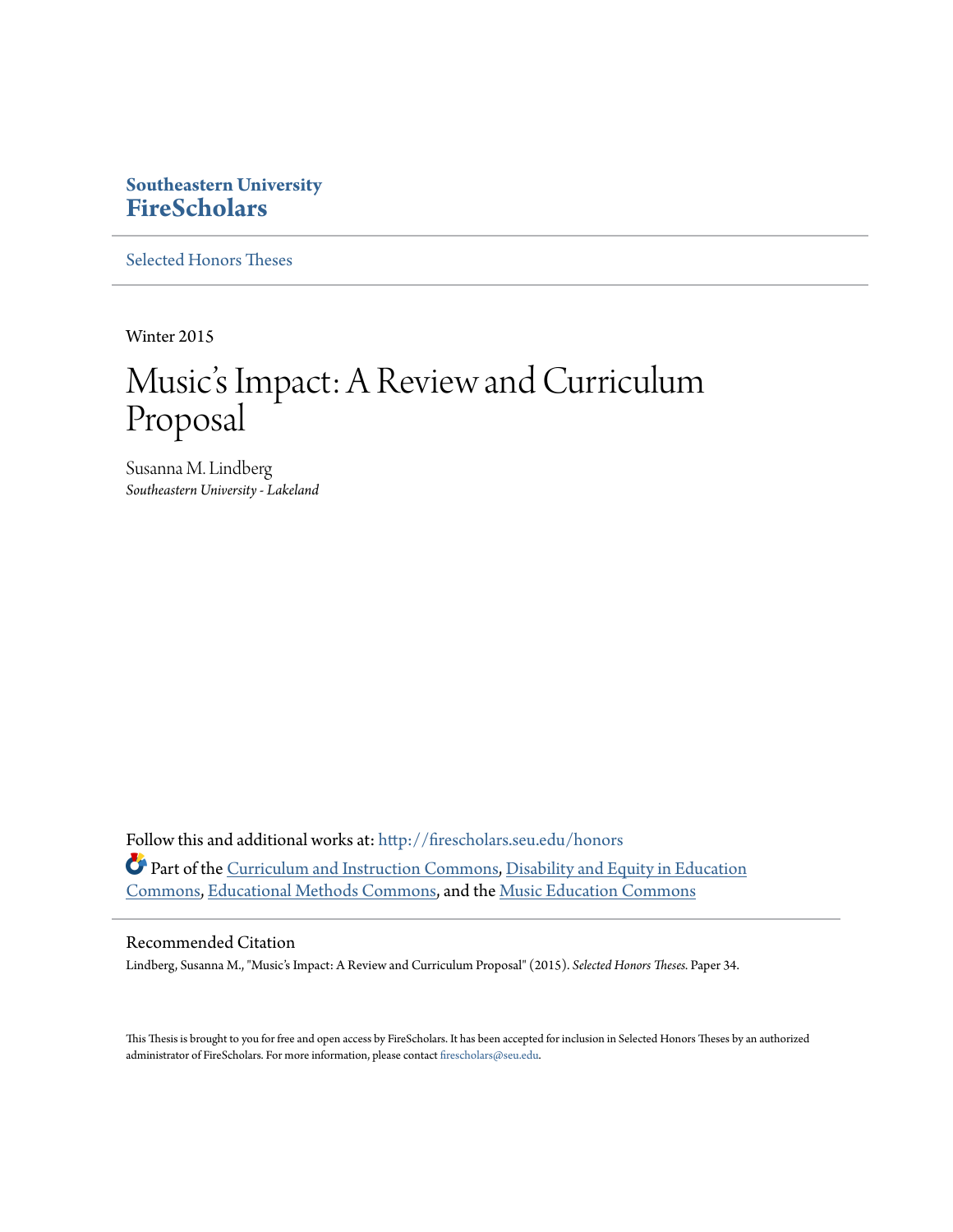## Music's Impact: A Review and Curriculum Proposal

by

# Susanna Lindberg

Submitted to the Honors Program Committee

in partial fulfillment

of the requirements for University Honors Scholars

Southeastern University

2015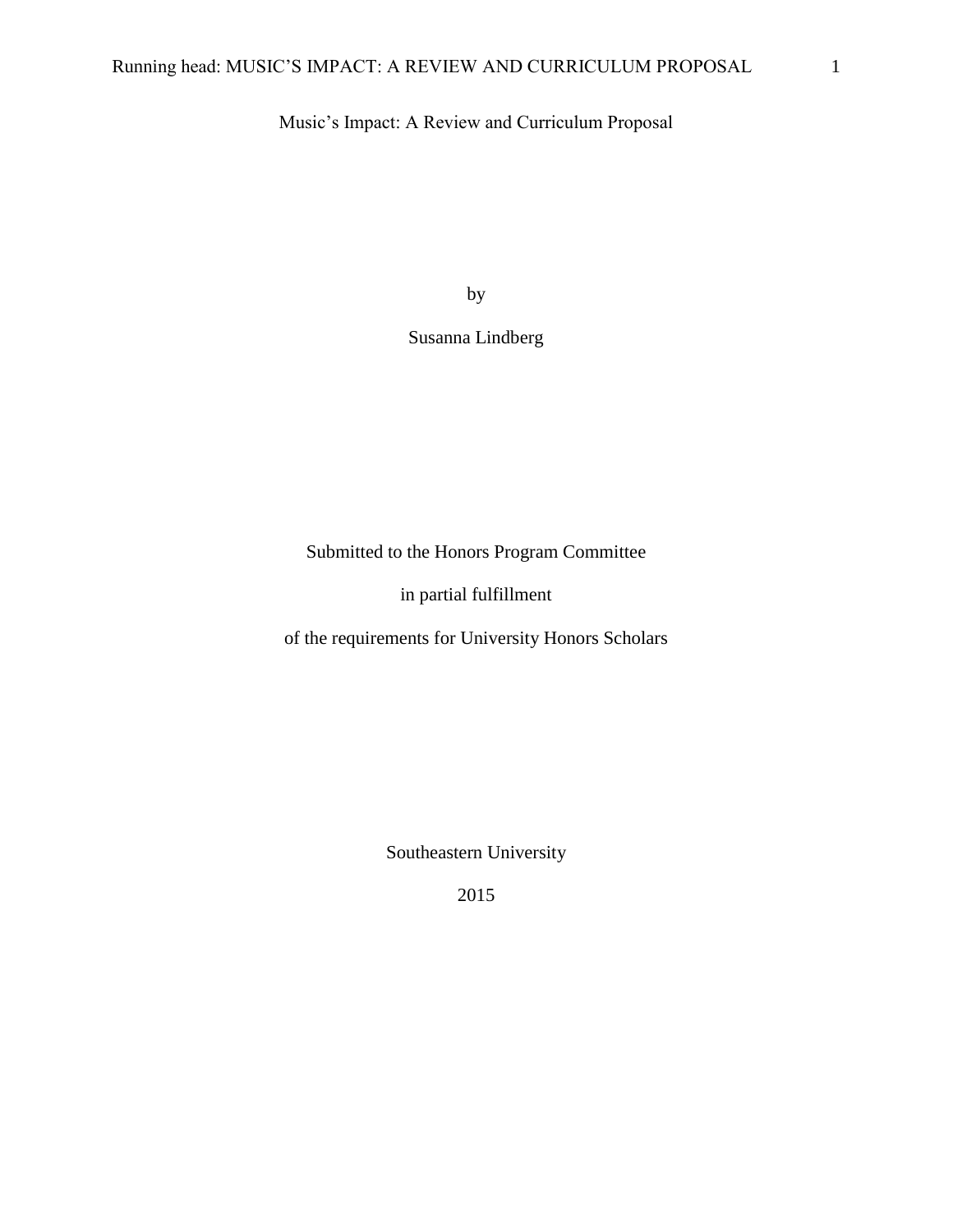# Table of Contents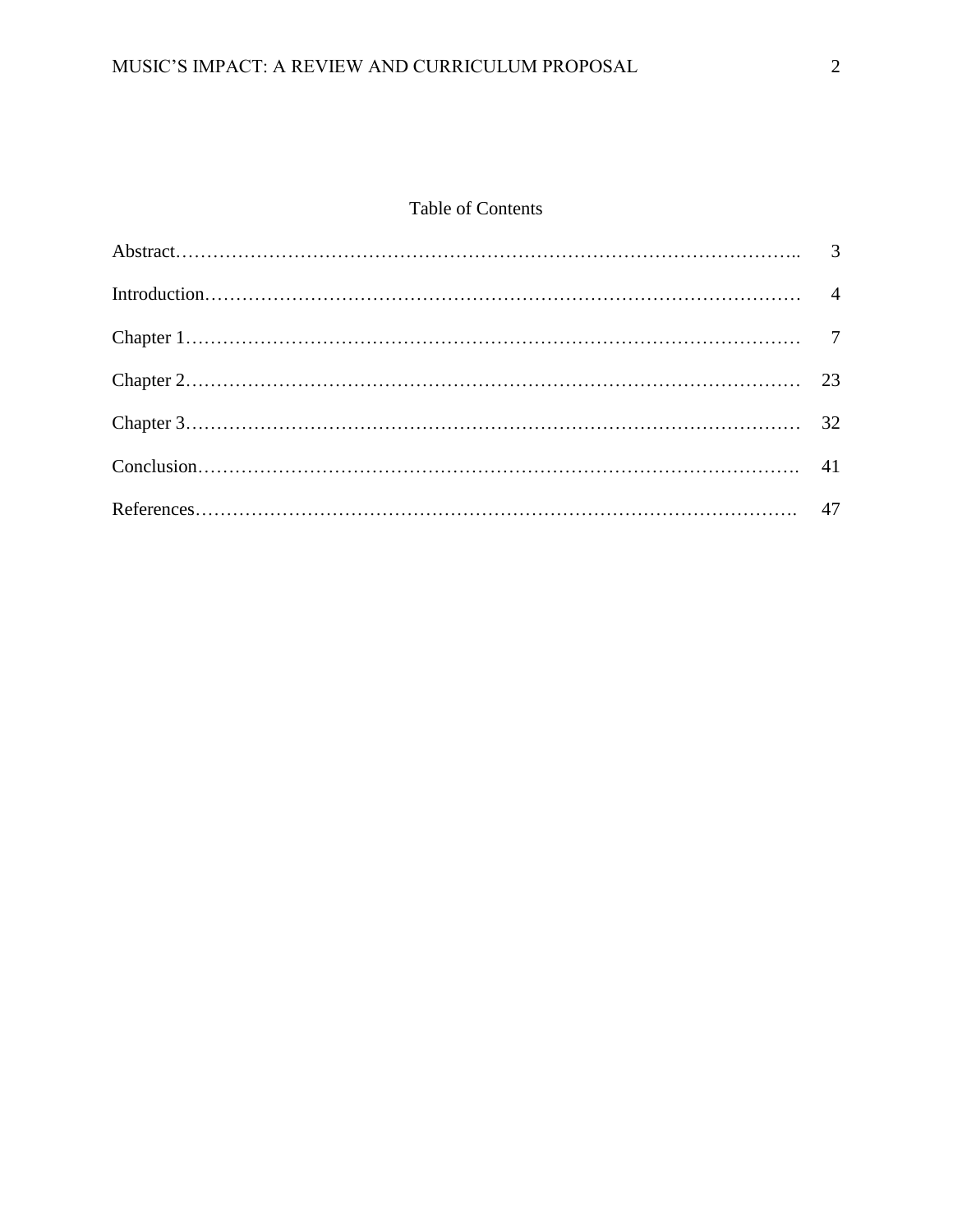## Abstract

The following thesis is a review of literature, covered in three chapters, and a proposal for a researched-based education curriculum. The goal of this research is to find how music affects the brain, how it influences education, whether it affects emotions, and if it has an impact on special populations in regards to education. In the final section of this thesis, there is a theoretical proposal for a yearlong music-based literacy curriculum for third grade students who struggle with reading and comprehension.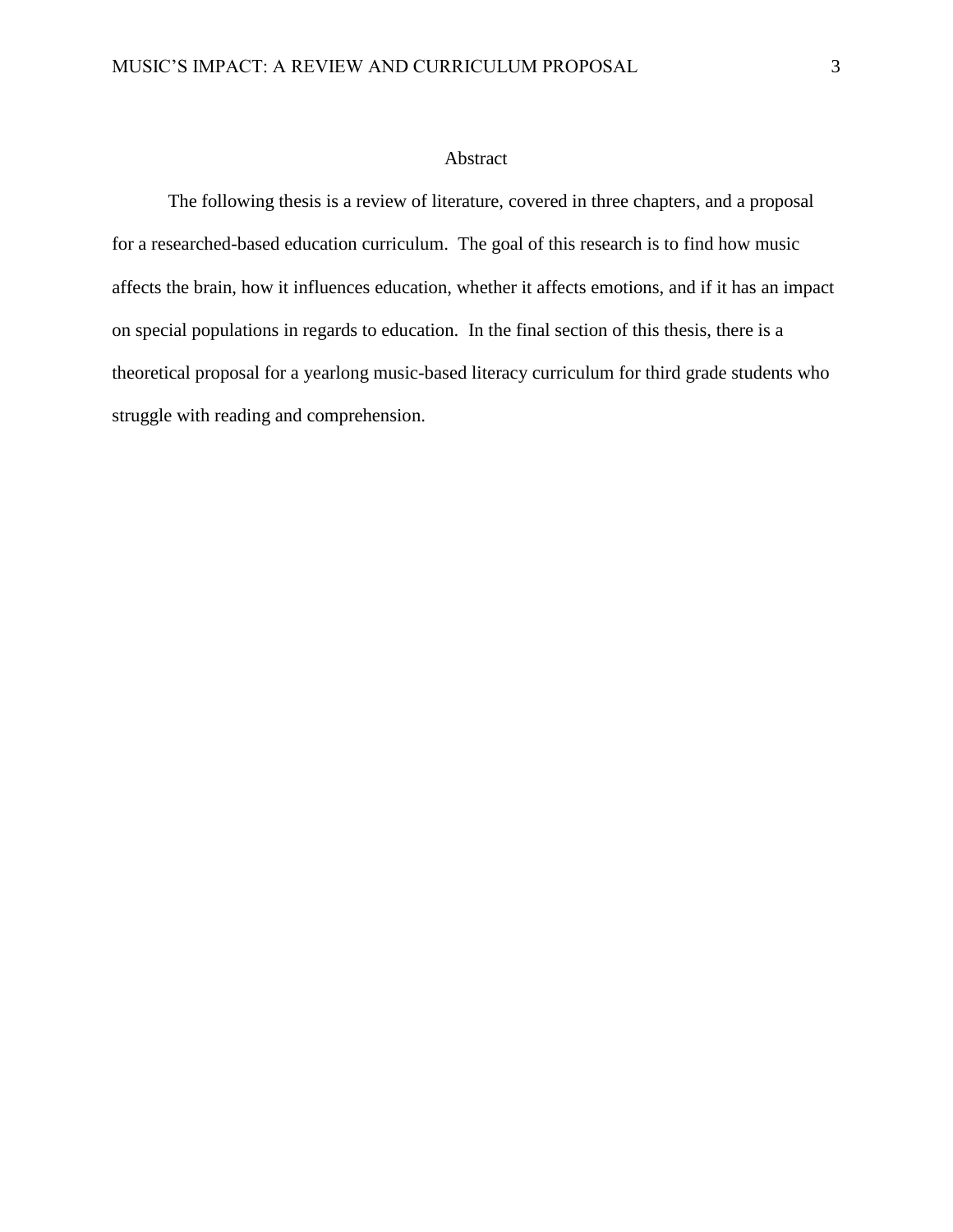#### **Introduction**

Picture a single educational tool similar to a Swiss army knife that could be used in an almost unlimited number of ways to ensure improvement in both student literacy and in student social interaction. What if the tool was extremely accessible to the school system? What if the tool, when used properly, could be used with students who have various disabilities? What if the tool could be integrated into current school curriculum and standards? The following review proposes that music is that tool. Through past and present studies, music has been examined, in multiple facets, to see how it has a positive impact on the brain, on literacy skills, and on student behavior. The goal of this research review is to relay how leading researchers have studied music, and its effects on people, and to propose that these effects should be a factor in the creation of a music integrated literacy curriculum for elementary students who are enrolled in kindergarten through second grade Exceptional Student Education (ESE) programs in the United States, specifically in Florida.

The first chapter of this review examines current and past research that questioned the effect music has on the brain. If the conclusions affirm that music affects brain functionality, then music may perhaps be a viable a tool in the rehabilitation of brain functionality, as well as in the establishment of new information introduced to the brain (Sacks, 2006; Zatorre, Chen, Penhune, 2007; Balzani, 2014). The reality that the brain can be physically observed through imaging and observation, means that researchers can now accurately test the changes, if any, that music has on the brain (Habibi & Damasio, 2014; Strait & Kraus, 2011; Forinash, 2014). If the brain is not physically affected by music, then this research review is irrelevant; however, I hypothesize that something neurologically happens to people when they hear music. Studies that verify my hypothesis enhance the argument that music might be used to improve the literacy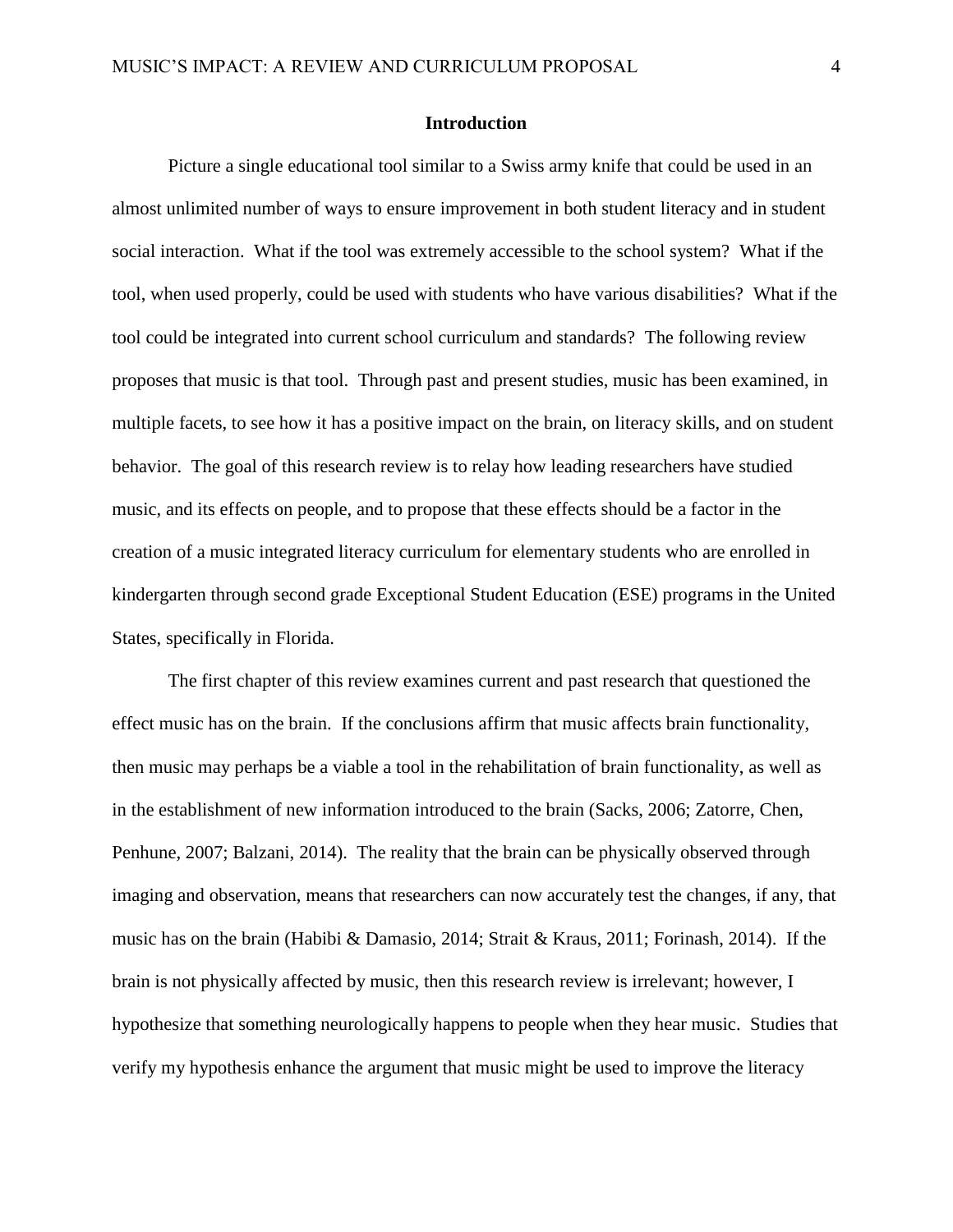skills of elementary ESE students, because music may reach parts of the brain that traditional instruction may not. This is the foundation in the integration of ESE literacy instruction and music education practices. Music may physically affect the mind.

The second chapter of this review will focus on music by itself. To help build my argument, I want to review the studies that test the benefits of singing and playing music on the literacy skills of reading and writing, as well as on neurological disorders, which goes hand in hand with ESE. Music is an educational subject that teaches students non-observable skills. These skills may help students make the necessary transfers from subject to subject, connecting information that can parallel each other (Peterson & Madsen, 2010). Music also seems to be fairly accessible for students to use as a tool when learning about other subjects. Some of the greatest stories of student success come from students with disabilities who are affected by music (Darrow, 2011; Heaton, 2009). For instance, there are hundreds of YouTube videos about students with disabilities who are also music prodigies or who are positively impacted by music. The studies in this chapter will validate why music might be used to promote student success for students with exceptionalities. This research will demonstrate how the affects music has on the brain, in connection with language arts studies and social behaviors, is why music might be one of the main tools through which teachers could teach students with exceptionalities (Tamas, Markovic, & Milankov, 2013; Paquette & Rieg, 2008; Butzlaff, 2000). As the research narrows, this thesis will attempt to validate musical training and its benefits for exceptional students who are struggling with language arts and in social or psychological responses.

Chapter three will focus on research that has specifically studied the effects of music on students in ESE programs, especially in the subjects of writing, reading, and speech. Studies on music in the ESE classroom have recently gained more popularity because of the new brain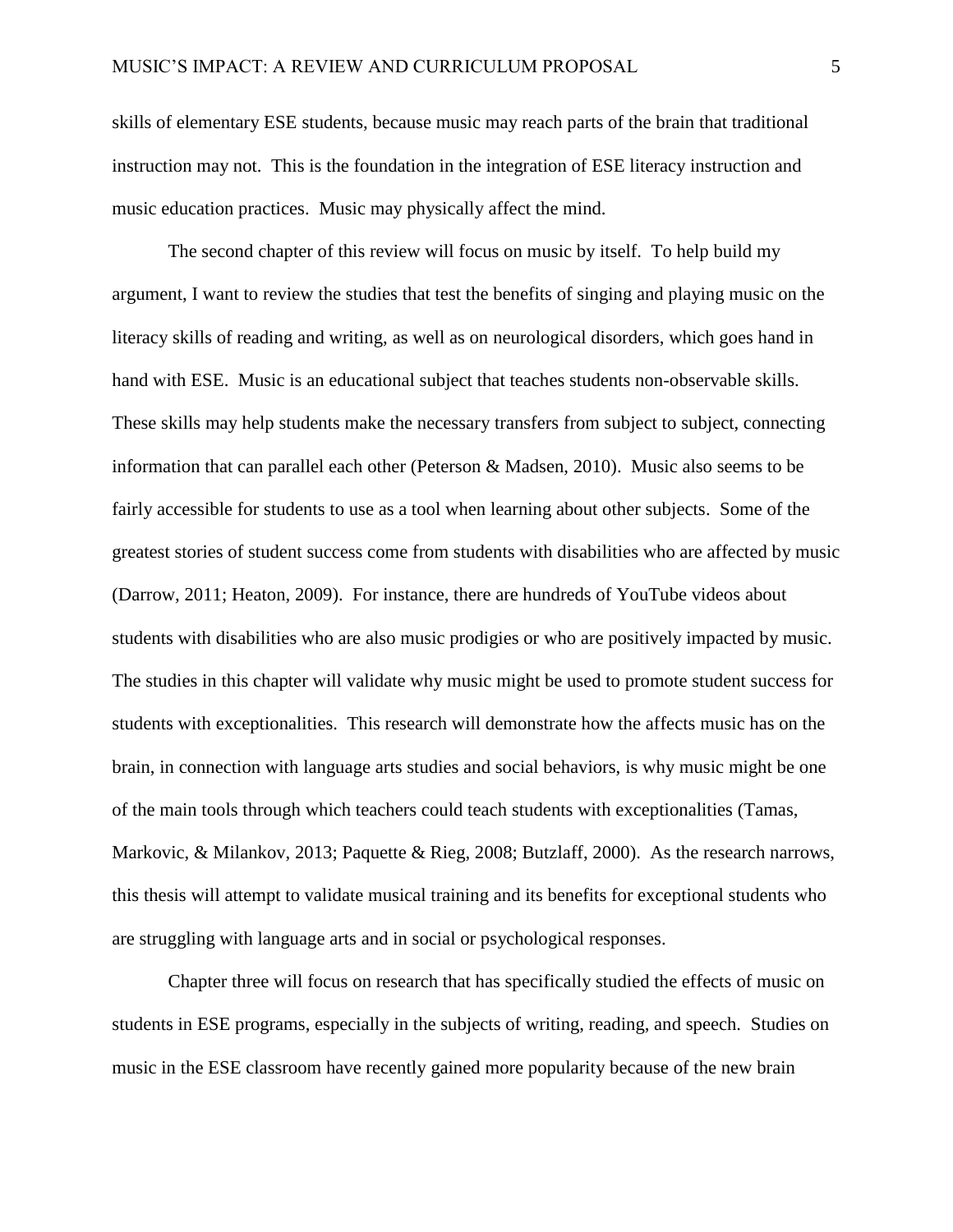imaging techniques, as will be reflected in chapter one (Abrams et al., 2013). It is important to understand as this research continues, music and ESE will continue to expand and evolve. Through the research of this chapter, the benefits of music-based literacy instruction might become increasingly evident and necessary for specific ESE populations (Caltabiano, 2010; Kirschner & Tomasello, 2010; Moreno et al, 2009; Dilci, Arseven, & Yildirim, 2013). This culmination of studies is acceptable; however, because they are only single studies that focus on specific literacy areas instead of looking at literacy holistically, I propose that the most effective way to help student success is through the creation of a music-based literacy curriculum.

In the last chapter, chapter four, I will propose a call for further research on the subject of a music-based literacy curriculum that could increase the test scores of students enrolled in lower elementary ESE programs. According to the reviewed research, music does seem to be a viable option for the Florida education system to use in its ESE programs. I will include a few visions of how the curriculum could be structured, as well as how it could be implemented. This research review cannot complete a research study of the proposed curriculum because there is insufficient funds, time, and accessibility for the execution of a worthy study. This writing is a call for someone to pick up where this research pauses and continue it to its end.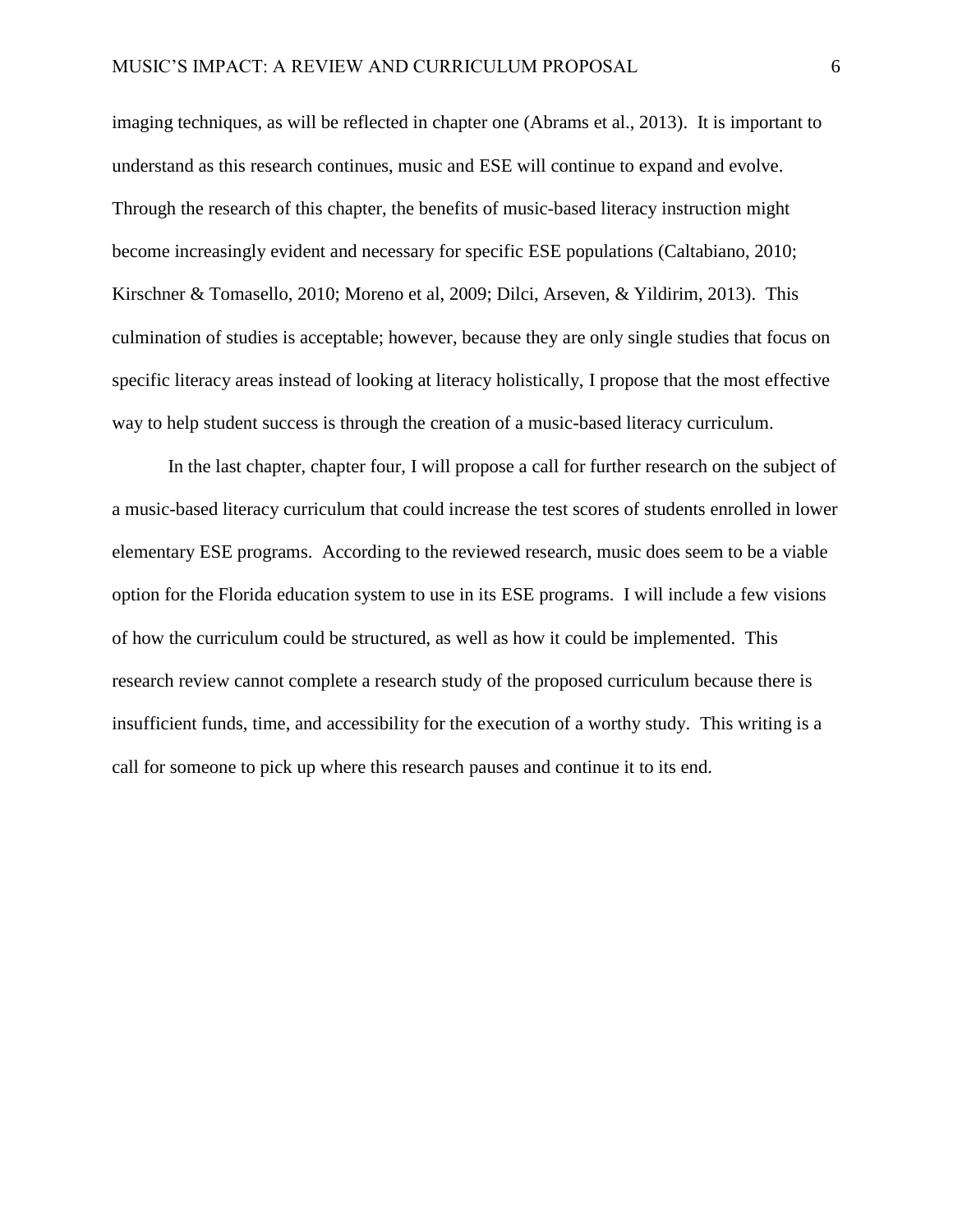### **Chapter 1**

To make something relevant to culture, it must first reach the mind and heart of the culture. It must connect in order to have a profound effect on the culture. Music historically is something that has been relevant for centuries, verified by the passing on of music from generation to generation from every culture known to man. Historians report music in every major civilization from Jewish culture to the Greeks and Romans, from the Renaissance to the early United States of America, and from the Xing Dynasty to Mesopotamia. No matter the location in the world or the form that it comes in, music appears to be in every culture, almost as though it is a part of us (Sacks, 2006; Levinowits, 1999). This chapter will look at how society has increasingly studied music, and its effects on society and culture. It has also become a more prominent subject as technology advances, allowing researchers the ability to delve into the minds of listeners, players, and singers to see how music directly affects the brain. Countless studies and reviews have been conducted, stating how music is perceived, felt, and experienced. These studies have shown that playing, listening to, and singing music effectively may help with fine motor problems, mild traumatic brain injuries, patients with dementia, and many other physical issues (Forgeard, Winner, Norton, Schlaug, 2008; Hurkmans, de Bruijn, Boonstra, Jonkers, Bastiaanse, Arendzen, and Reinders-Messelink, 2012; Sacks, 2006; Lloyd, 2013).

The brain contains over 10 billion neurons (nerve cells) and above 10 trillion synapses (connectors); these neurons select what people perceive in an environmental scene (Strait  $\&$ Kraus, 2011). Strait reported that this study was one of the first that presented "biological evidence for musical training's impact on neural mechanisms of selective auditory attention within a language context" (Strait & Kraus, 2011, p. 8). Strait and Kraus explored how musicians and nonmusicians decipher sound through noise, meaning they explored the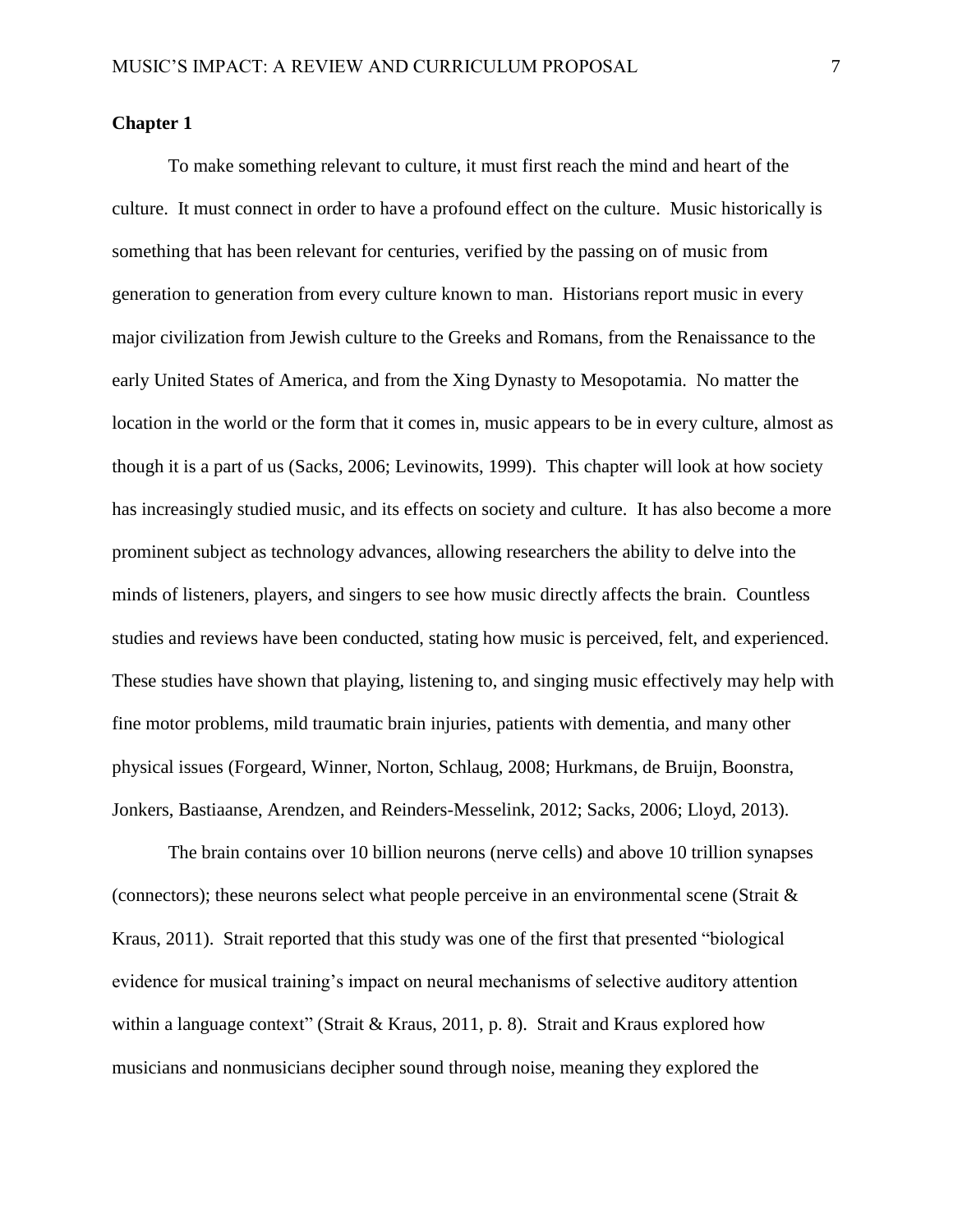differences between how musicians and nonmusicians were able to hear a specific sound while there were other distractions in the way. They suggested that there is more research occurring "to determine the neural mechanisms that underlie attention, their behavior outcomes, and how we might strengthen them with training and life experience" (Strait & Kraus, 2011, p. 1). It was inferred that musicians have better attention skills because of their musical training, often occurring during the most important developmental stage, childhood. It was hypothesized that the brains of musicians offer insight into how people can build their attention skills, and that the brain patterns of a musician are the best visual for study. Through this review of the evidence, it was found that previous researchers "imply that musicians' nervous systems are fine-tuned for the extraction of meaning from a complex soundscape, being shaped through their extensive and consistent interactions with organized sound to better exclude noise and more accurately encode signals of interest" (Strait & Kraus, 2011, p. 2). Essentially, musicians are continuously building their attention skills through their practice regimens, as well as through their study of music. These attention skills, learned through musical training during childhood, may have an impact on how students with various disabilities could be taught during their elementary years.

The study used twenty-three adults, eleven musicians and twelve non-musicians, between the ages of eighteen and thirty-five, as participants for the study. The musicians in the study "demonstrated decreased cortical response variability with auditory attention over the prefrontal cortex" (Strait & Kraus, 2011, p. 4). The prefrontal cortex is the area of the brain that controls sustained attention spans. The more the musicians had practiced throughout their time learning and playing the instrument, the more control they had in their selective auditory attention spans. The data suggested that the prefrontal cortical response of musicians showed a decrease in their responses from the ignore condition to the attend condition, which was the opposite of the data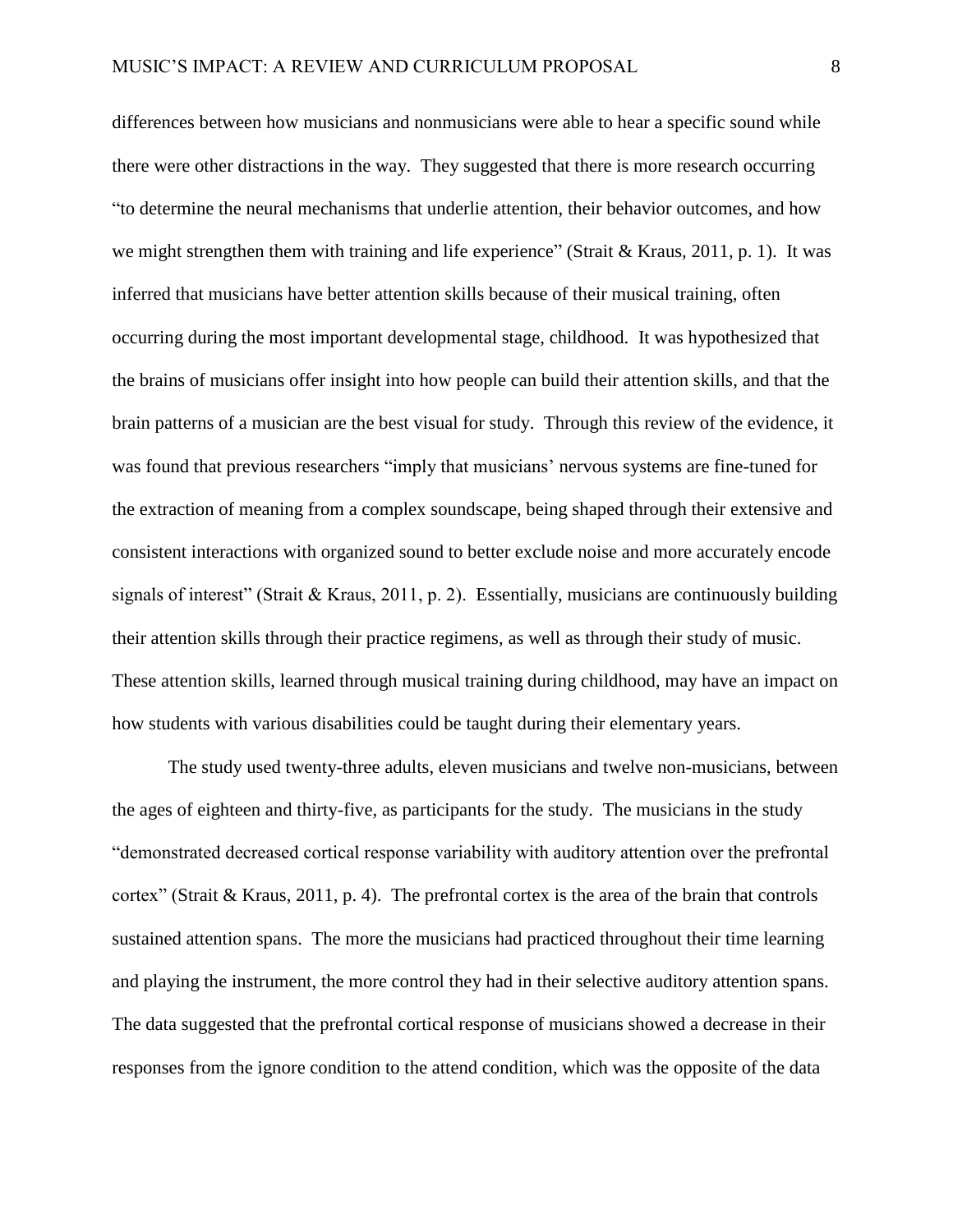collected on the non-musicians. The musicians were able to stop their responses to the distraction and focus on the auditory tasks they were given. The musicians were better able to sustain auditory attention to auditory tasks (Strait & Kraus 2011). Strait and Kraus (2011) concluded that musicians' training helps them control their selective attention. Music could possibly then be used as a method for the teaching of selective attention to students who have Attention-Deficit Disorder (ADD) and Attention-Deficit/Hyperactivity Disorder (ADHD).

Habibi and Damasio (2014), from the University of Southern California, explained how music connects feelings and the human brain in their article, *Music, Feelings, and the Human Brain*. This literacy research connected the neurobiological framework (nervous system) to musical experiences while also connecting felt emotions to music. The hypothesis of their research was as follows: "We hypothesize that music can engage innate physiological action programs and, by doing so help restore the physiological state to a range of relative homeostatic balance" (Habibi & Damasio, 2014, p. 93). This study was conducted to find out if music affected the way the body functions, helping to restore equilibrium internally. Additionally, feelings are a part of humans' lives as a neurobiological phenomenon and should also be studied from both the neurobiological perspective and from the psychological and sociocultural perspectives (Habibi & Damasio, 2014). Feelings play a central part to how people act and react to everything around them. Music appears to be a facilitator of emotion observed though dance, the evoked responses of the listeners, or the players themselves. The argument in question for Habibi and Damasio (2014) was whether music induced perceived or felt emotions. If it induced felt emotion, could music help restore balance to people based on how the music engaged? It should be explained that perceived emotions and felt emotions are different; perceived emotions are recognized yet remain unfelt by the listener while felt emotions are physically felt by the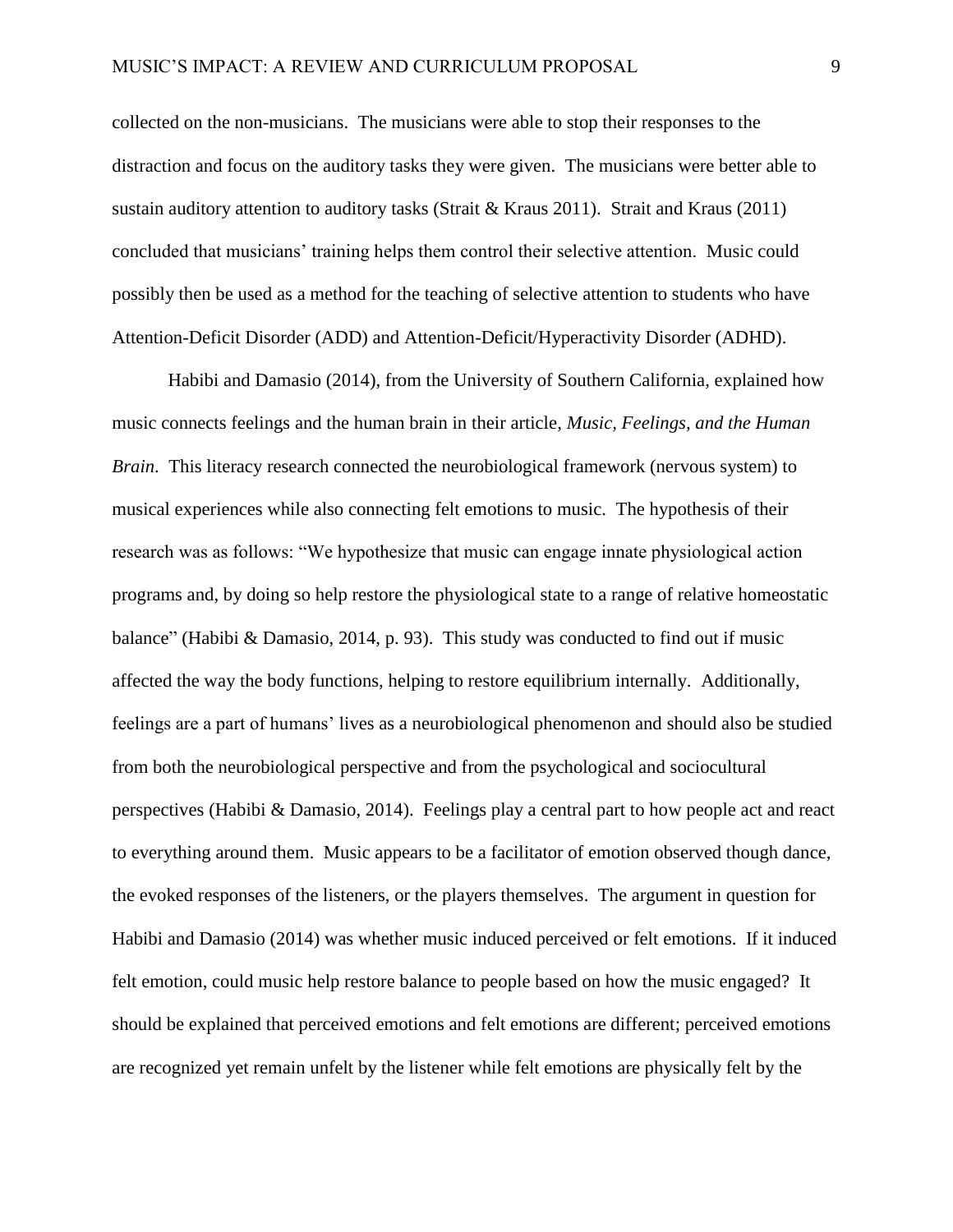listener (Habibi & Damasio, 2014). If the observations proved true, and if music physically affected the listener, then music could be a facilitator in the rehabilitation of people with motor disabilities and those with emotional or psychological handicaps.

"It has been argued that music cannot induce basic 'everyday' emotions related to survival, and that music-evoked emotions should be categorized separately, as 'aesthetic,' and contrasted to 'utilitarian' emotions" (Habibi & Damasio, 2014, p. 93). According to the observations, this statement seemed to be incorrect because music "engages innate physiological action" and physical changes were visible via fMRI findings where dopamine was released through the body as music was played (Habibi & Damasio, 2014, p. 93, 96). Habibi and Damasio's findings, following previous research, indicated that there are physical changes within the brain that proved that music has influence over the body, causing physical change within the brain. Their study recorded two conclusions: there was undisputable confirmation that perceived emotions are followed by feelings, thus engaging the homeostasis neural systems in the brain. Simply stated, music will either evoke pleasurable or unpleasant emotions that can be identified through the monitoring of brain waves as music is being listened to (Habibi & Damasio, 2014).

In a beautifully written narrative from an event she experienced while working, Forinash (2014), a music therapist and Adjunct Director of Music Therapy at New York University, explores how the music therapy helped a distressed patient. Forinash's (2014) methodology was based on a seven step process created by a previous research study in 1984. The seven steps were: client background, session, syntax, sound as such, semantic, ontology, and metacritical evaluation. Forinash's (2014) patient was a terminally ill forty-two year old woman with breast cancer and metastasis to the brain. The patient was married and had two children. When the mother was admitted into hospice, her illness grew in strength, she was prescribed music therapy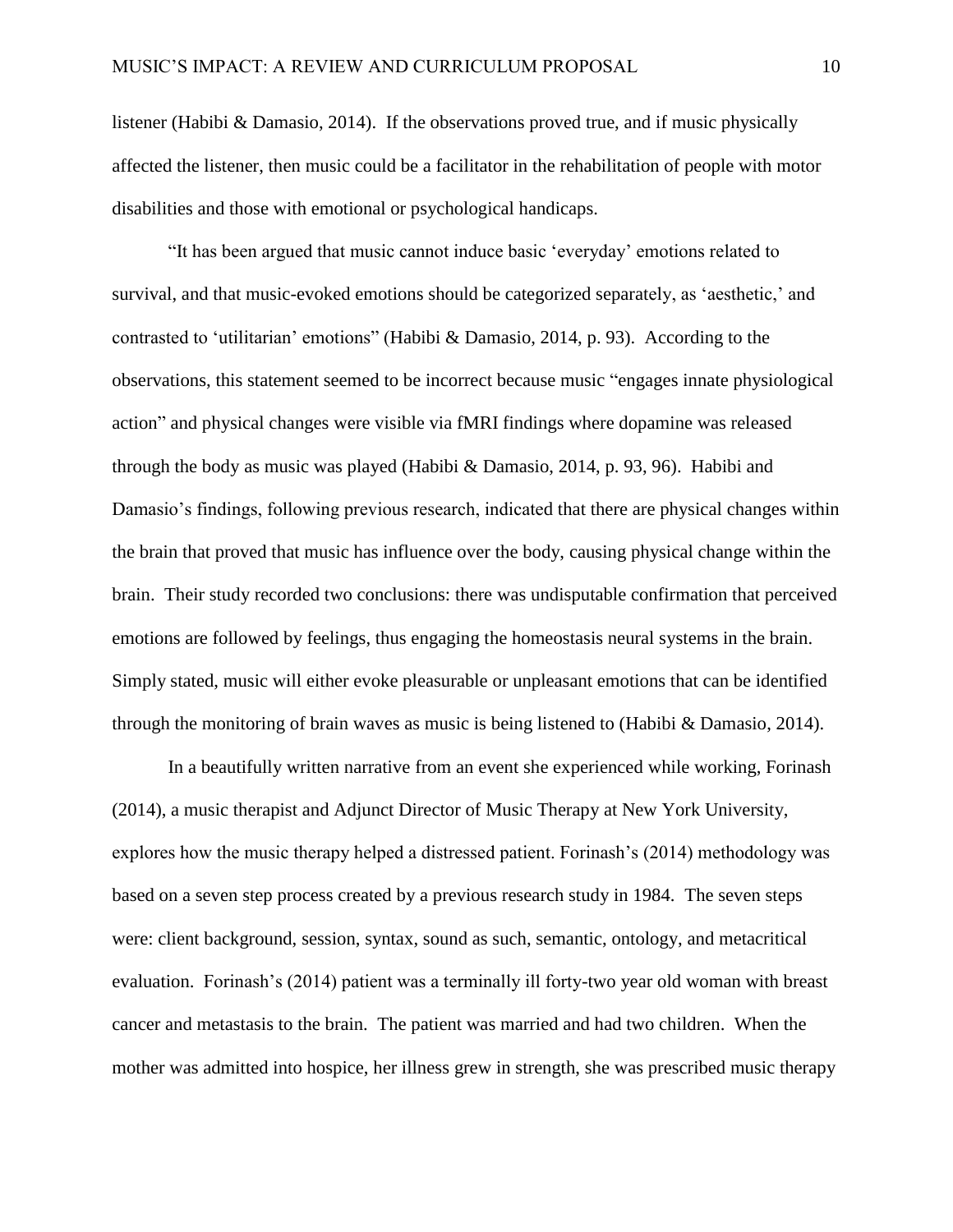(Forinash, 2014). All of this information was step one of the process, *client background*. Forinash and a co-worker went into the patient's room to start step two, the session. By the end of the session, the patient had passed. Both Forinash (2014) and her co-worker knew that they were going to assist the patient in order to help support the patient as she passed. As Forinash (2014) reflected on the *session*, she noted that the guitar chord progressions they were using helped the patient's breathing steady. In the *syntax* section, Forinash (2014) notes the actual musical analysis of the music that was played along with how the rhythm changed based on the patient's breathing. Step four, *sound as such*, was the patients breathing, oxygen machine's hum, and vocalizes of Forinash and her co-worker; step five, *semantic*, focused on the imagery of the music. Forinash (2014) thought of the ocean, an airplane, and the feeling of the patient reaching out her hand to leave this life as she passed on. She did note that she could not adequately assess step six, *ontology*, because she was unable to communicate with the patient. Lastly, step seven, *metacritical evaluation*, Forinash (2014) splits the experience into the aural and physical experience. She notes that she has only taken a small step in the explanation of what a music therapist does.

The reason Forinash's research is important is because it was a brief, but detailed analysis of how a patient was impacted by music and how music helped ease the patient. During the session section of the article, Forinash goes through the minute by minute detail of how the patient reacted to the music, as well as the patient's state at the beginning of the session before music was played. The patient's breathing went from sharp, hard, and uneven to calm and relaxed, decreasing as time passed (Forinash, 2014). It is important to see that even a music experience that seems so simple may have a huge, lasting impact on someone. In a supplementary work, using his own experiences as a neurologist, Sacks (2006) wrote his own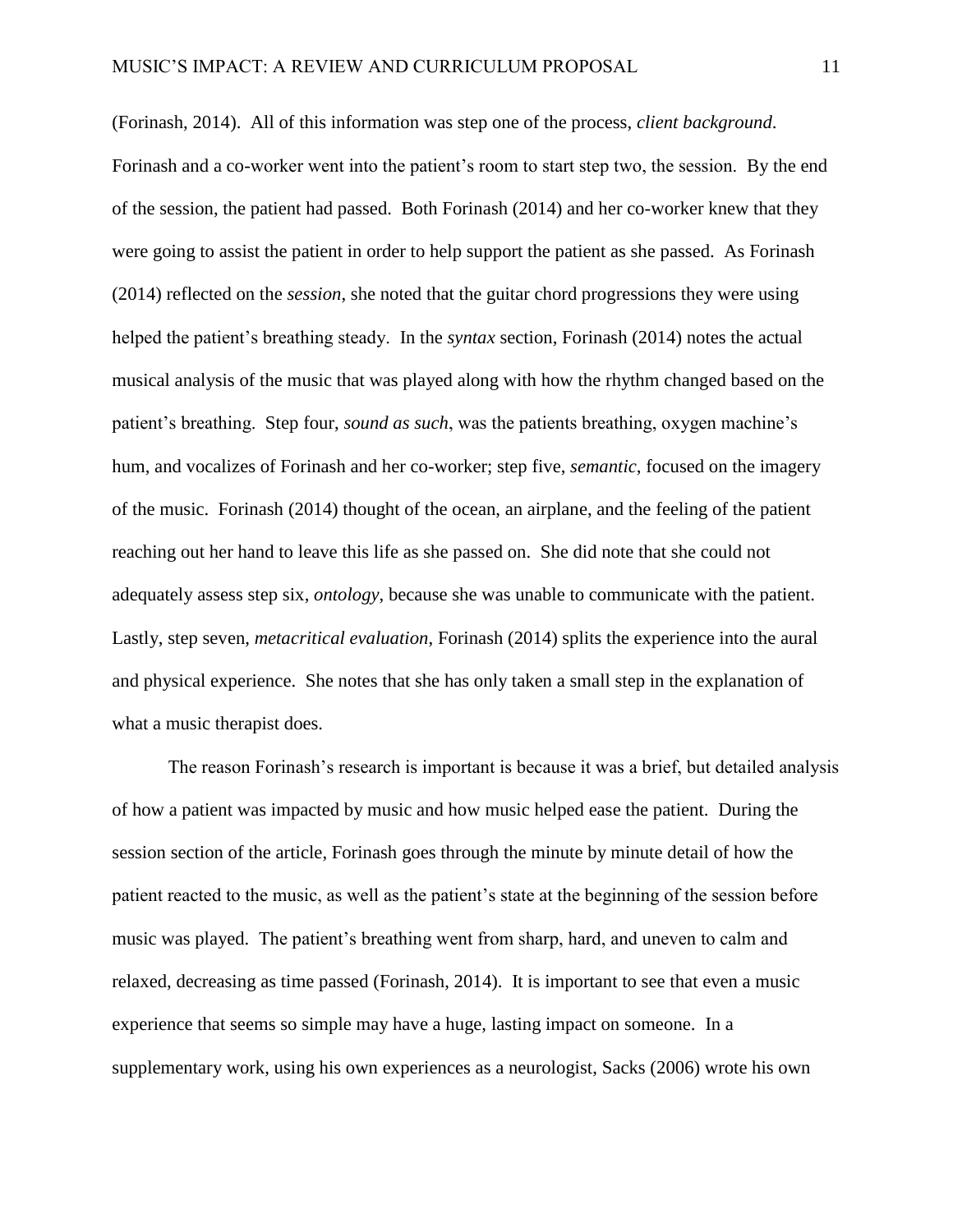commentary, exploring the changes of his various patients and contemporaries once they were exposed to music.

One of Sacks' (2006) patients, a woman with parkinsonian post-encephalitic disease, a ticking, jerking problem, would become calm and peaceful while listening to legato music. Counterintuitively, if she was exposed to percussive or staccato music, her tick would jerk along with the beat. Legato is a description in music that is tells the player or singer to perform the notes smoothly, allowing both notes and phrases to transition seamlessly together. Opposite to legato, a staccato work is jerky, the notes' values are shortened, feeling agitated and sometimes choppy. This observation suggests that music was a tool for Sack to use as a way of balancing, or creating an equilibrium for the brain so that his patient could have a moment of freedom from her parkinsonian post-encephalitic disease.

Another of Sack's patients, composer Lukas Foss (who now has Parkinson's), could not control his movement; however, Lukas was in complete control of himself once he made it to a piano and started playing (Sacks, 2006). Sacks concluded that "patients with parkinsonism, in whom movements tend to be incontinently fast or slow or sometimes frozen, may overcome these disorders of timing when they are exposed to the regular tempo and rhythm of music" (Sacks, 2006, p. 2528). Sacks' experience was that music helped motor disorders as long as the music contradicted the problem, operating as the opposite extreme to balance the issue.

Music is something that changes the way people move. As the philosopher Fredrich Nietzsche said, "We listen to music with our muscles…" (Sacks, 2006, p. 2528) as can be seen when people keep time while listening to music with their hands and feet or by dancing, without noticing that they are reacting to the music. Sacks' experiences seem to suggest that there is also a physical connection between people and music. In addition, it is important to point out that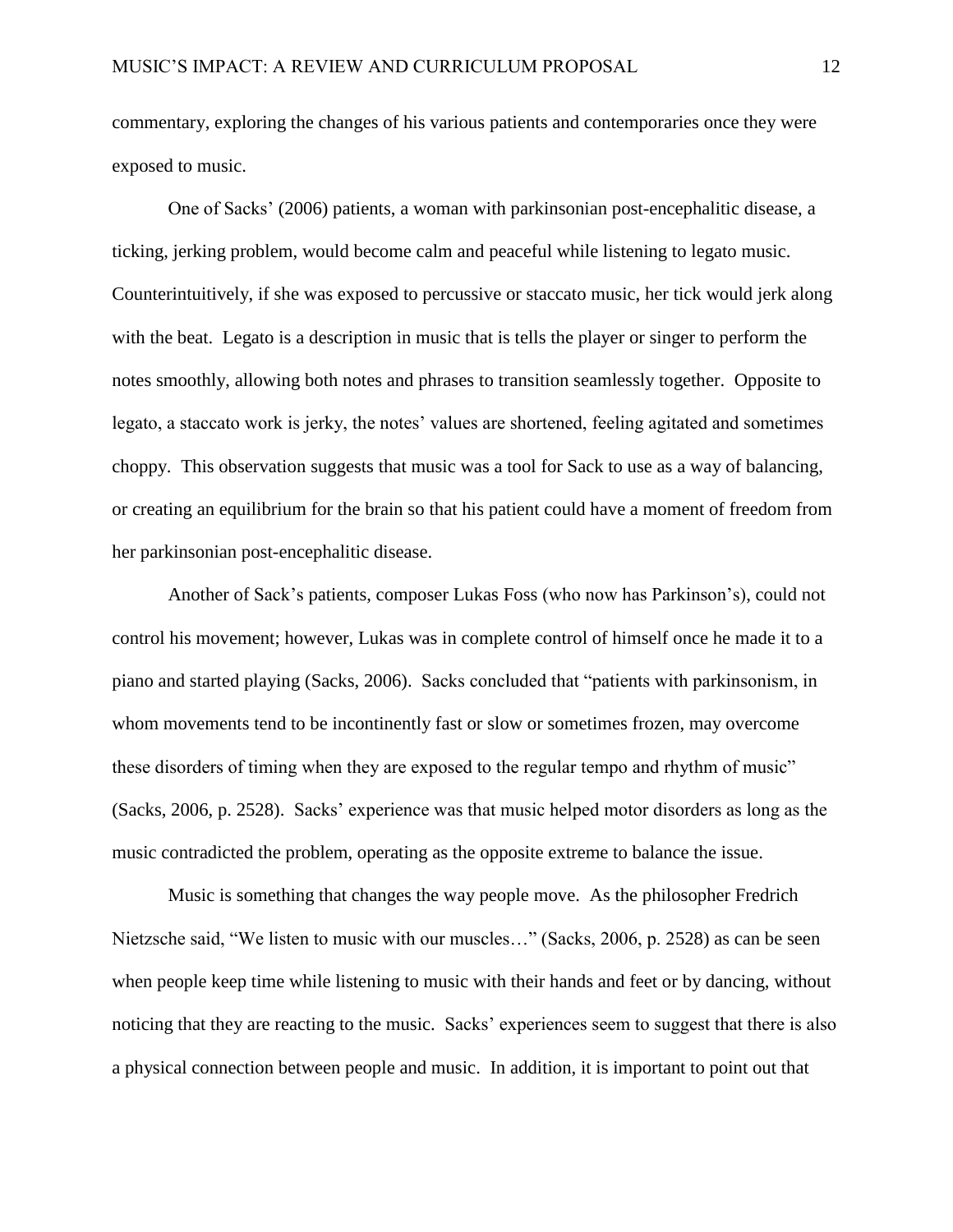Sacks (2006) also observed that music affects the body internally:

Most of the music I hear is from my past—many of the songs are hymns, some are folk music, some pop up from the forties and fifties, some classical and some show tunes. All the selections are sung by a chorus—there is never a solo performance or any orchestration. This first started last November when I was visiting my sister and brother in law in Cape Hatteras, NC, one night. After turning off the TV and preparing to retire, I started hearing "Amazing Grace." It was being sung by a choir, over and over again. I checked with my sister to see if they had some church service on TV, but they had Monday night football, or some such. So I went onto the deck overlooking Pamlico Sound. The music followed me. I looked down on the quiet coastline and the few houses with lights and realized that the music couldn't possibly be coming from anywhere in that area. It had to be in my head (p. 2530).

The above story is from June M. who was 70 years old when she wrote to Sacks concerning the music in her head. She experienced what is called a *musical hallucination*. These hallucinations can occur in anyone's mind, young, old, deaf, or hearing. Sacks later explained that people who have *musical hallucinations*, when given a positron emission tomography (PET) scan, or an imaging test, the cortical and subcortical networks would be activated, just as they are when people are actually listening to music (Sacks, 2006).

Another way music makes us move is through auditory-motor interactions. Zatorre from the Montreal Neurological Institute and two of his colleagues reviewed literature on how music performances require complex cognitive and motor skills. They started by discussing two separate demands music has on a player: rhythm and pitch (Zatorre, Chen, Penhune, 2007). These two skills require fine motor skills, such as tonal perception, or how well someone can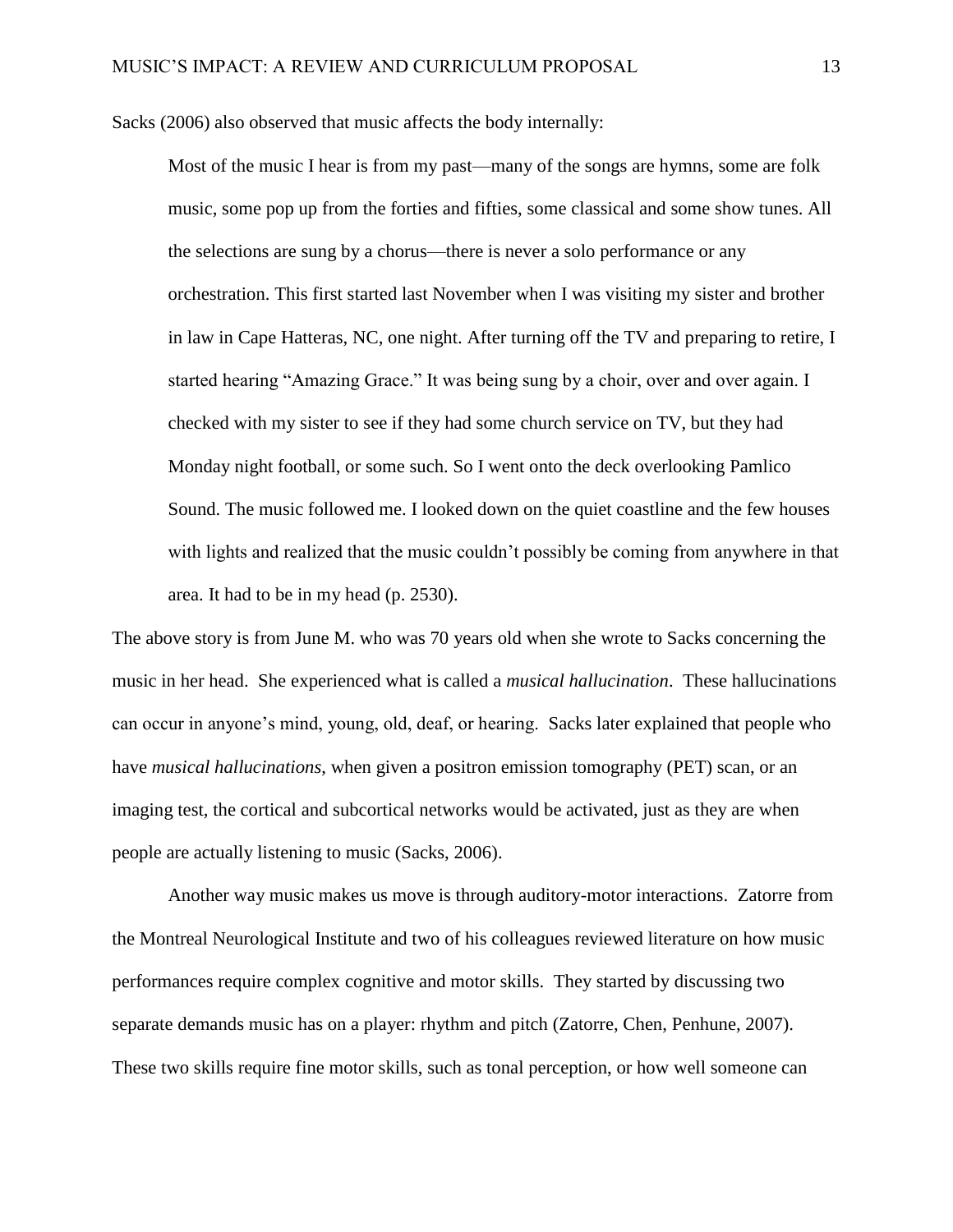determine musical pitches. The fine motor skills required are timing, sequencing, and spatial recognition. Just as Balzani's (2014) research, which will be covered in following section, Zatorre and his colleagues (2007) recognize that patients with brain injuries have issues with perceptual and timing skills. These motor skills seem to be controlled by multiple areas of the brain (Zatorre, Chen, Penhune, 2007). The following excerpt from their review maintains my hypothesis that music could be a viable source through which teachers teach reading to young children with comprehension problems:

Indeed, musicians have been shown to have specific anatomical adaptations that correlate with their training. Several neuroimaging studies have observed that musicians show lower levels of activity in motor regions than non-musicians during the performance of simple motor tasks, suggesting a more efficient pattern of neural recruitment…the neural regions engaged during the listen and play conditions overlapped (Zatorre, Chen, Penhune, p. 551-552, 2007).

Musicians not only use multiple regions of their brains when performing, they also may have more efficient ways of doing simple motor tasks. I hypothesis that when teaching reading to struggling students, music, which is naturally multimodal, would naturally be both engaging and efficient in instruction. One of the last questions that Zatorre et al. (2007) calls to attention is how these musical interactions, combined with motor skills, could affect development. They only mention that their findings on music and motor interactions in advanced musicians is because those musicians have been susceptible to music for long periods of time, so their brains are trained to work more efficiently. I would suggest that if you start simple music training in young students early on, as suggested by Darrow (2011), which will be discussed in Chapter 4, students will be able to succeed more efficiently than without music training.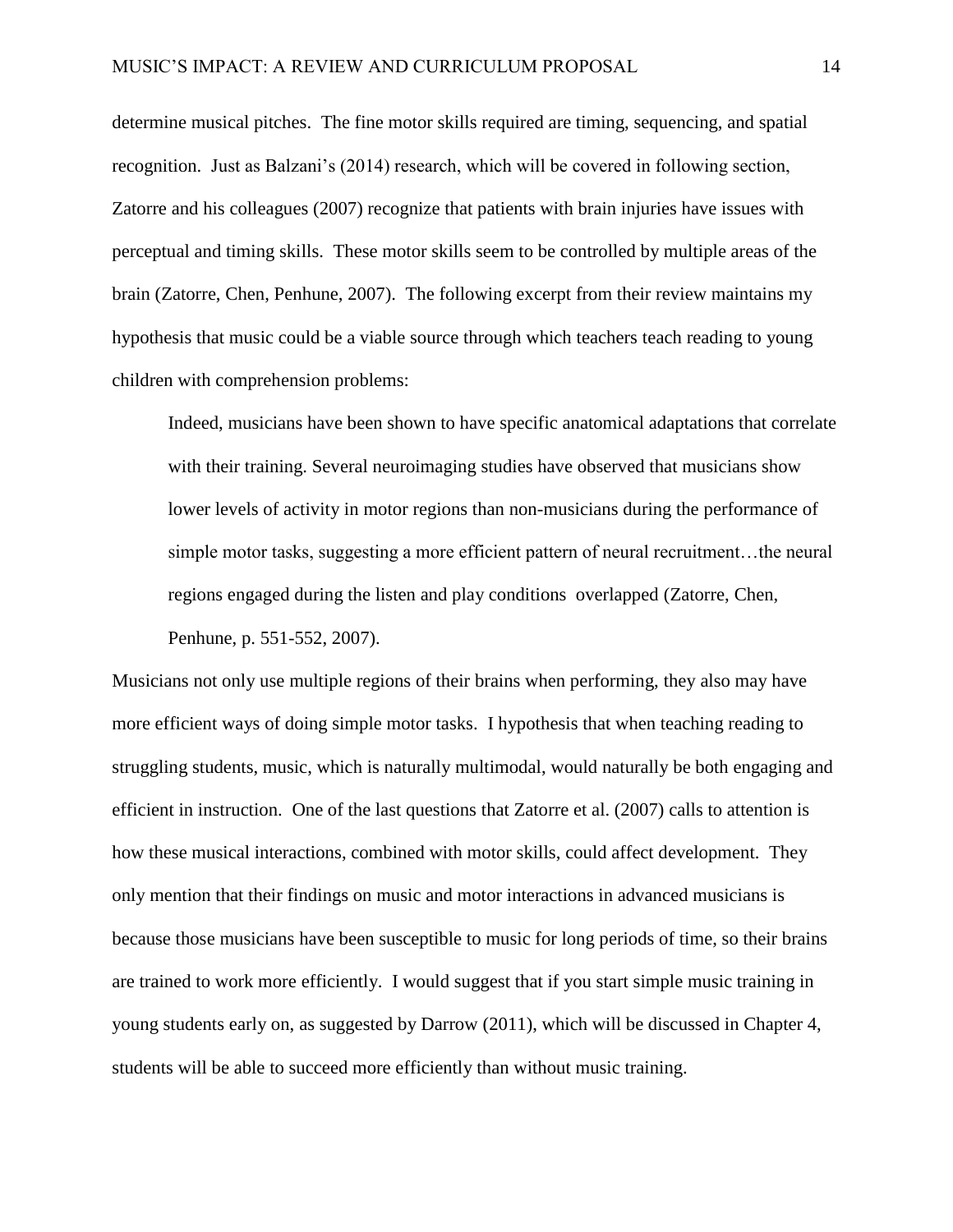In a similar manner, there was a study conducted that sought to find the changes in music listening in people who suffered from Post-Concussion Syndrome (PCS). Balzani (2014) and her peers noticed a change in the music listening tendencies of U.S soldiers who suffered from PCS; however, the soldiers were not able to explain why their musical taste had changed (Balzani, Mariaud, Schon, Cermolancce, & Vion-Dury, 2014). Their subsequent study included a neuropsychological evaluation, an MRI, a second brain scan, and a neurophysiological assessment. The researchers used a detailed rubric to assess the musical capabilities of the patients. The rubric included perceptual discrimination, or sound pairs, implicit memory, reproduction of sound and rhythm, and production of sound and rhythm. The results of the study showed that overall, the patients had decreases, impairments, or difficulty with each music test, as well as trouble listening to certain types of music (Balzani et al., 2014). These findings followed the author's research. It was inferred that because "musical experience is a high-level and multimodal activity (Petitmegin et al., 2009) that entails holistic mode of brain functioning... the complexity of the processing required for music listening" (Balzani et al., 2014, p. 122) was too much for the patients; consequently, their music listening habits changed. This study, though seemingly opposite Sacks's research, aligns with the hypothesis that serious brain injuries impairs how the brain can process music. The research follows the hypothesis that music listening is a complex multimodal process that requires healthy brain function, and if there are traumatic injuries to the brain, music listening will be affected in some way.

Opera director Jonathan Miller summarizes music's role as something that takes "one inside oneself" (Sacks, 2006, p. 2529), referring to the physical response that music evokes out of listeners. This is explained through Sacks' (2006) term *release hallucination*, which he introduces in his writing. *Release hallucinations* occur when the deaf or blind hear music, also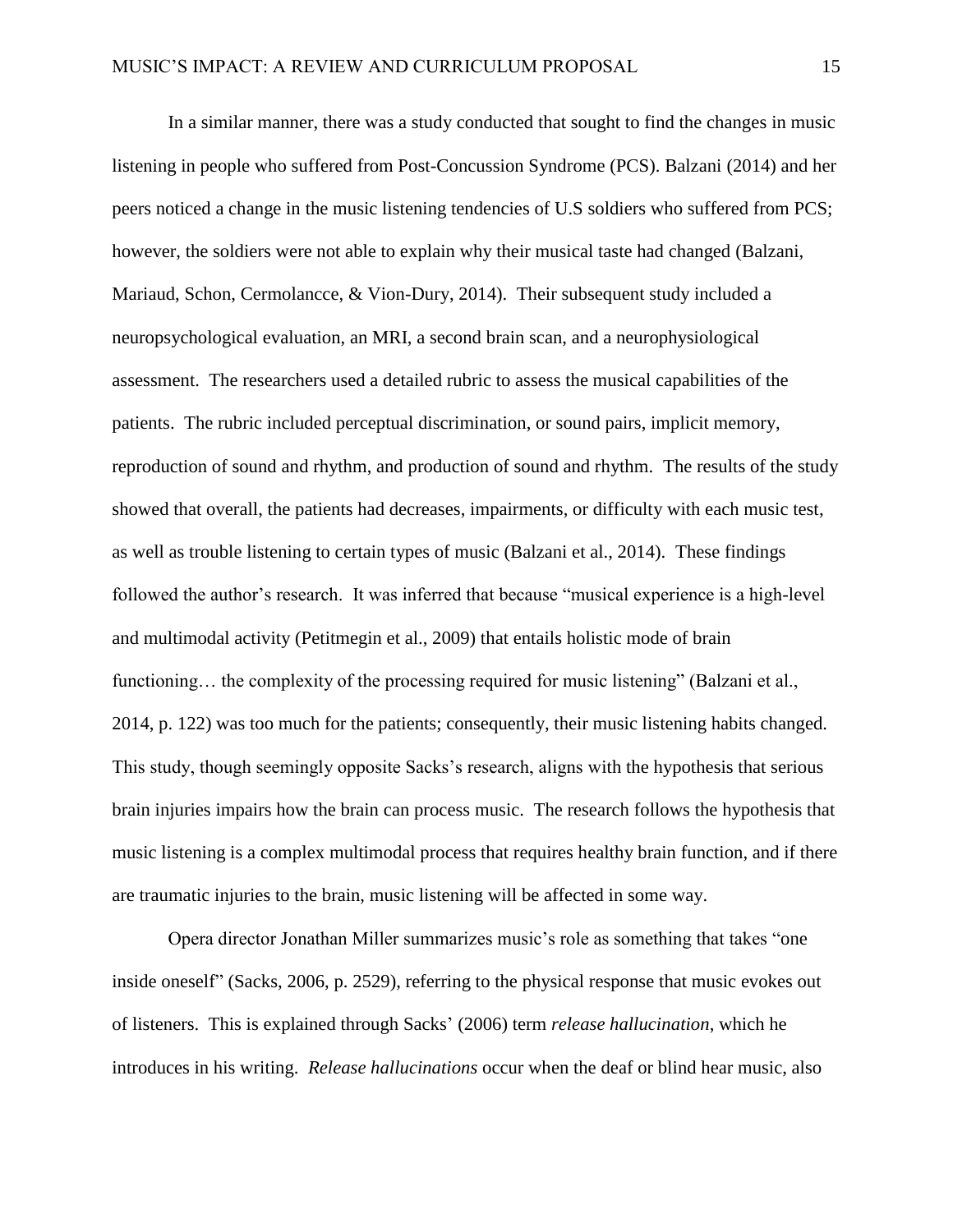called *musical hallucinations*, though they were never exposed to an instrument or voice (Sacks, 2006). These hallucinations imply that the auditory system is "tuned for music" (Sacks, 2006, p. 2532). A study on the effects playing a musical instrument has on children, further explains how music affects the auditory system. Lloyd (2013), from Trinity College, took Sacks observations a step further by researching if, and how, music brought harmony to the phenomenology and to the brain.

Lloyd (2013) started his study by stating that music cannot produce language-like semantics. He said that instrumental music will not read like a book. "No orchestra can ever communicate 'The cat is on the mat'" ( p. 327). Instead, he suggested that because language is embedded into biology, music is also in our biology. Sacks (2006) would agree with Lloyd, as Sacks concluded that humans are musical in the same manner as they are linguistic, as Lloyd said, "A musical dynamical system thus has the ability to represent temporal properties that are essential to full-blown human consciousness" (Lloyd, 2013, p.329). Lloyd followed the trend of Sacks' research because he, too, inferred that music has a direct effect on the listener. Lloyd's research suggested that music, not only its own language, is also capable of helping, complimenting, and explaining complex systems, such as the brain.

Lloyd (2013) completed a study by comparing the brain functionality between fifteen patients with schizophrenia against eighteen healthy control patients. Each subject listened to dissonant tones and pressed a button as soon as they heard the pre-established target sound. Anything that is dissonant will not sound pleasing to the ear. When fire trucks, ambulances, and police cars have their sirens on, the sounds heard are dissonant. The study's conclusions revealed that the brains of patients with schizophrenia could not reestablish mental "harmony" after being exposed to dissonance, suggesting that schizophrenia itself is a disorder of literal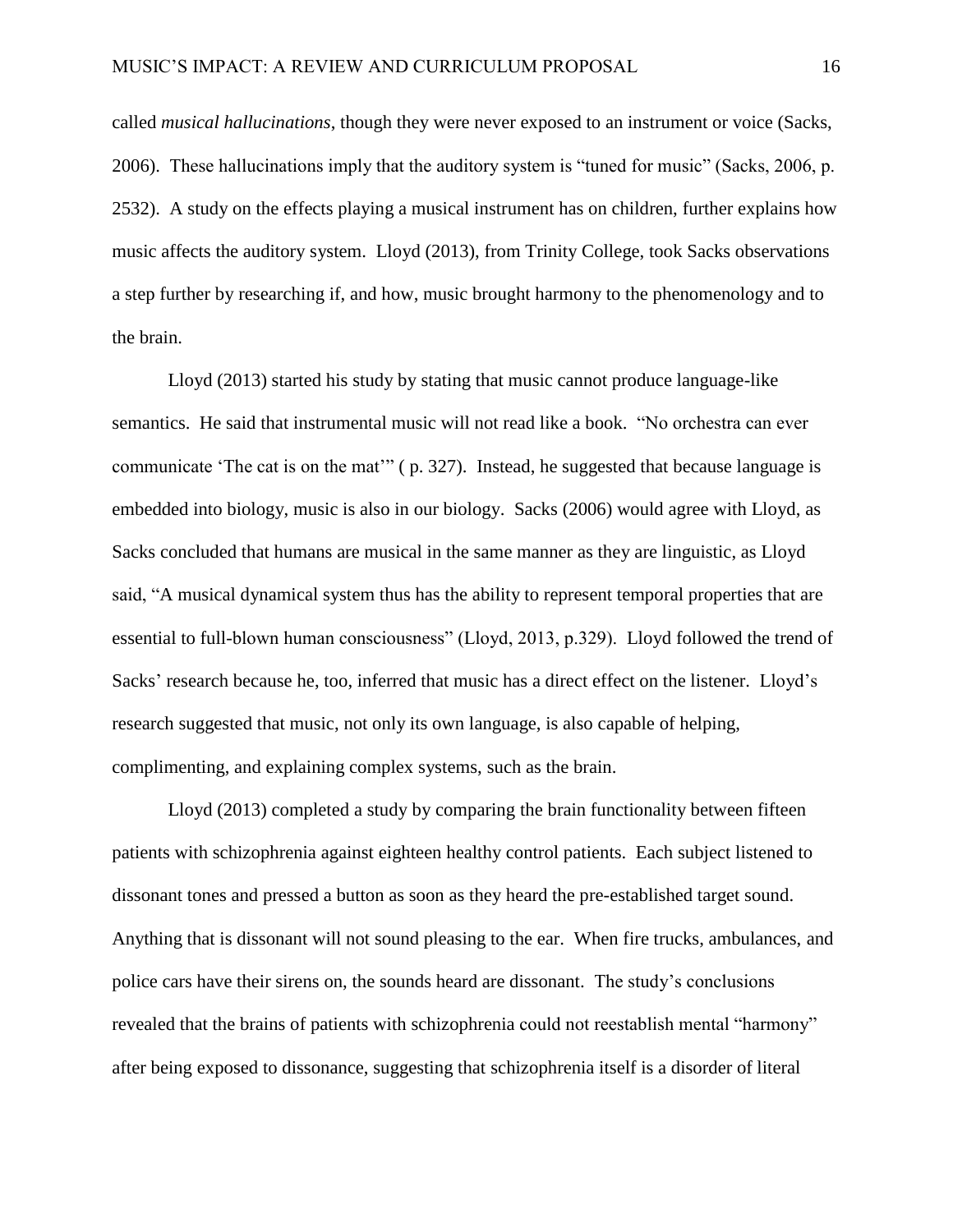harmony (Lloyd, 2013). This contrasted from the results of the heathy brains which reestablished themselves and returned to baseline, equalized levels after being exposed to sporadic dissonance (Lloyd, 2013). Lloyd's study essentially showed that simply exposing the brain to dissonance will affect how the brain reacts as it tries to make sense of the sound. The results also suggest that music may be the key to assisting patients with schizophrenia; it may also help students with Autism disorders.

In another study, the effects of listening to natural music was examined. In this paid study, seventeen right-handed people, nine males and eight females, from nineteen to twentyseven years of age, and who were all non-musicians, listened to music during a brain scan using functional brain imaging. The results were to see their response to natural music (Abrams et al., 2013). The examiners checked for synchronized brain activity during nine and a half minute listening sessions using late-Baroque symphonic music (natural music) and Spectrally-Rotates and Phase-Scrambled sounds. Basically, the study was conducted to check how the brain reacted to purposeful, organized sound compared to random noise. The results showed a distinctive/distributed set of brain regions were synchronized on multiple levels of the information processing regions of the brain (Abrams et al., 2013). The study proposed that auditory and supra-auditory brain structures track musical structures over long time periods, and "music listening elicits consistent and reliable patterns of time-locked brain activity in response to naturalistic stimuli that extends well beyond primary sensory cortices" (Abrams et al., 2013, p. 1468). The brain not only identifies musical structure as sound, it also tracks the patterns, trying to organize and make sense of what it hears.

Schon, Magne, and Besson (2004) sought to find out if extensive music training affected recognition in being able to find correlation between pitch contour processing in music and in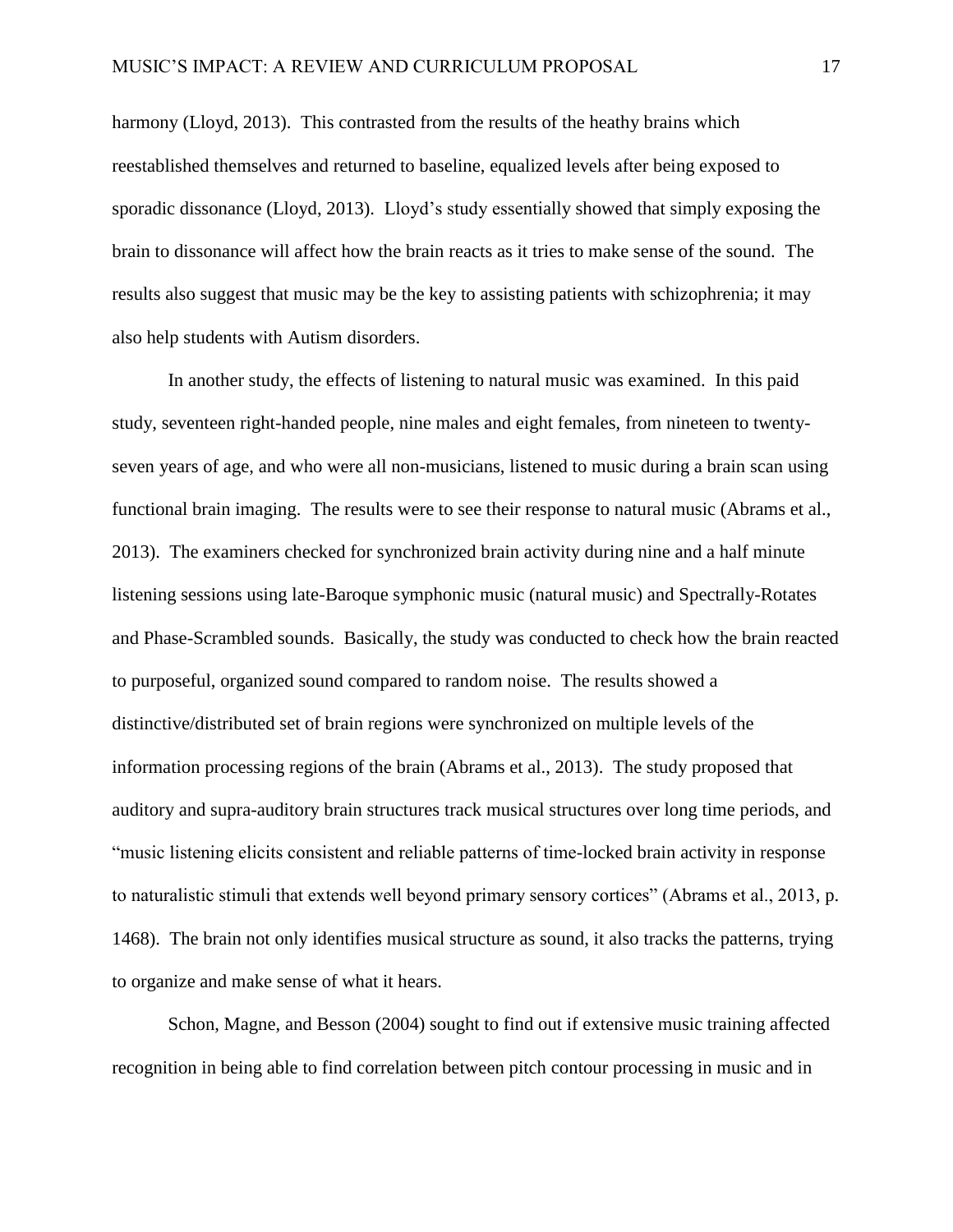language. Their study used eighteen people, nine of whom were experienced musicians, who were all French, right-handed, normal hearing participants, to ensure that their study would be consistent. To test how well musicians versus non-musicians could identify pitch errors, the researchers used 120 French declarative sentences and 120 melodies split up evenly into three sets of forty conditions: final word/note being correct, weak, or strong (Schon, Magne, & Besson, 2004). The participants were given a practice round to become familiarized with the process, and then were told to press one of two buttons as quickly as possible, deciding whether the last pitch of the melody or sentence was correct or incorrect (Schon, Magne, & Besson, 2004). In laymen's terms, the experiment's goal was to find out if there was a difference between what musicians and non-musicians could decipher. The results of the study concluded that the musician participants did in fact detect pitch better than the non-musician participants (Shon, Magne, & Besson, 2004). The researchers also used topographic maps to see how the brain detected incorrect and correct pitch. It was decided that musical training does in fact affect how well people differentiate correct pitch in both music and in language. They went on to suggest, "...that specific musical training may improve some aspects of language rehabilitation" (Shon, Magne, & Besson, p. 347, 2004) and could possibly help language processing problems.

Hurkmans and his co-authors (2012) reviewed music therapy's ability to help people who have acquired various brain injuries from strokes. Music therapists' are given the task to help people who have physical, mental, emotional, and even social issues through the expression of music. Many music therapists help patients through the use of playing or listening to music. Hurkmans et al. completed a meta-analysis of research, as well as an experiment studying the effect music has on the treatment of neurological languages and different speech disorders. Melody and rhythm were the most applied forms of therapy studied to date; the two forms of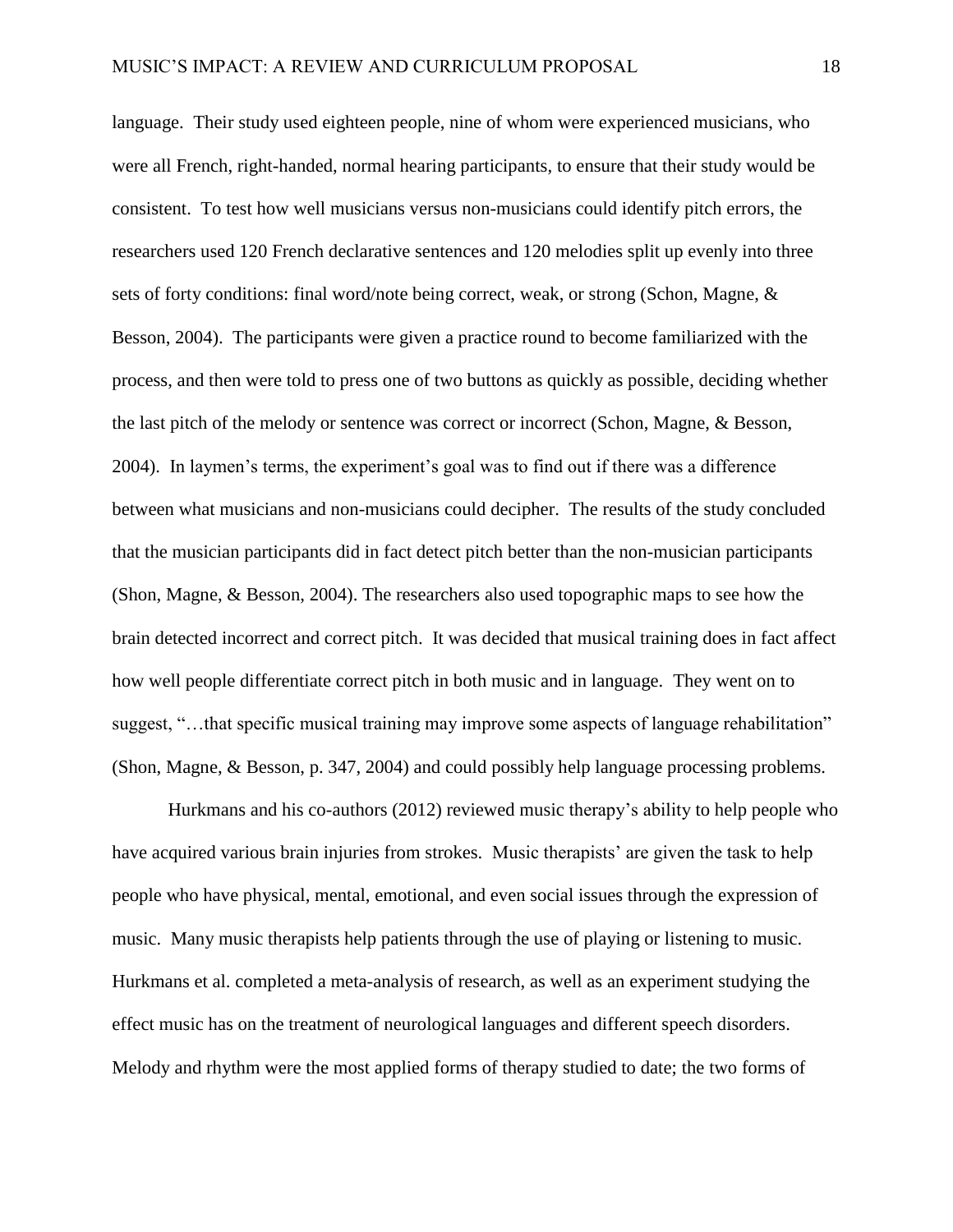therapy had a measurable recovery rate in the treatment of neurological language and speech disorders (Hurkmans et al., 2012). Though some of their conclusions may be unreliable because of the low quality methodologies, Hurkmans does reiterate that the standards of the tests overcame the shortcomings of the reviewed studies. Methodologies based on music resulted in improved patient functionality (Hurkmans et al., 2012). Because music improves brain functionality, it can be assumed that music will also improve language skills.

The previously stated research is only a portion of the studies conducted to observe and study how music affects the mind. Many times, scientists want to study what music does to the body for the sake of medical study or science (Hurkmans et al., 2012; Abrams et al., 2013; Lloyd, 2013). They want to watch, usually through imaging methods, how the brain responds to music through changes in brain waves (Habibi & Damasio, 2014). These studies are very important for the advancement of medical research, in addition to the advancement of musical therapy; these studies are also important for the advocating of music education programs around the world. These research studies and commentaries promote the use of music as a facilitator for success.

There are also many studies on music being advantageous in its own right. In 2014, Miksza and Gault took the data from the *Early Childhood Longitudinal Study of the Kindergarten Class of 1998-1999* (ECLS-K) and described how music affected the students from kindergarten until their 8th grade year of middle school. The study used the records of 21,260 children from 1,200 public and private schools in the United States. Because there was a lack in funding, proper education, and, in some cases, of any music programs in certain school systems, the data was, in some cases, limited, and because of the study's limits, Miksza and Gault (2014) called for more research, such as the ECLS-K study, to be completed for the benefit of music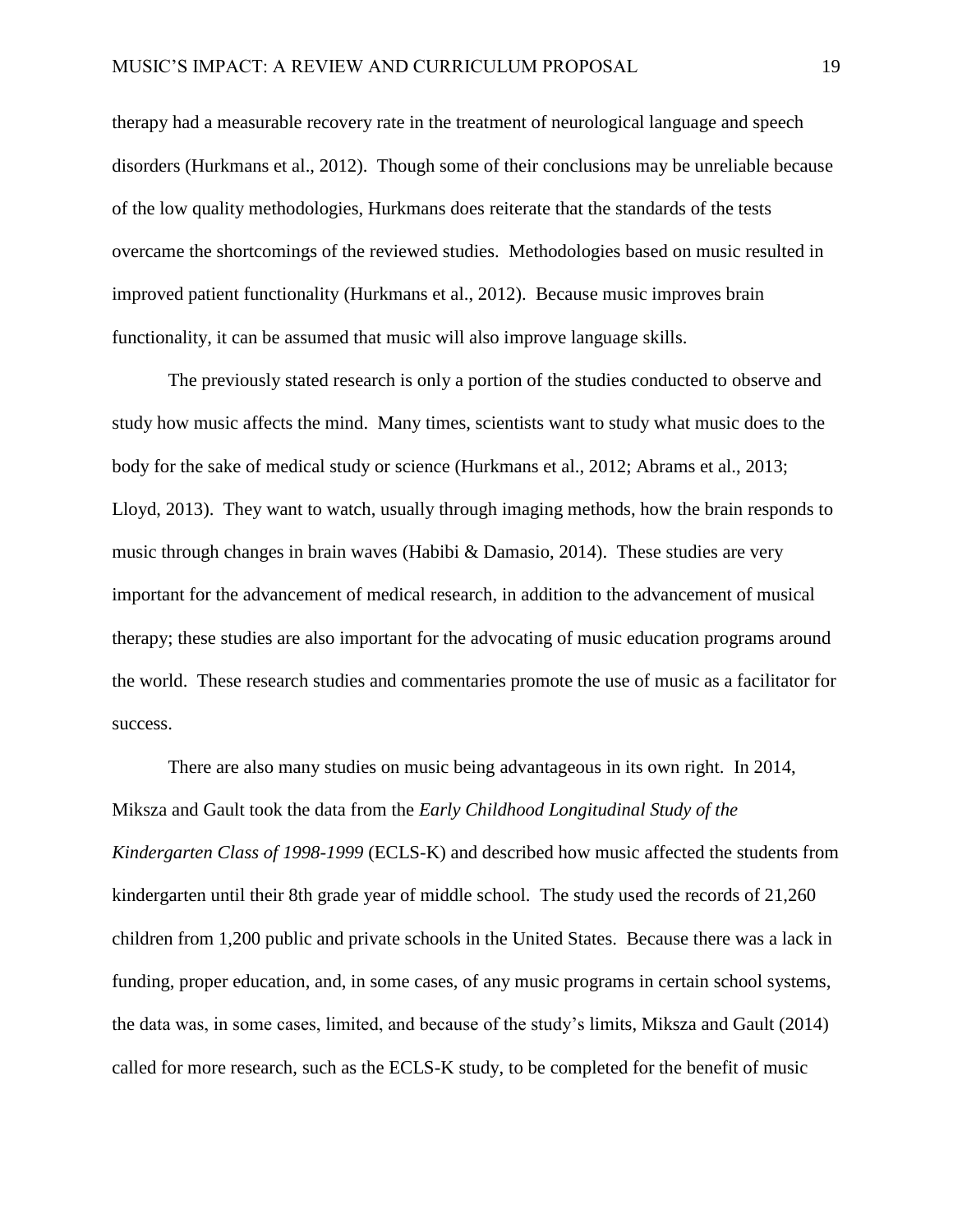education. However, this study was one of the first full reports on how music affected student success over a long timeframe. This culmination of data helps support music in schools for the sake of the students' success because of music's positive influence in student development.

In a more specific study that also shares the benefits of music for the sake of music, children with three years or more of instrumental music training outdid the control group in both closely and distantly related music studies using auditory discrimination and fine motor skills, (Forgeard, Winner, Norton, Schlaug, 2008). The results suggested that instrumental music training has an effect on auditory discrimination, fine motor skills, vocabulary, and nonverbal reasoning. The study results also revealed that music influences, helps, and is directly related to spatial, verbal, math, and general intelligence quotient (IQ) skills. They discovered that instrumental training, in many cases, accelerated the development of spatial abilities. Forgeard and her counterparts recognized that their research was not fully exhaustive, and that there should be additional research conducted; however, every area of the study resulted in the music students surpassing their counterparts, except in phonemic awareness (Forgeard, Winner, Norton, Schlaug, 2008). Phonemic awareness refers to the ability recognize sounds and identify how those sounds translate into words.

Three theorists wanted to see how music therapy effected children, between ages 3.5 and 6, who suffered from delayed speech development (DSD) (Grob, Linden, & Ostermann, 2010). These eighteen were given twenty-five minute out-patient music therapy sessions at the Department of Music Therapy at Herdecke Community Hospital. The tests did not necessarily have an effect on the other isolated aspects of speech development (e.g. in the home learning, observations outside the classroom and home); however, it did help the children with speech fundamentals, which helped their DSD (Grob, Linden, Ostermann, 2010). Simply, outside of the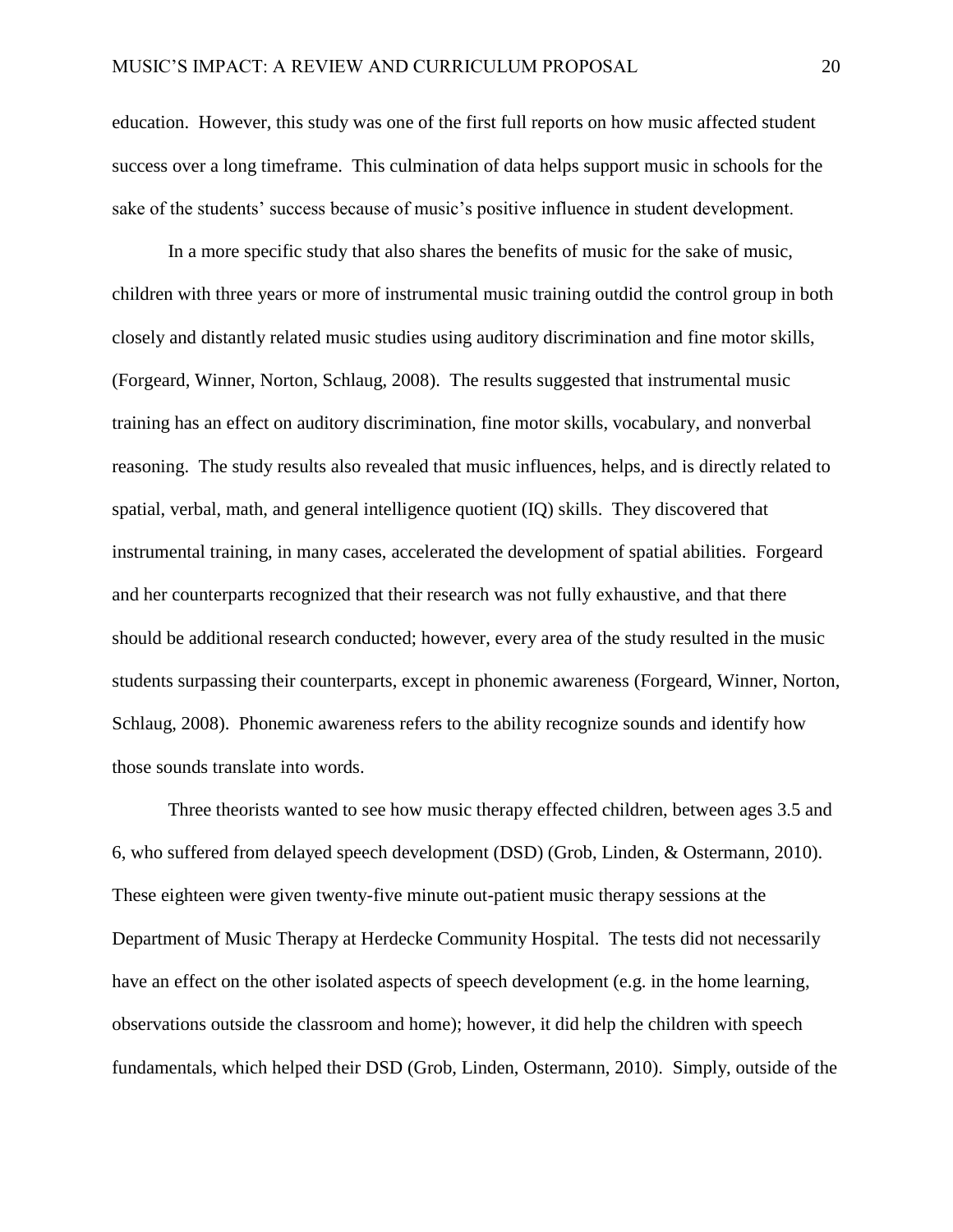therapy sessions, these children may not have made any gains in their development of verbal expression, but their fundamentals of speech (i.e. vocabulary, comprehension, phonemic awareness) improved as they received music therapy. Because there were drastic improvements in phonological and sentence structure understanding, Grob (2010) concluded that music therapy is a basic and supportive way to help students with delayed speech.

The brain is a complex structure that scientists may still be working to understand, but through music, there have been significant gains in how the brain is understood. Chapter one sought to look at a few complementary studies that observed different ways music affects the brain and the human body. The brains of musicians offer insight into how the brain holds attention and how the brain patterns of musicians offer the best visuals to study. Musicians' nervous systems may more accurately encode specific sounds that are more important than others (Strait & Kraus, 2011). Music research also found that music may be a tool for doctors to use as a means of creating equilibrium in the brain, or offsetting extreme physical ticks (Sacks, 2006; Habibi & Damasio, 2014; Abrams et al., 2013).

It is fascinating how the brain automatically responds to music. It seems to have been a part of humanity since creation. With new technology, scientists can now actually see what happens to the brain when music is played, sung, or listened to, and the implications of this new era of technology are still not completely known or understood. Musicians and music teachers alike are encouraged to stay current with new research studies as they come out. Koelsch (2012), one of the leaders of music and neuroscience, says in his book *Brain & Music*,

In my view, we do not need neuroscience to explain or understand music… However, I do believe that we need music to understand the brain, and that our understanding of human brain will remain incomplete unless we have a thorough knowledge about how the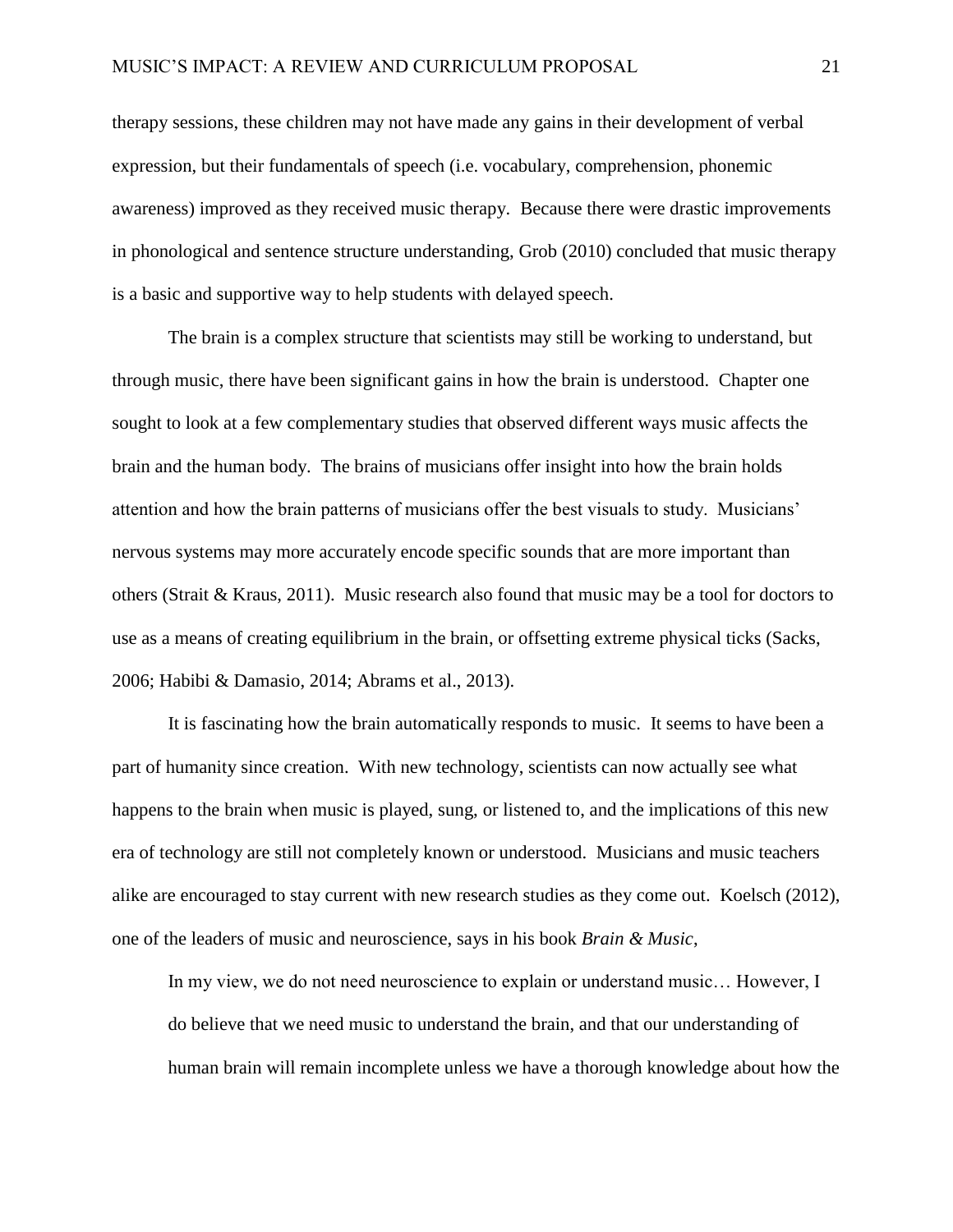brain processes music (p. xiii).

Knowing what music does to the brain is crucial in our understanding of the brain, and based on the research previously discussed, music may have unlimited uses for treating disorders and diseases. These implications have the potential to change how developmental education, that is, lower elementary education, is viewed, especially for students with various disabilities. If students received the attention that they need in school through music, for nonmusical subjects, for instance English, grammar, and writing, then they may have a better chance of graduating out of ESE programs. The implications of this hypothesis will be elaborated in a later chapter.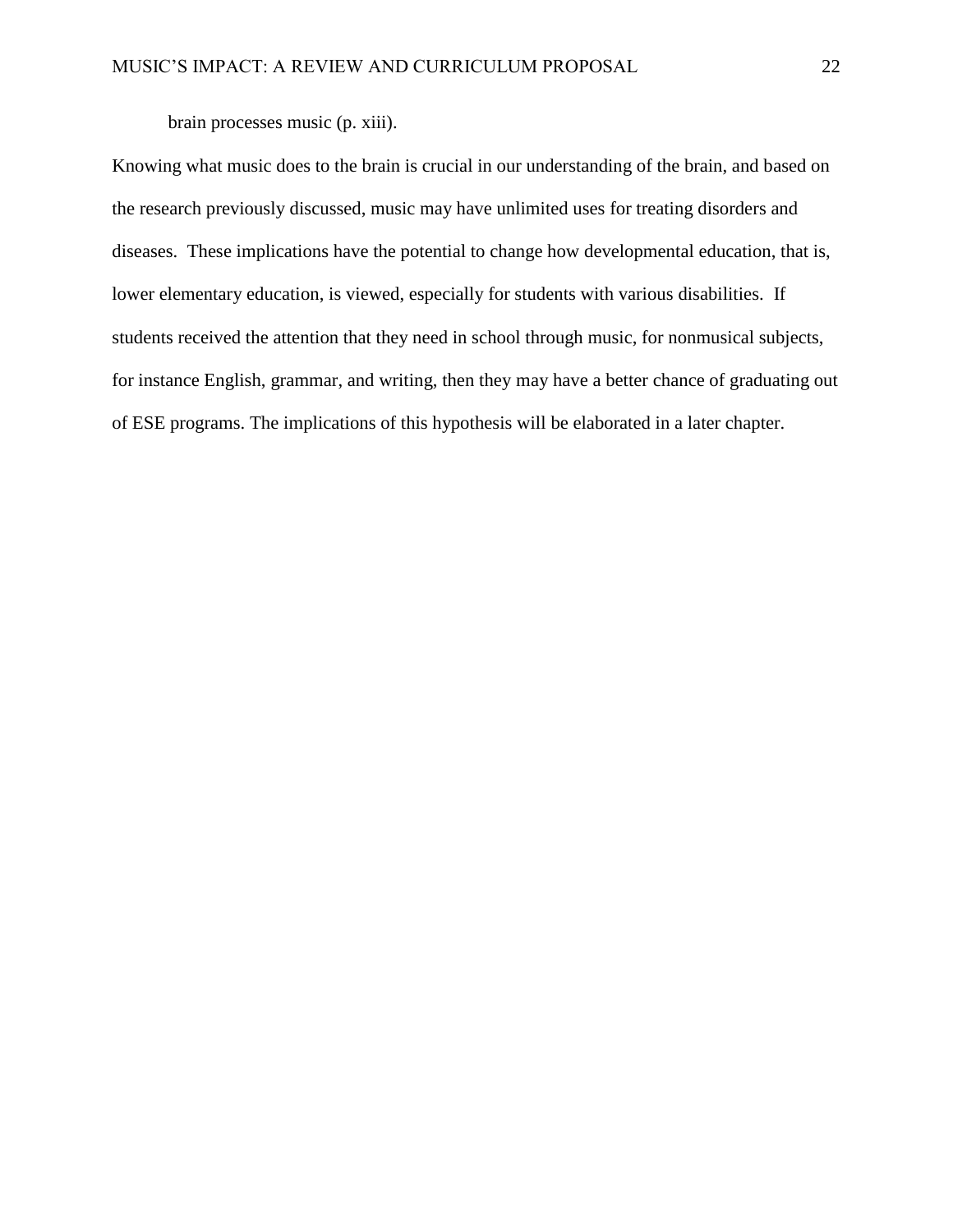#### **Chapter 2**

The studies on the brain and music have demonstrated that music may have a positive effect on the brain. Because of the results of these studies, on top of countless others, music needs to be considered an important a part of the school curriculum. Music also has extramusical effects on those who experience it. Extra-musical is simply the emotions, thoughts, and reactions that people experience when listening to music. Through the act of singing and playing music, students have the potential to learn valuable skills, such as eye-hand coordination, listening skills, and group cooperation. Music is also a tool for teaching students the value of taking the information they learn through music and transferring that information to different, sometimes seemingly unrelated, information (Peterson & Madsen, 2010). Music seems to be inherently accessible for students, especially as music teachers find creative ways to incorporate popular music into their classes. Home-made instruments are a fun way to engage students, the voice is an instrument that is free for every student, and there are many programs that help provide low-economic schools, such as Title I schools, with instruments for students to use. The goal of Chapter 2 is to provide evidence that music is beneficial for students in its own right, because it can be transferred.

There are those who feel that music is engrained in our DNA. Zoltan Kodaly, a Hungarian pedagogue who lived in the twentieth century, said music education starts nine months before the child is born (Levinowits, 1999). Levinowits (1999) suggested that music is something that everyone is born with, as can be seen when babies react to music by bouncing. Some say music may, in some of its most basic forms, predate spoken and written language, based on time gaps between musical instrument discoveries and when written language was first discovered (Levinowits, 1999). Arbib (2013) also suggests that "music and language are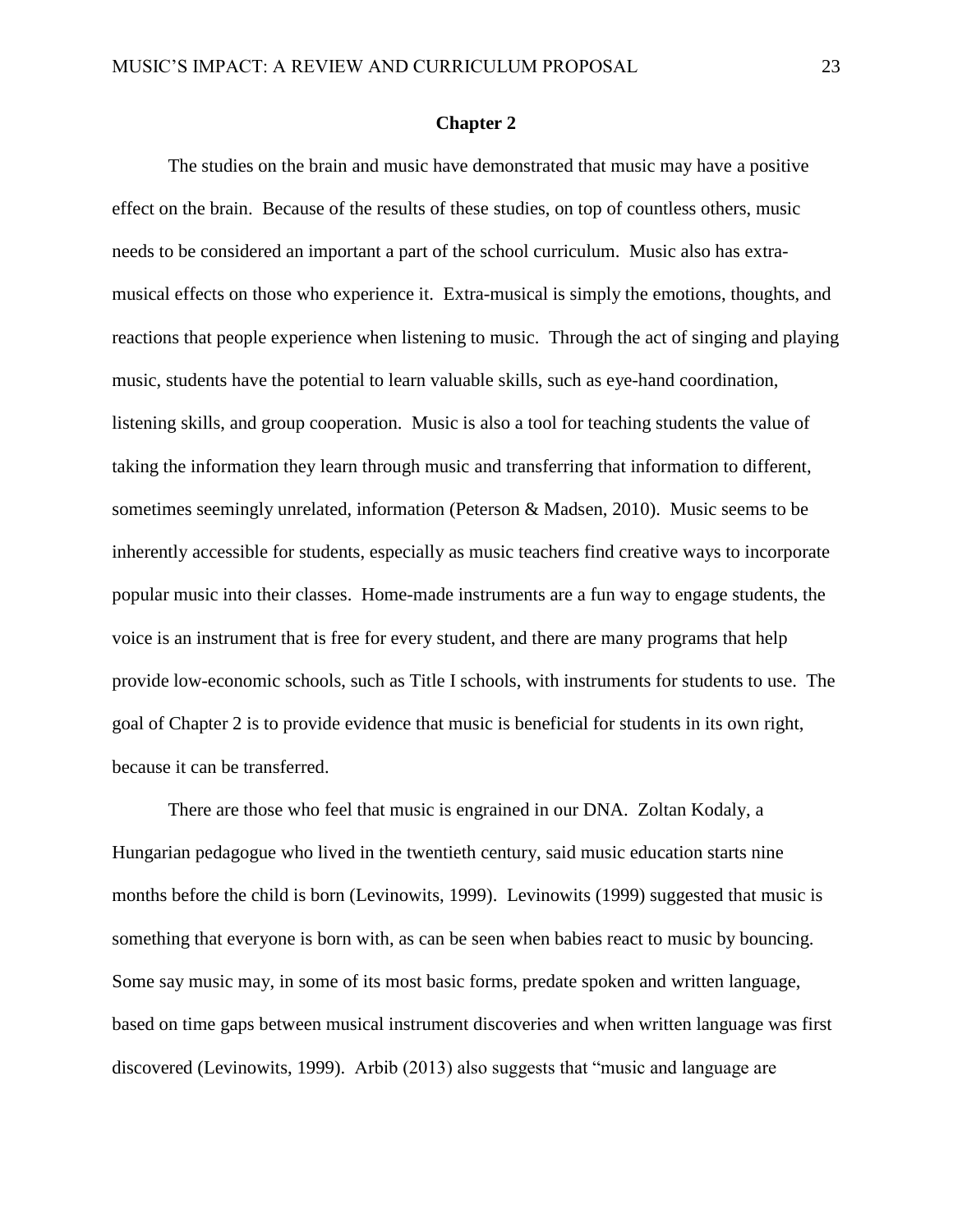universal features for all cultures…" (p. 163). Music educator and Vice President of Student and Academic Affairs at South Central College in Minnesota, Susan Tarnowski, argues that early music education needs to be creative and playful because it "begins in delight and ends in knowledge" (Levinowitz, 1999, p. 17). Music is a tool that helps young students connect information as they learn. The following two studies suggest that music positively effects the body and shows how music helps students who struggle with motor, verbal, and neurological disorders

Music may also have a profound impact on how students develop fine motor, vocabulary, auditory discrimination, and nonverbal skills. Children with three or more years of instrumental music training outdid their other study counterparts in both closely related and distantly related music studies (Forgeard, Winner, Norton, Schlaug, 2008). The outcome suggested that instrumental music training could possibly have an effect on auditory discrimination, fine motor skills, vocabulary, and nonverbal reasoning. The study that Forgeard et al. (2008) completed revealed that music and spatial/verbal/math/general Intelligence Quotient (I.Q.) skills were directly related and that music could both influence and help these skills. Every area of the study found that the instrumental students had better results than those without music. Two concrete findings arose from the study. Instrumental music was shown to help cognitive abilities and increase general I.Q (Forgeard, Winner, Norton, Schlaug, 2008).

*Neuroeducation and Music: Collaboration or Student Success* (2014) is a brilliant article about current research on brain-based music education. Authors Curtis and Fallin compiled an in-depth look at why music instruction is a viable option for schools. They began their research report with a section on brain plasticity, or how well the brain is able to change as we age. Children's brain plasticity is especially responsive, because any information given to them is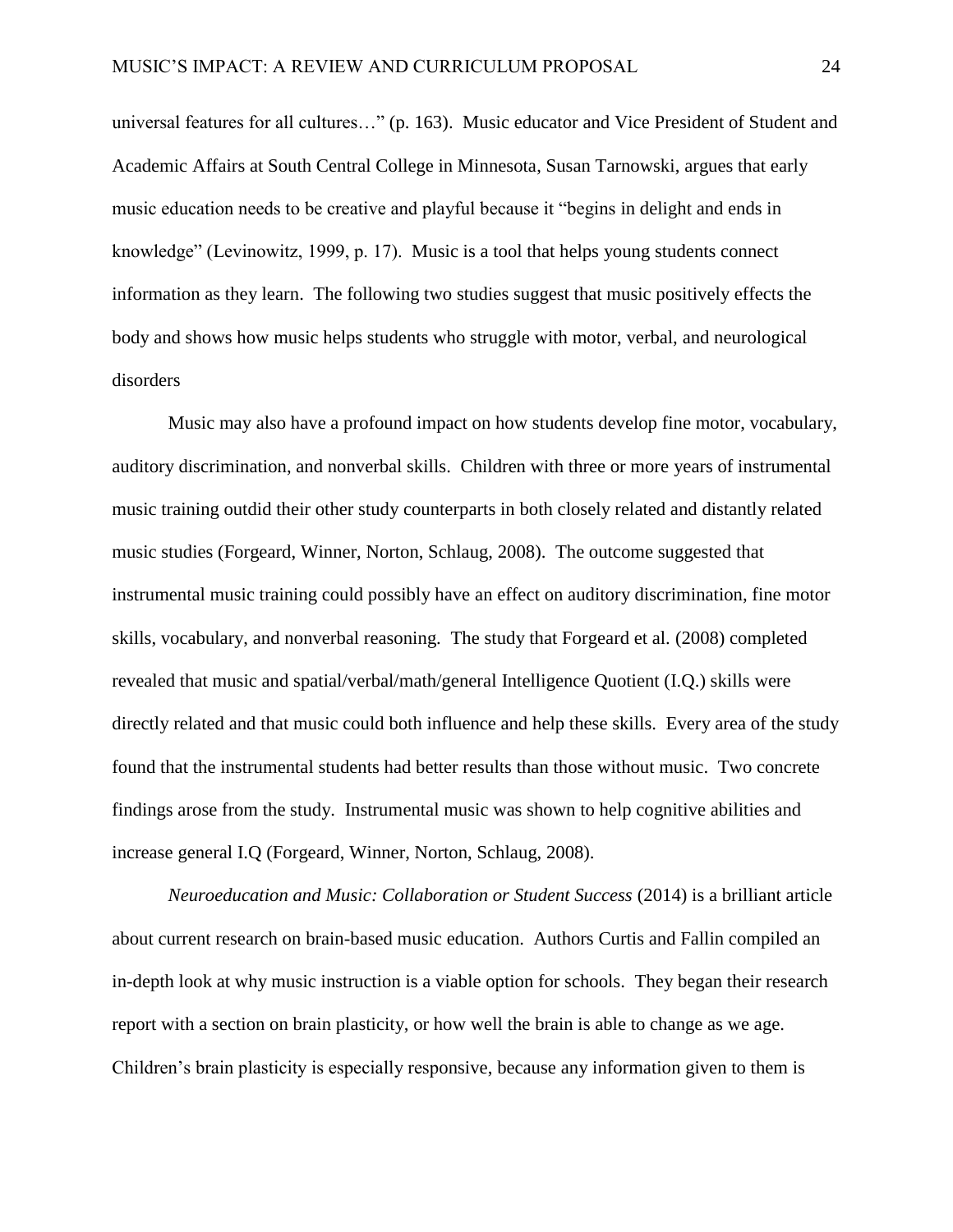new information for their brain (Curtis & Fallin, 2014). From there, Curtis and Fallin discuss the most important reasons school systems should include music programs. Through the research, Curtis and Fallin (2014) found that music instruction builds the auditory and motor systems, and "research has clearly shown that those trained in music have different brain activation patterns when engaged in listening activities than those that have not received such training" (p. 53). Interestingly enough, they also report a study that suggested there should not be a distinction between left or right hemisphere processing, but that the complex processes of music and language require both hemispheres are required for the brain to make sense of the information (Curtis & Fallin, 2014).

A study conducted by researchers at Stanford University determined that when participants were involved in listening to music, both hemispheres of their brains worked in tandem, with the right hemisphere significantly more active, appearing to process the sound. The brain exhibited increased activation (attention) when changes occurred, even anticipated changes signaled by periods of silence, sending new information to areas specific to working memory (Curtis & Fallin, p. 53, 2014).

This could possibly mean that through music, education lessons would automatically make students use their whole brain to process information. I infer that because music uses both hemispheres of the brain, during music-based educational instruction, students should be fully engaged in the learning process because full brain function will be used. In fact, music seems to use many parts of the brain at one time. Curtis and Fallin (2014) found research that concluded the auditory, motor, cognitive, affective, and visual systems were being used while reading, playing or singing music at any given time.

Wan, Ruber, Hohmann, and Schlaug (2010) proposed that the active making of music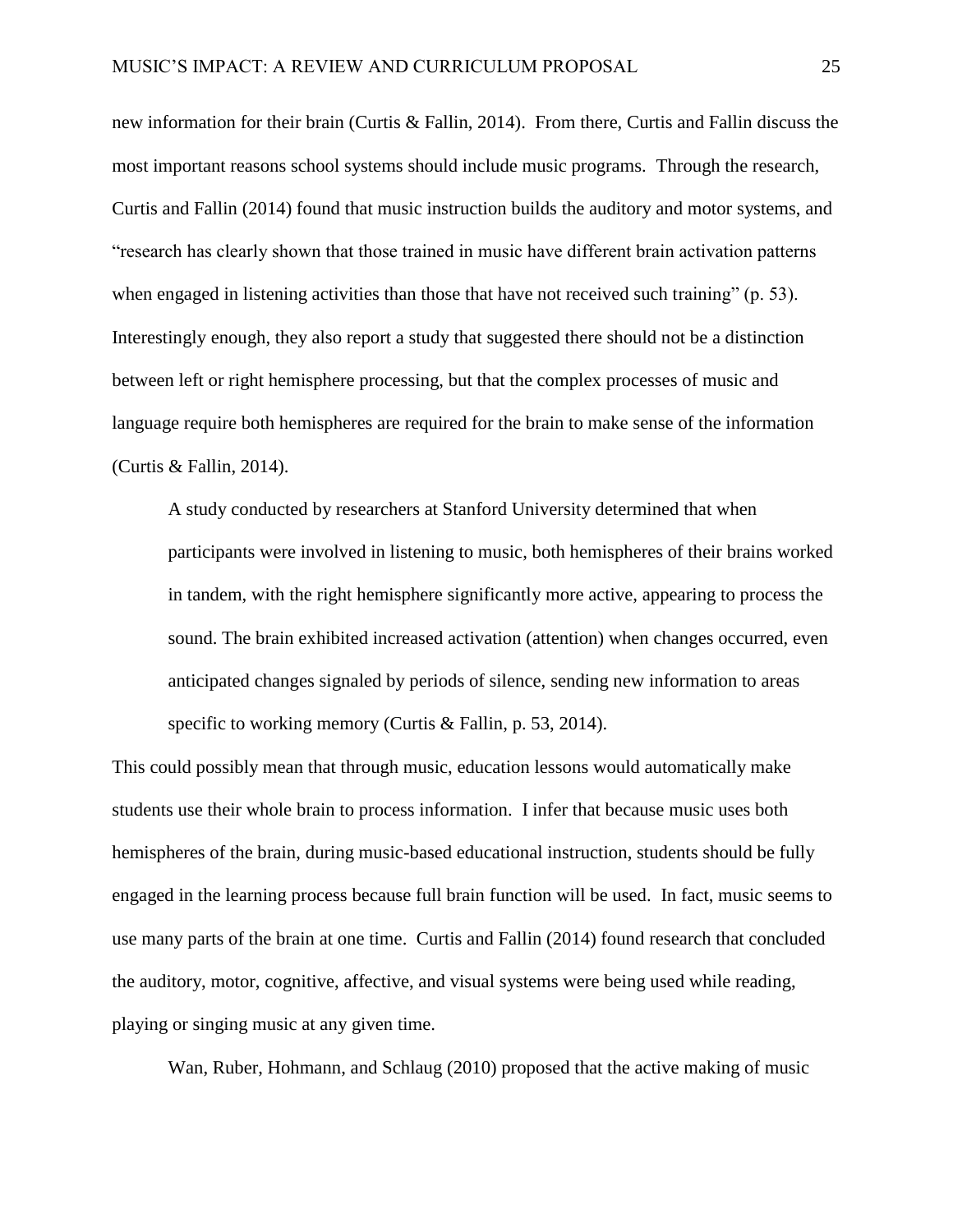may help stimulate the nervous system, helping perception and action. Wan et al. argue that, because music is multimodal, it could be used to help speech problems. Physically singing helps people learn to extend breathing and strengthens the muscles around the core of the body (Wan, et al., 2010). Stuttering, Parkinson's disease, Aphasia, and Autism may be helped by singing. Wan et al. reasoned that "singing is particularly useful in ameliorating some of the associated speech-motor difficulties because of features such as continuous voicing, decreased production rate, and increased awareness of individual phonemes" (Wan et al., 2010, p. 7). This study also helped support the theory that music education may benefit ESE students both academically specifically reading, writing, and speaking—and socially/emotionally with self-confidence and human interaction.

In 2014, Miksza and Gault used the data from the *Early Childhood Longitudinal Study of the Kindergarten Class of 1998-1999* (ECLS-K) and described how music effected the students from their kindergarten year through  $8<sup>th</sup>$  grade. The problem they found was that most students in low socioeconomically living situations were not getting an adequate amount of music instruction because there was a lack in funding, proper education, and, in some cases, any music programs in certain school systems. As explained earlier, the data from the ECLS-K study contained the records of 21,260 children from 1,200 public and private schools in the United States, and the study showed an increase in duration of class time as the students progressed through each grade (Miksza & Gault, 2014). Miksza and Gault (2014) called for more studies like the ECLS-K study to be completed for the benefit of music education. The previously explained research that Forgeard et al. (2008) conducted was in fact a predecessor study that may support Miksza and Gault's study, though it was written before the review of *Early Childhood Longitudinal Study of the Kindergarten Class of 1998-1999.* Music instruction also may help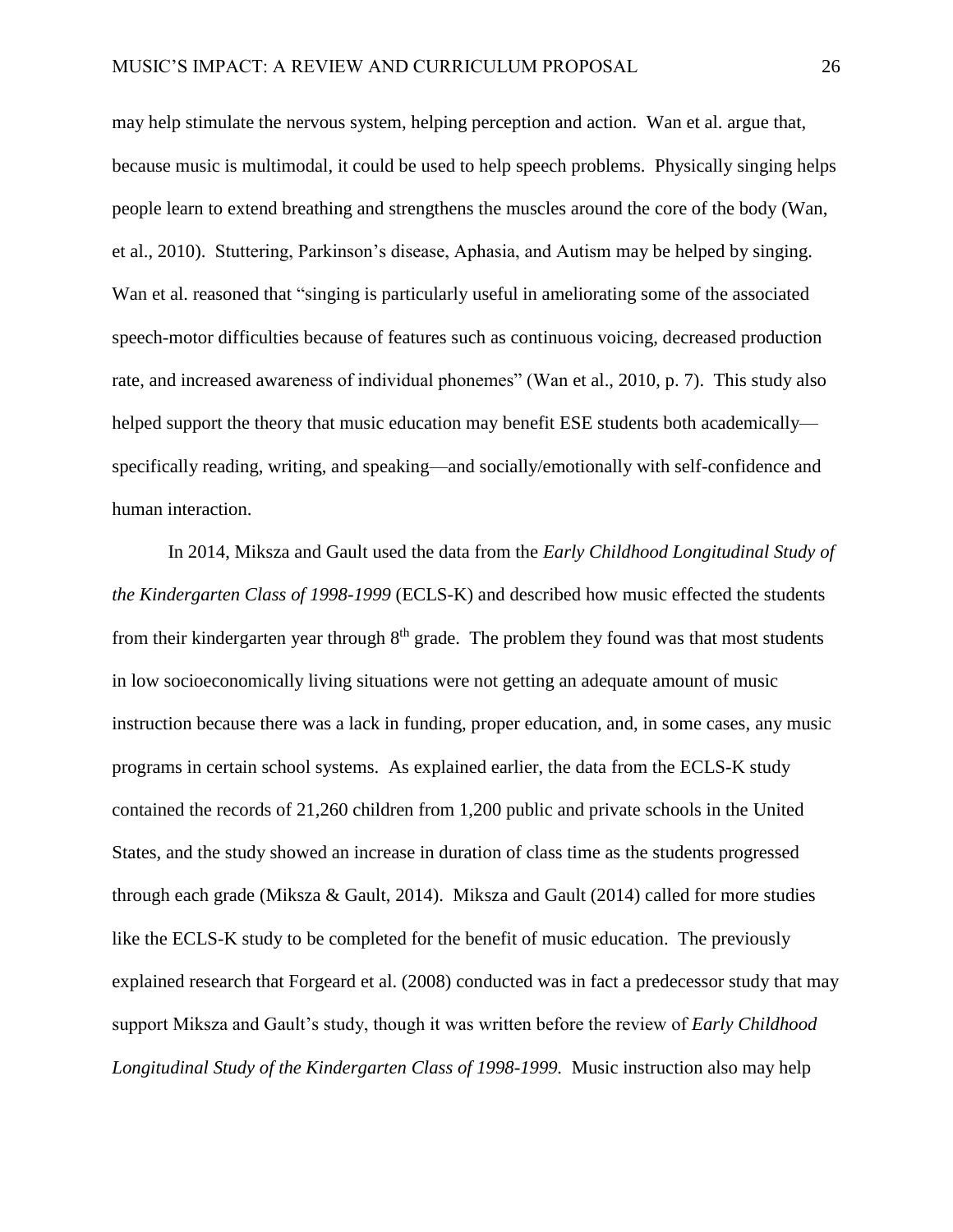connect musical information and tools (e.g. self-discipline) to other aspects of life through the transferring of information.

Students will also realize the importance of music as they are shown that music applies to several different areas of life through the use of transfers. A *transfer* is defined as the learning and application of information to seemingly unrelated material. Peterson and Madsen (2010) better define transfers as the interrelation of information. The Power Chord Academy, a rock music summer camp in Georgia, teaches that music builds the foundation for the skills of selfdiscipline, dedication, and teamwork, as well as the value of knowledge, continuous improvement, self-confidence, humility, hard work, goal setting, and practice (Petress, 2005). Petress (2005) also stated that music helps with grace, coordination, timing, sense of aesthetics (beauty), history, culture, and countless other extra-musical aspects of life—extra-musical being the emotions one perceives and physical changes of those listening to music. Peterson and Madsen (2010) split transfer learning into two categories: high-road and low-road transfers.

*Simple* transfer [low-road transfer] is almost automatic because it 'hugs' the original learning situation and takes little effort to apply to a novel situation. Complex [high-road transfer] transfer requires thought and effort because it is a transfer that is remote from the original learning and takes conscious awareness to find the connections or to 'bridge'

ideas to novel situations that make relevant transfer (Peterson & Madsen, p. 26, 2010). Transfers provide students with a highly comprehensive learning environment, which promotes the study of music in multifunctional outlets. Multifunctional transfers contribute to both scholastic learning and character building; therefore, it is important and should not be left out of education (Levinowitz, 1999). Curtis and Fallin (2014) also recorded transfers in their article. There are studies that confirm near-transfers, or simple transfer. For example, finger agility,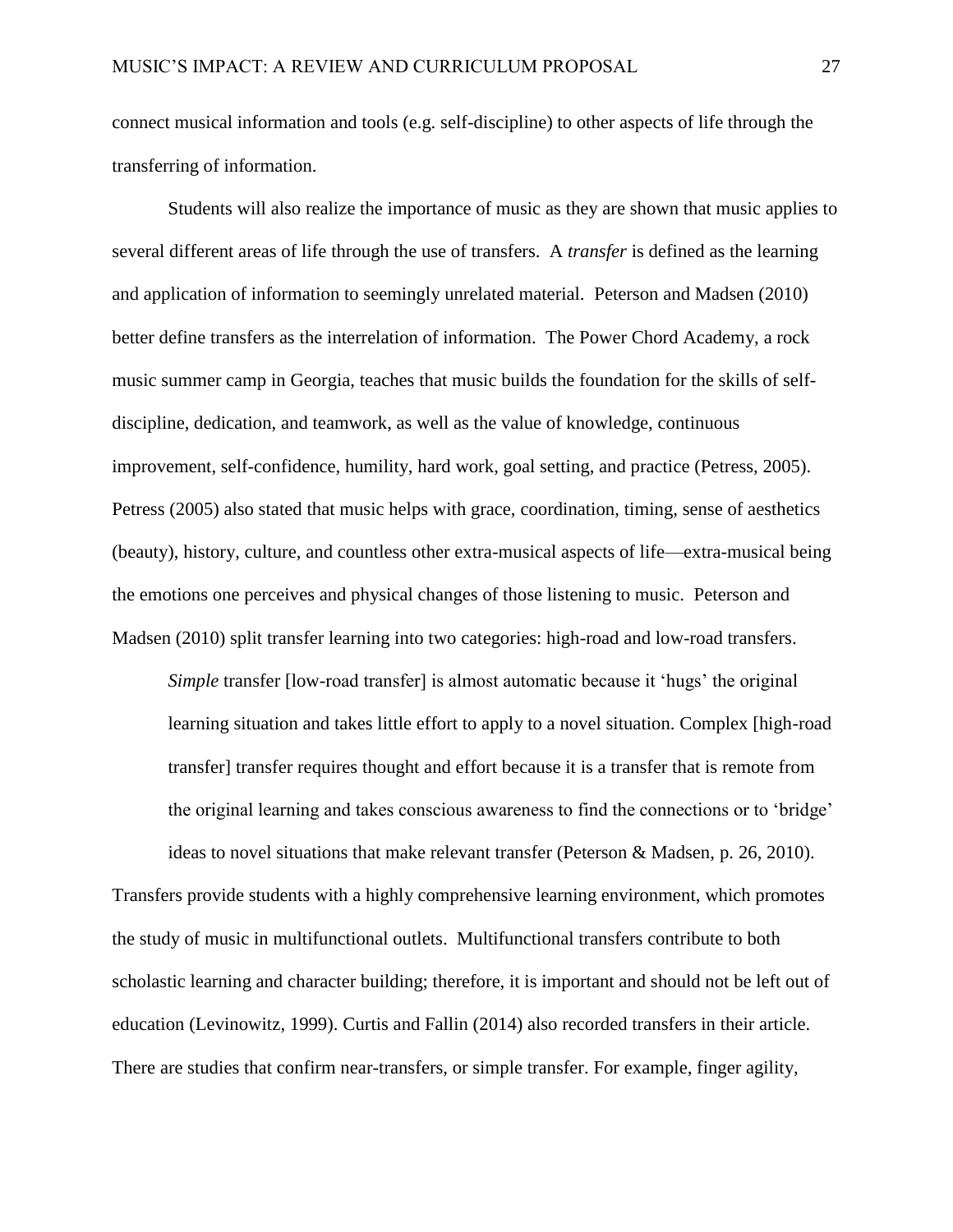rhythm understanding, as well as an increase in attention skills, active listening, and sustained attention after students were exposed to music instruction (Curtis & Fallin, 2014).

Kraus and Chandrasekaran (2010) wrote a review about how musical training may help students learn auditory skills. In their review, they wrote about the practical implications and the educational implications their research had. Their research found that musicians can "incorporate sound patterns of a new language into words" (p. 603) and musically trained children often "show stronger neural activation to pitch patterns of their native language, have a better vocabulary, and a greater reading ability..." (p. 603). Overall, it was suggested that anyone who is musically trained will most likely have better language and speech skills. It was also proposed that musicians have better selective attention, working memory performance, and timing (Kraus & Chandrasekaran, 2010). The implications for education were equally as interesting. Kraus and Chandrasekaran (2010) inferred that the education system would be the best place to start early music training, even though some school system's music programs are lacking due to the misunderstanding of the benefits that music education will have on the school system. They argued that music improves learning skills as well as listening skills. They suggest that music programs will "reduce the negative influences of external noise and better prepare a child for everyday listening challenges beyond the challenges that directly relate to music "(p. 603) and children in ESE programs, who may especially be susceptible to challenges tuning out background noise, would benefit from music training (Kraus & Chandrasekaran, 2010).

In the Doctoral research conducted by Hearnsberger (2013), choral literature for high schoolers was studied to see if it improved literacy skills. Hearnsberger compared "8<sup>th</sup> grade" literacy benchmark achievement test scores and  $11<sup>th</sup>$  grade literacy end-of-course achievement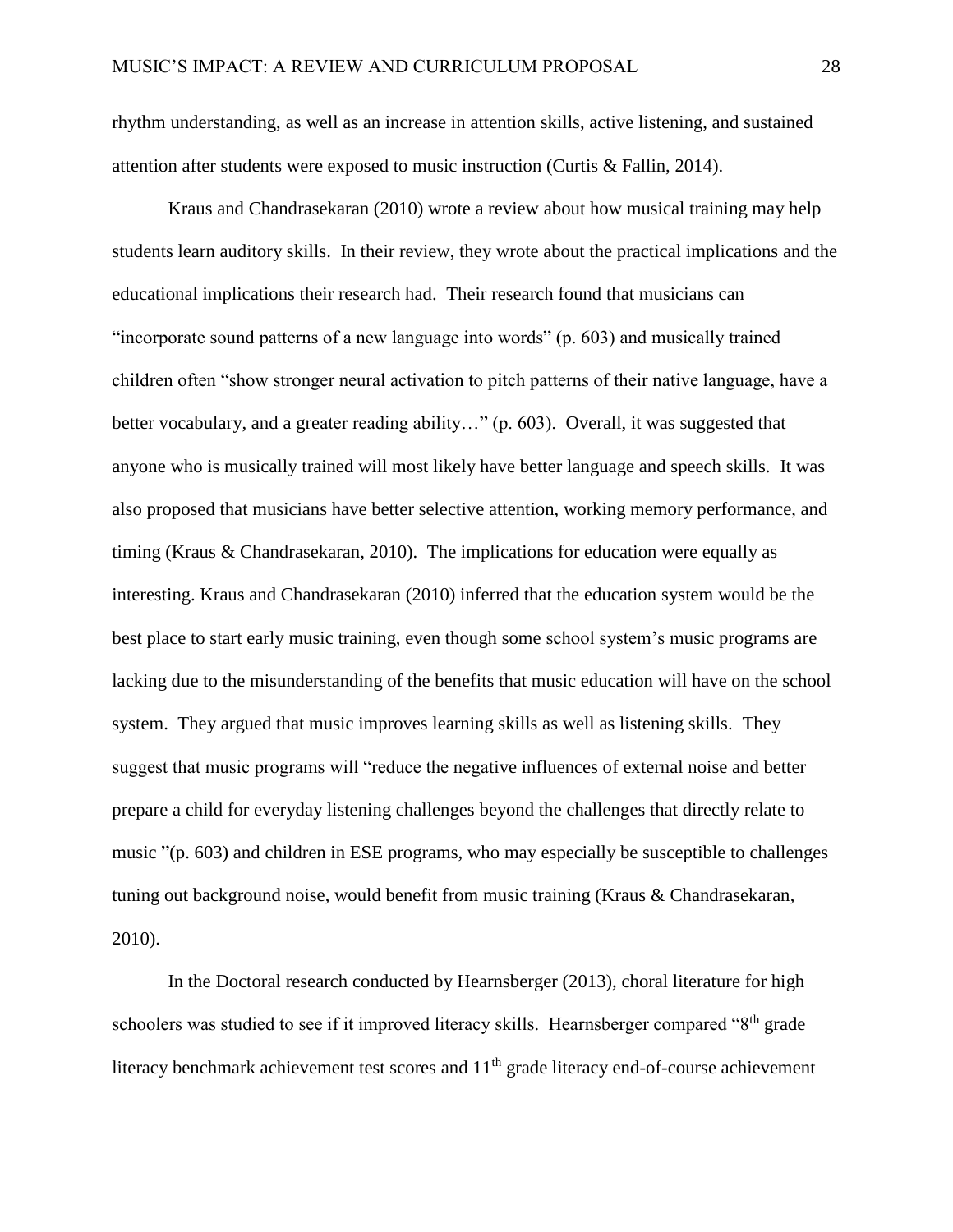test scores" (p. 48) to see if there was a statistical difference between students who enrolled in choral programs versus those who did not. His findings did show that the longer students were enrolled in music choral programs, the better their literacy achievement, even though both choral and non-choral results increased. Hearnsberger's research is an emergent study in that there is not much specific research on how high school test scores are impacted by music. There is a need for more research like this to be completed. Music is such a unique subject, because it is so adaptive and complementary.

John Kratus (2007) said, "Not only have in-school music experiences become disassociated from out-of-school music experiences, but tried-and-true music education practices have become unmoored from educational practices in other disciplines" (p. 45). Because music is such a unique subject, music teachers may adapt their lessons to the skill level of their students (e.g., elementary, middle, and high school) (Peterson & Madsen, 2010). Kratus (2007) requested that music educators create sticky, engaging, or captivating, educational settings to engage today's students. Music is a valuable subject that must stay in today's education system. Music education is a necessity for successful mastery of simple and complex transfers. It helps students realize the importance of life-skills such as teamwork, dedication, and humility while teaching grace, timing, and coordination (Petress, 2005). Petress (2005) even argued that music keeps students away from illegal substances because it teaches responsibility. His argument will be further discussed in a later section. When taught well, music becomes *sticky*, or engaging, because it relates to students in today's society and is relevant to their world. Music effects both body and mind, and therefore, cannot be erased from public education today. Music's impact on education may be the key to helping the success of students with disabilities in today's public school system.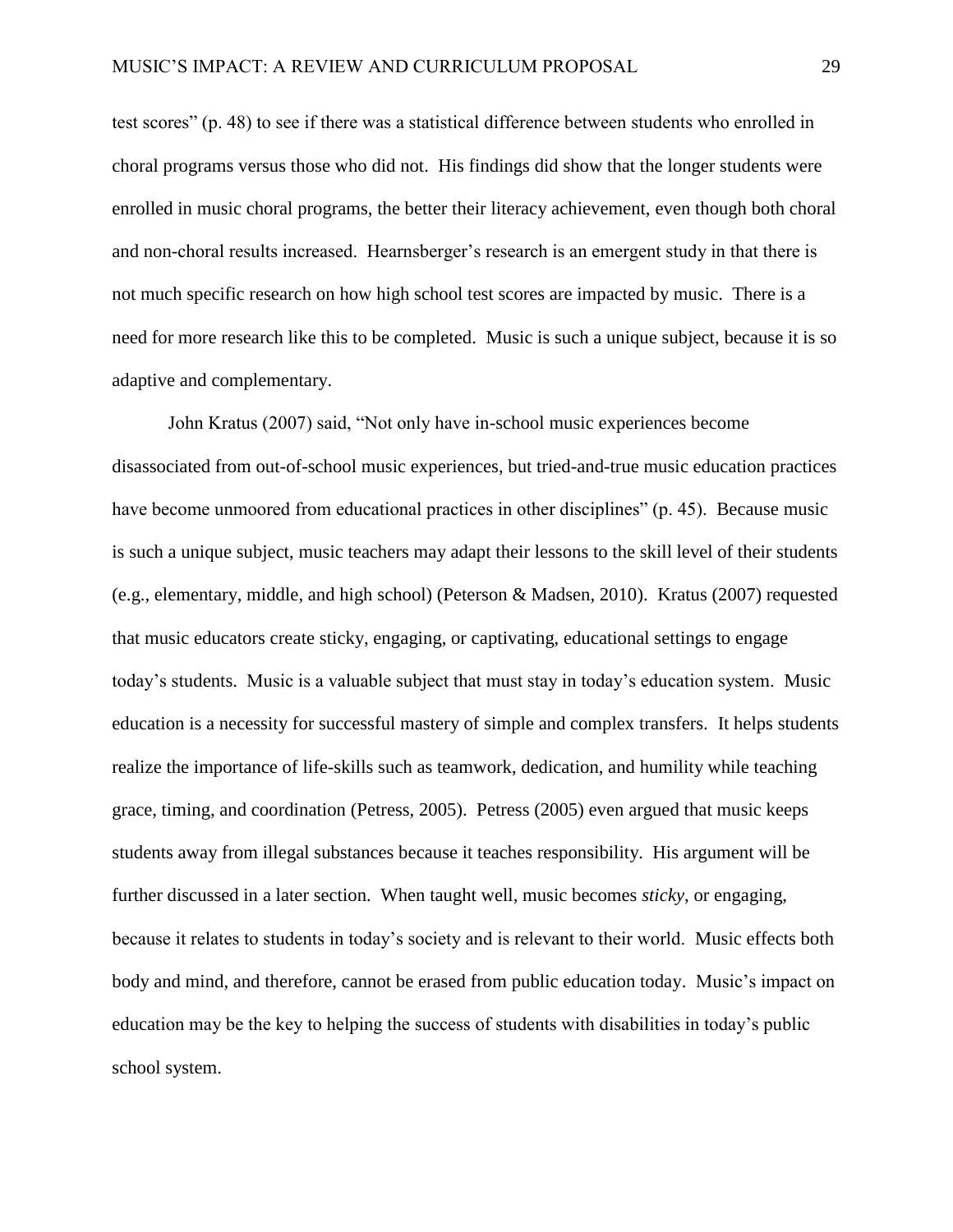In the conclusion of the longitudinal study of Miksza and Gault (2014), there is value placed on a holistic educational experience where arts education is available to all students. Not only is it important for students to experience a truly holistic educational experience, it is also necessary for students to be given the opportunity to use music. It was suggested that when music teachers and classroom teachers collaborate in completing curriculum standards, they are modeling how to integrate music into elementary classrooms where students learn about music the most within school hours. There is also a call to continue music advocacy for all students in and out of classroom settings.

Today's public school music programs are being cut. According to Kratus (2007), the *No Child Left Behind Act*, in combination with changes in school funding are the main reasons for the cutting and de-funding of music programs. These cuts may be detrimental to the academic success of students. Petress (2005) argues that music helps increase students' success in the areas of society, school, intelligence, and life. The *Texas Commission on Drugs and Alcohol Abuse Report* supported Petress by saying, "Secondary students who participated in band or orchestra reported the lowest lifetime and current use of all substances (alcohol, tobacco, [and] illicit drugs)" (Petress, 2005, p. 113). Michael Greene, the former president of the National Academy of Recording Arts and Sciences and CEO of the 42<sup>nd</sup> Annual Grammy Awards, stated there is scientific evidence proving that music education supports success in other educational subjects, lessens teen violence, and helps the spatial intelligence of newborns (Petress, 2005). Today's youth need to see that music is a transfer subject that will help them achieve their academic, social, and emotional goals.

Music on its own has many positive effects on those who will use it. Everyone seems to have music built into their mind when they are born. It seems to also be a huge part of every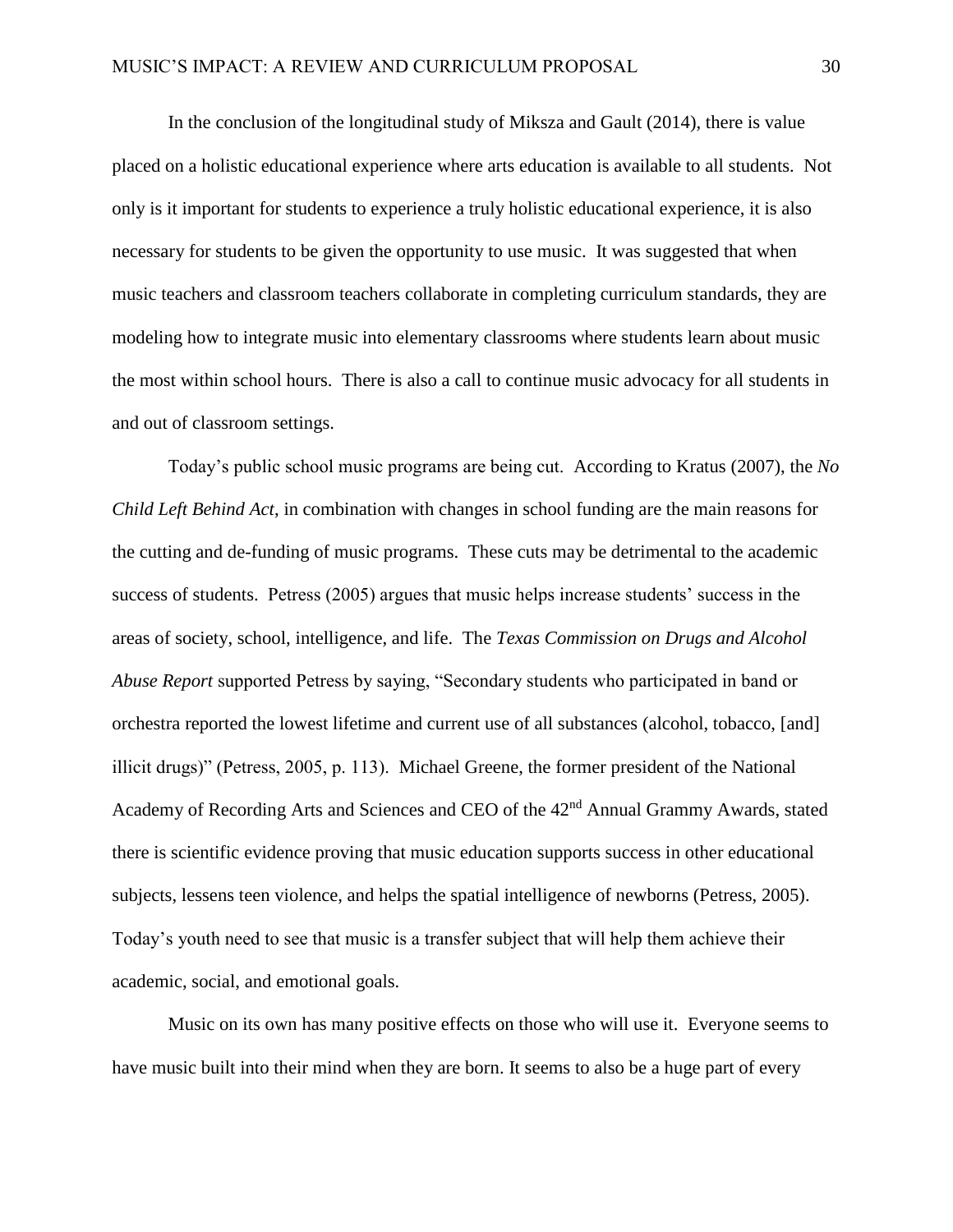society in the world. Music can be used to teach many subjects, because music is transferable by nature; it should be noted, that music is also justified, by itself, as an art form. The research has agreed that music may also help with life skills, such as time management, responsibility, and respect. It is time to recognize the benefits music research, study its vast amounts of benefits, and understand how it is advantageous for ESE programs throughout the United States.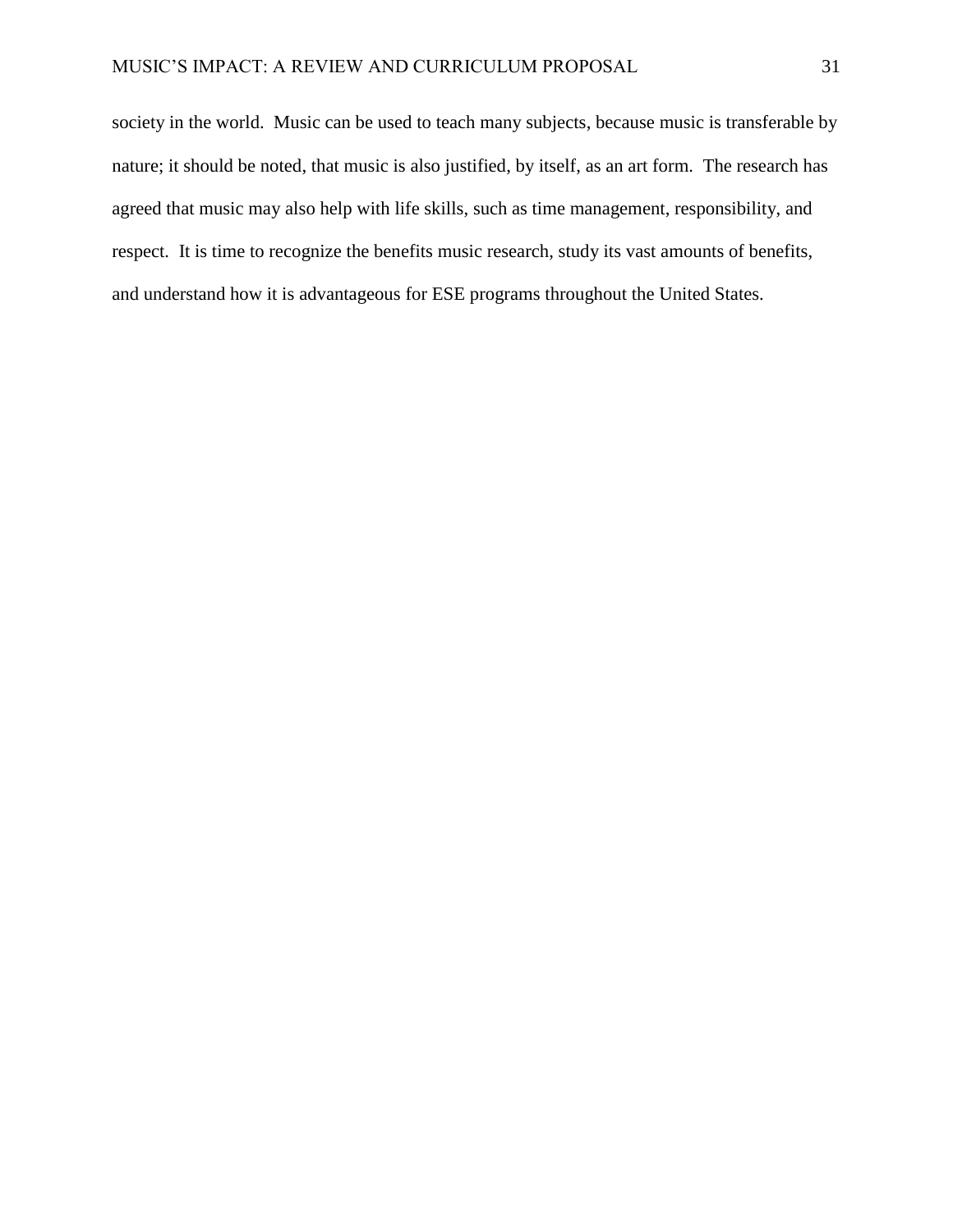#### **Chapter 3**

Music education and ESE based research studies have blossomed over the last few decades. People are becoming more interested in finding different ways that music can help students with disabilities. Because music is transferable and naturally multi-modal, it may be one of the ideal ways to teach ESE students how to read, and it seems to also have profound effects on student behavior. I hypothesize that through this review of research, it will become more apparent that music has already been and will continue to be a successful tool in the aiding of comprehension skills, as well as in creating and sustaining positive student behavior. The following chapter is a review of the literature that researched how music has affected ESE students and programs in literature, and how music has impacted ESE student behavior.

Darrow (2011) wrote an article about the need for early childhood special music education. In the article, she listed all of the reasons that music should be used in teaching students who have disabilities and need special education, and music's importance in helping teach those who need ESE services. Within the cognitive domains, music can be used to help teach and reinforce educational standards across every subject. Darrow then includes a few different examples of how music can teach numbers to preschool students. The article also includes a list of how music promotes psychomotor skills. Motivating physical movements, synchronizing selected movements, structuring movements, promoting adherence to movements, facilitating relaxation during movements, distracting from pain experienced with physical movements, developing and maintaining muscle function, and increasing fine and gross motor coordination and control are just a few ways in which music helps students move (Darrow, 2011). Darrow (2011) also emphasizes that music in and of itself is engaging enough to keep a class's attention, can change the mood of the room, and teaches social skills.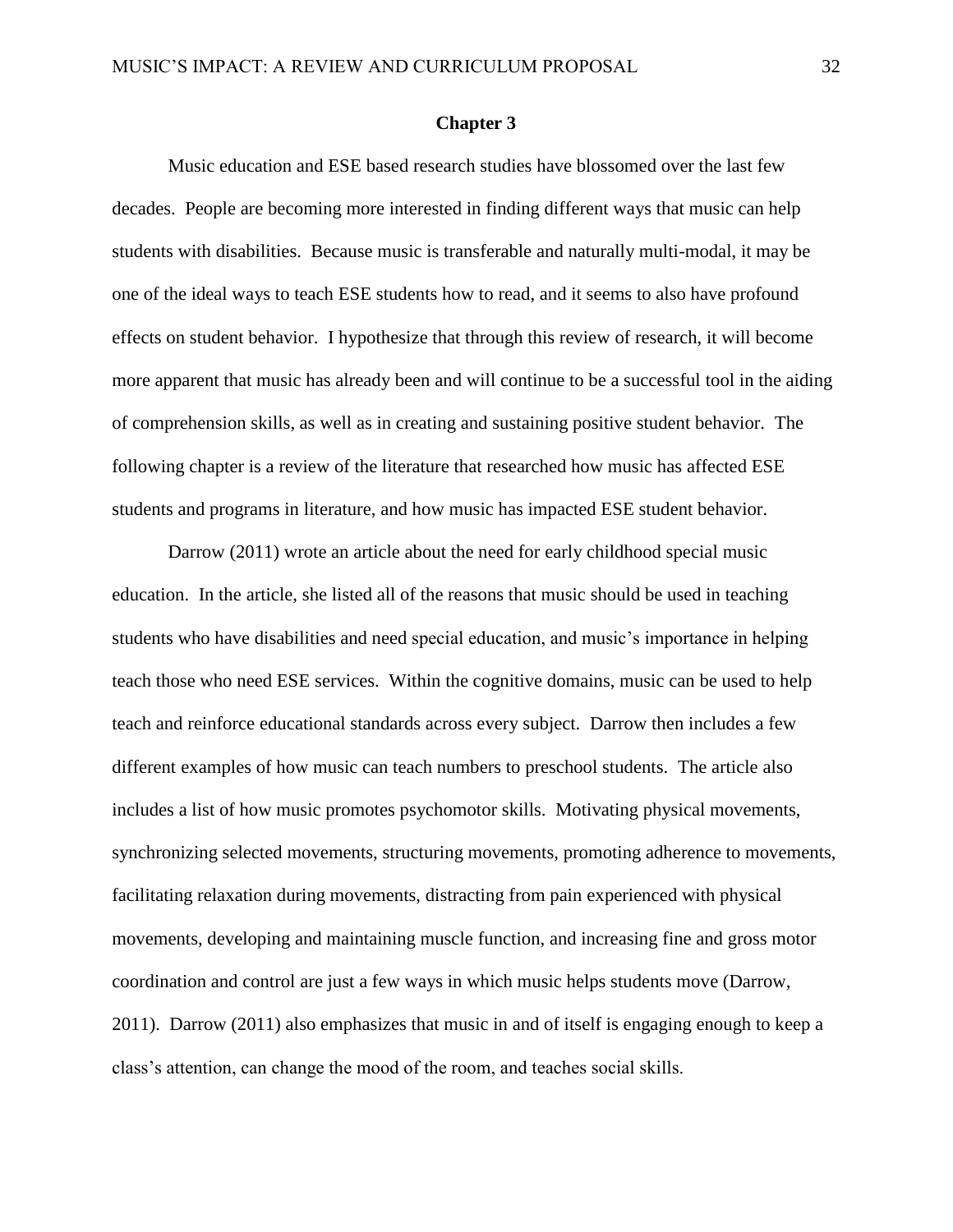Hourigan and Hourigan (2009) wrote an article to educate music educators, who may have to work with children with Autism but have no educational training, in how to teach those children. Autism, becoming a more diagnosed impairment today and beginning within the first three years of a child's life, is one of five disorders that fall under the pervasive development disorders, which include the following: Autism, Asperger's disorder, childhood disintegrative disorder, Rhett's disorder, and any disorder not otherwise specified (Hourigan & Hourigan, 2009). It is important to note that since 2009, the *Diagnostic and Statistical Manual-Fifth Edition (DSM-5)* removed and generalized the pervasive developmental disorder list into the general term Autism Spectrum Disorders (Association, 2013). Music teachers need to be aware that students with Autism may have difficulty relating to fellow classmates and display a range of both positive and negative emotional disturbances. The authors provide music teachers with strategies geared to help children with Autism succeed in music classroom settings. They also identify possible classroom behaviors, both disruptive and appropriate, that students with Autism may instigate in the classroom (Hourigan & Hourigan, 2009). Teachers need to be aware that music is the tool for ESE success and they could implement many musical experiences such as song, dance, and music playing into every class to help promote success.

In a literature review, Heaton (2009) wanted to see if it was in the predisposition of children with Autism to be naturally good at music, even if they were not savants, or extremely gifted musicians. Heaton (2009) started by discussing Kanner, who first described Autism in an experiment. From the research of Kanner, Heaton (2009) discovered that the students with autistic characteristics under Kanner most likely had a heightened sense of listening when it came to music, explaining those students' musical abilities. A study completed in 1979 concluded that children with Autism were better at reproducing atonal melodies than children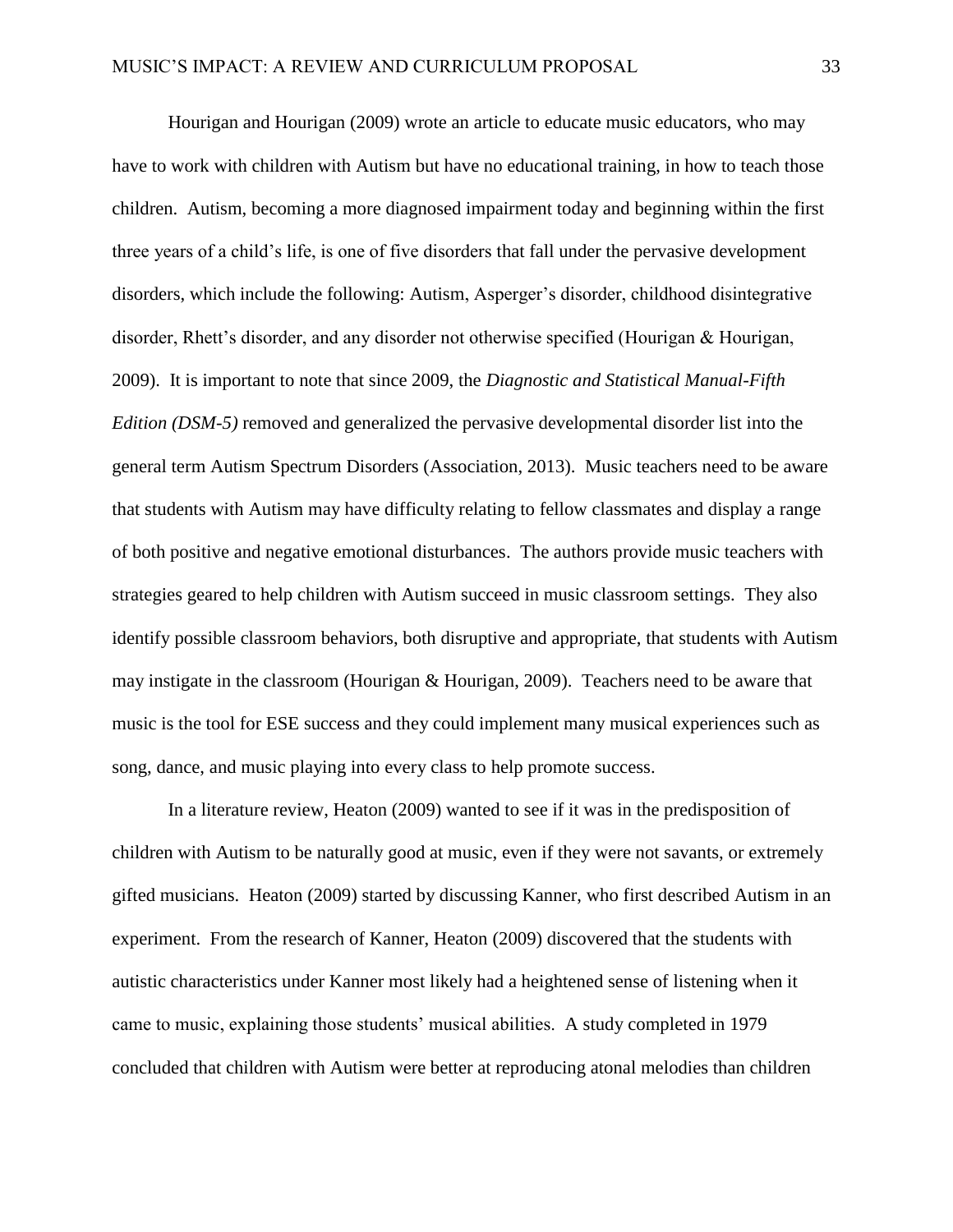without Autism (Heaton, 2009). In addition, there was also research that suggests absolute pitch is not solely reserved for musical savants, but for Autism, concluding that perhaps students with Autism simply are better able to keep specific pitches in their long-term memory; however, all these suggestions are only theoretical (Heaton, 2009). Students with Autism are also more sensitive to musical timbre, being able to better discriminate between both similar and dissimilar instrumentations (Heaton, 2009). In the conclusions, Heaton (2009) noted that most students with Autism may not meet the criteria to be called savants, but nonetheless, they may have an unlimited amount of musical potential. Music instruction may help with spatial-temporal processing, math, reading, emotional understanding or intrapersonal understanding or interpersonal behaviors, such as sociality (Heaton, 2009). Heaton concluded by saying that children with Autism, who show musical skills, need to be taught in the same way that typical children are taught or potential may never be unlocked.

Hundreds of studies have been conducted to determine the extent of music's influence on the literacy skills of students. Because the research shows that there is a connection between music and language skills, music teachers could transfer that music may help ESE students succeed in all aspects of school. Even "singing is particularly useful in ameliorating some of the associated speech-motor difficulties because of features, such as continuous voicing, decreased production rate, and increased awareness of individual phonemes" (Wan, Ruber, Hohmann, & Schlaug, 2010, p. 7). Wan's study supports the theory that music education can benefit ESE students both academically—specifically reading, writing, and speaking—and psychologically, with self-confidence and human interaction.

Tamas and her two co-authors Markovic and Milankov (2013) researched the productivity of the systemic multimodal approach to speech therapy in conjunction with children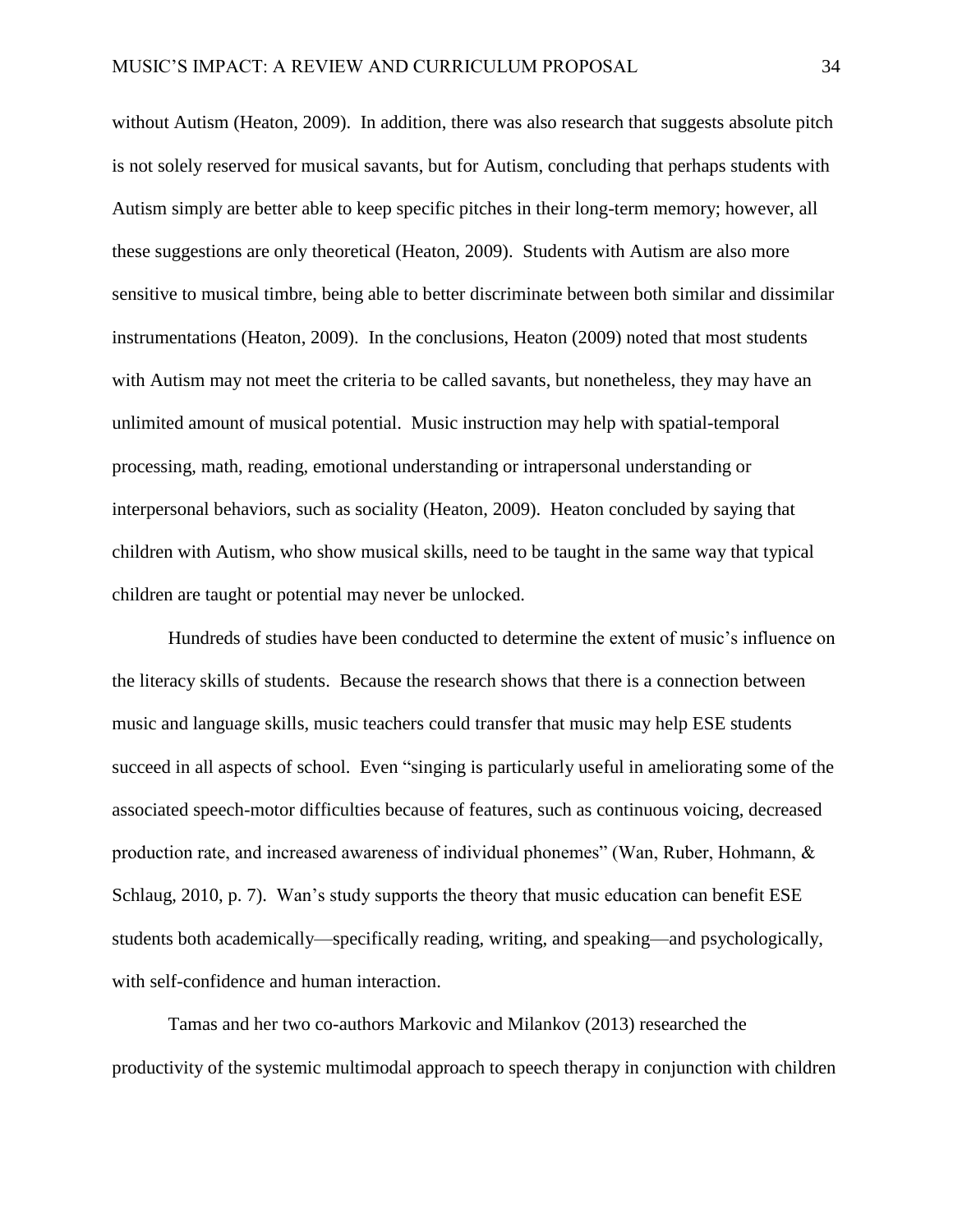with different Autism disorders. Her study used thirty-four children between the ages of eight to sixteen, all diagnosed with Autism, to see how well the systemic multimodal approach to speech therapy could help treat the children's Autism (Tamas et al., 2013). Sze's (2005) summary on the benefits of music on speech agreed with Tamas's research. The summary explained that verbally identifying instruments, articulating words when singing, and articulating an instrument are a few areas showing how music incorporates language (Sze, 2005).

Traditionally, speech therapy for children with Autism heavily used repetitious exercise of speech, sign language, and slide show images. In the Tamas et al. (2013) study, the thirty-four children were split into two groups. One group was given classical speech treatment, while the other was given the systemic multimodal treatment (Tamas et al., 2013). The multimodal approach to therapy influenced the child's positive progress in communication, socialization, and self-worth skills. With time, the children with Autism were more open to receiving the new content offered to them in their immediate surroundings. The interactive and practical systemic multimodal approach to speech therapy was more effective than the traditional, classic methods of speech therapy, because it allowed the students to use multiple musical outlets as a means to help them function better in society (Tamas, Markovic, & Milankov, 2013). Music was shown as a tool to help ESE students' speech problems.

As much of the research already covered concluded, music is a multimodal subject that uses much of the brain and body. In the book, *Language, Music, and the Brain* by Arbib (2013), music is indeed multimodal, just as language is multimodal. Arbib discusses the emotional side of music and language before detailing brain research and the connection between music and linguistics. He also concluded that music causes two distinct types of emotional reactions: utilitarian and aesthetic. Utilitarian emotions are the basic emotions people recognize, such as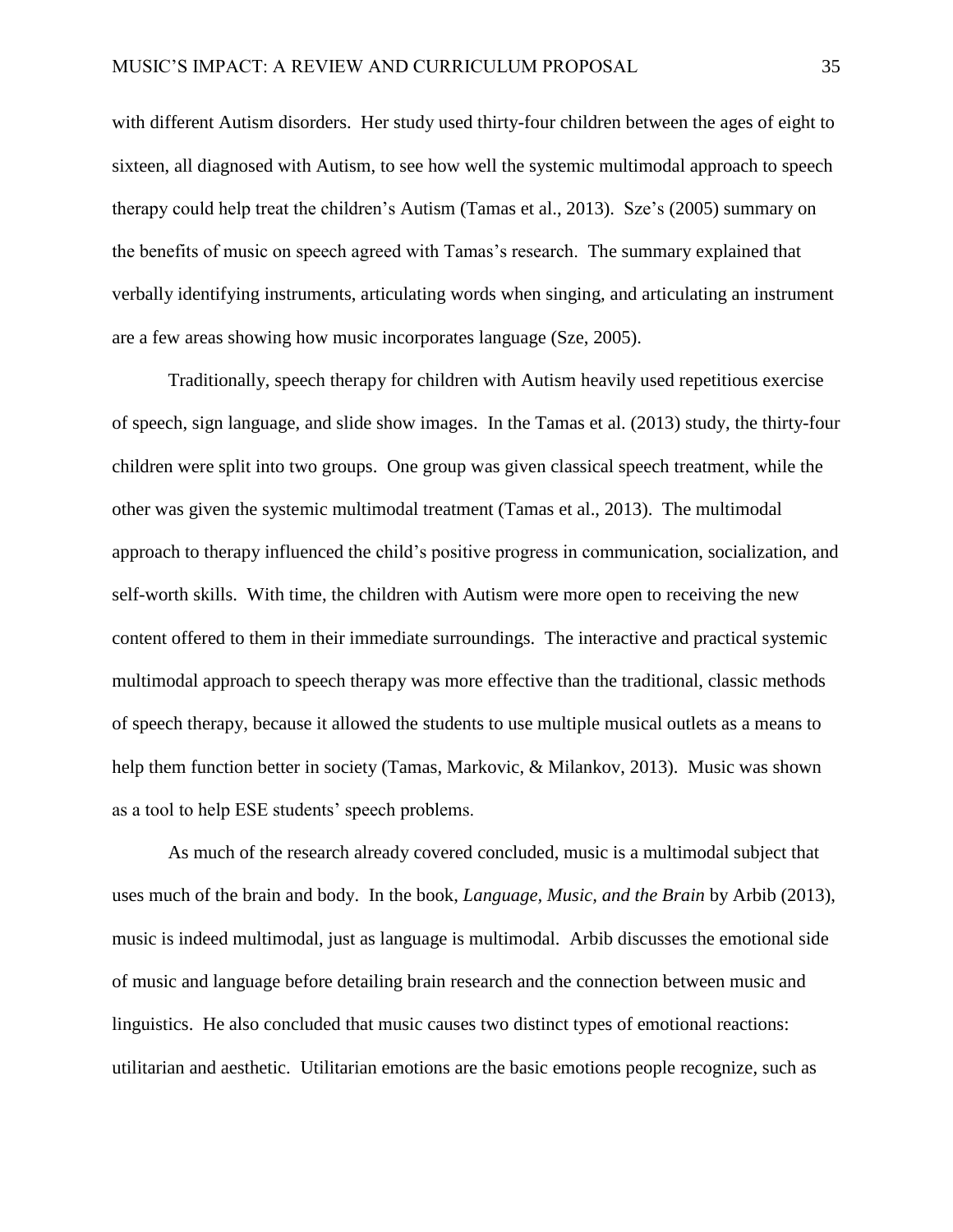happy and sad. Aesthetic emotions are the emotions physically felt because of a force acting on something, such as goose bumps (Arbib, 2013). Arbib continues to the synthesizing music and language. He states that the link between music and language is "musical syntax and linguistic phonology" (p. 257). His treatise seems to suggest that music and language are very similar entities that could be combined.

When ESE students succeed academically, they are emotionally more self-confident, happier, and socially interactive. From the research reported in Chapters 1 and 2, it seems to be that music is a positive way to promote both academic and emotional success in ESE students. Sze (2005) put together a summary of facts to suggest that music used in the classroom benefits students with disabilities. She argued that music heals people and helps improve life, as a whole, for people with disabilities (Sze, 2005). Music has a positive impact on students' educational development because it gives students a reason to learn, a desire to learn, and a way to learn. Sze specifically suggested that music encourages development in "cognitive, learning, perceptual, motor, social, and emotional development" (Sze, 2005, p.113).

Music is also a tool to help struggling readers. Register, Darrow, and Standley (2007) listed completed studies that stated pitch, along with other musical abilities, affects a child's ability to read. In their study, six students with reading disabilities were put into a study alongside seventeen second grade students (treatment condition), while sixteen other second grade students were used as the control group. The control group was taught the traditional reading program, while the treatment group was taught the reading program and a subscribed music/reading program (Register et al., 2007). There were significant gains in the pre/posttest results of those who had reading disabilities. Because the study was conducted during a four week period at the end of the school year, a new study was suggested to last at least six weeks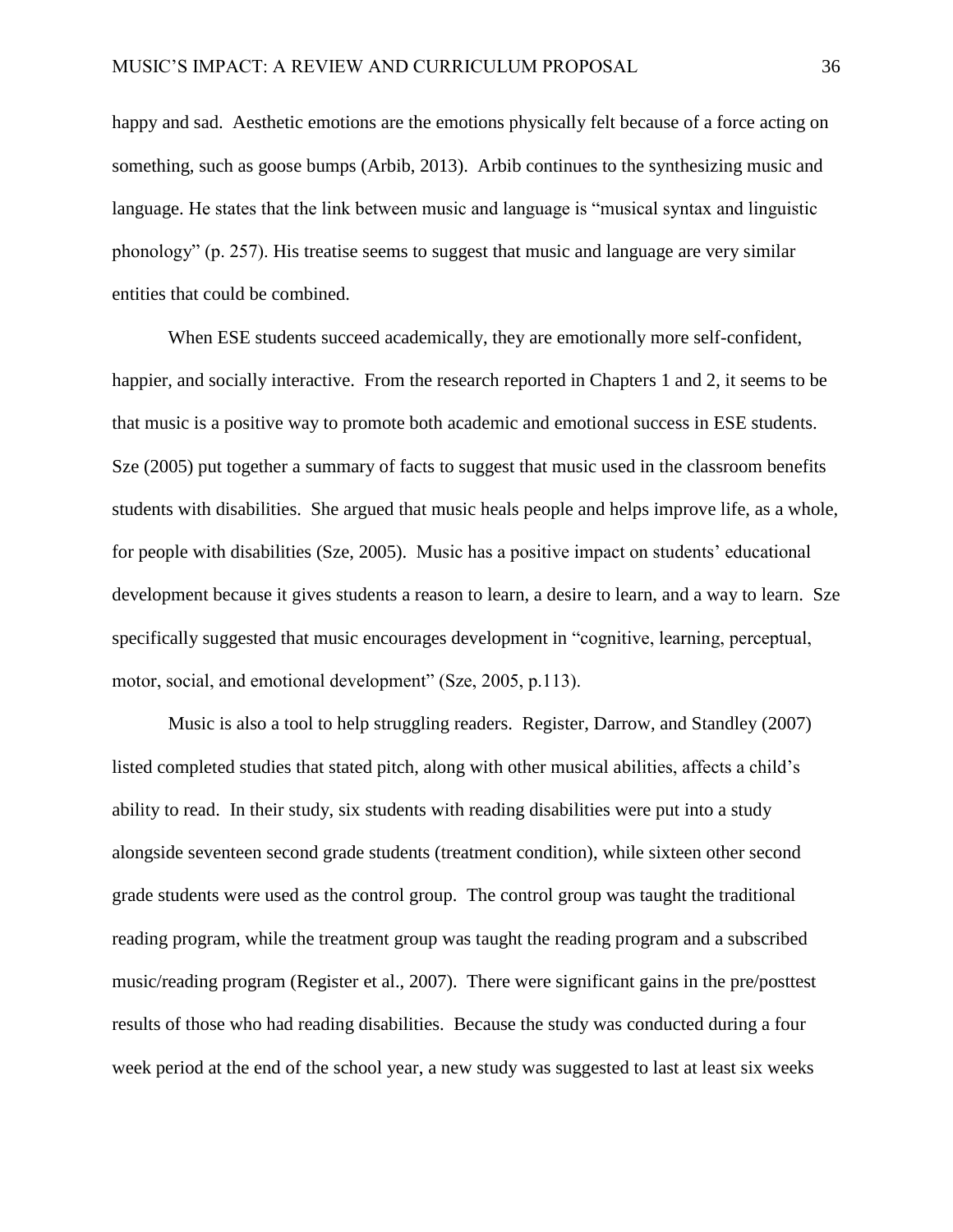with added emphasis on transferring word knowledge to reading comprehension (Register et al., 2007). Music's ability to engage students in the classroom can no longer be ignored. Connecting music and reading in the classroom may benefit students' reading comprehension.

A research study that tested whether music instruction could increase young students' phonemic awareness was conducted in 2005. Gromko (2005) used two kindergarten aged classes, a control and the test group, taught by collegiate music major students during a three month period. The kindergarten classes were the first in the schools in which they were taught. The English classes were taught through music via song, activities, and games to reinforce the English content. The results of the study concluded that, after months of music instruction, the children who received the music instruction had more improved scores than the control group (Gromko, 2005). After this finding, Gromko (2005) did note that the only substantial difference between the pre and posttest was in phoneme-segmentation fluency, probably because it is an aural skill.

Music can be integrated throughout the day within the classroom to develop vocabulary, comprehension, cultural awareness, creativity, and abstract thinking. Paquette and Rieg (2008) suggested that musical intelligences is the first thing to come from young learners, noting that most children are natural singers or hummers (Paquette et al., 2008). Paquette, et al. (2008) said that using music engages students' reading process, especially when taught using popular music (i.e. pop music). Butzlaff (2000) created a literature review in 2000 to determine if music actually helped teach reading skills. Butzlaff reviewed ninety-four empirical articles testing the connection between reading and music and the twenty-four studies that compared reading by students who had some music experience to reading by students with no music experience. In his explanation, Butzlaff asserted that the lyrics of vocal music engages the reading process, and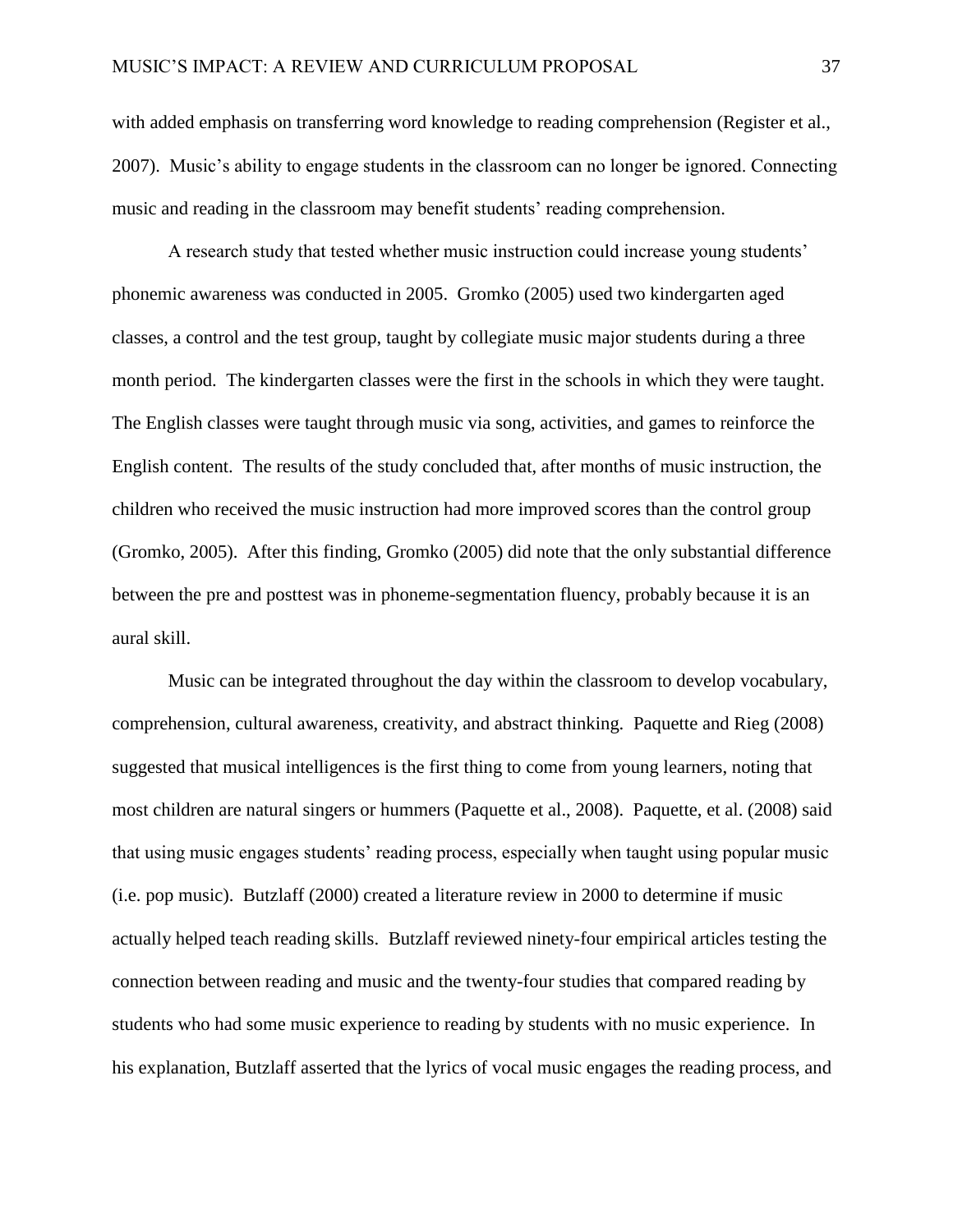when students learned good music that they can connect with, they learned how to engage with the writing (Butzlaff, 2000). Music in the classroom will "generate interest, encourage creativity, and set the stage for a positive learning environment" (Paquette & Rieg, 2008, p. 231). Butzlaff's (2000) study found that there was a difference in the overall scores of students with music experience in comparison to students without musical experience.

In a study that sought to determine how music training affects the linguistic abilities in eight-year old children, the findings of Moreno, Marques, Santos, Santos, Castro, and Besson (2009) showed that music instruction improved reading skills, especially when it tested on phoneme-to-grapheme ability. Moreno, et al. (2009) discovered that music improves the phonological skills required for reading, builds concentration and attention skills, helps students discriminate pitch in speech as well as music, and increases second language learning skilled. Their research and review found that "…short periods of training [in music] have profound consequences on the anatomical and functional organization of the brain" (Moreno et al., p. 721, 2009). Moreno, et al. (2009) concluded that their research should be used to help develop further research education programs that use music education methods to teach children with disabilities. They hoped that special education music based research would begin because of their study.

Music is also a stand-alone subject, meaning that music by itself is able to help students' succeed and grow. To test how much music, by itself, affected student interaction, twenty-two fourth grade students from Ghazi Primary School in Zara, Turkey were divided into two groups (Dilci, Arseven, & Yildirim, 2013). During the four week period, the first group regularly listened to music while the control group was isolated from any musical sound. These researchers hypothesized that simply listening to music changes social behaviors, and their study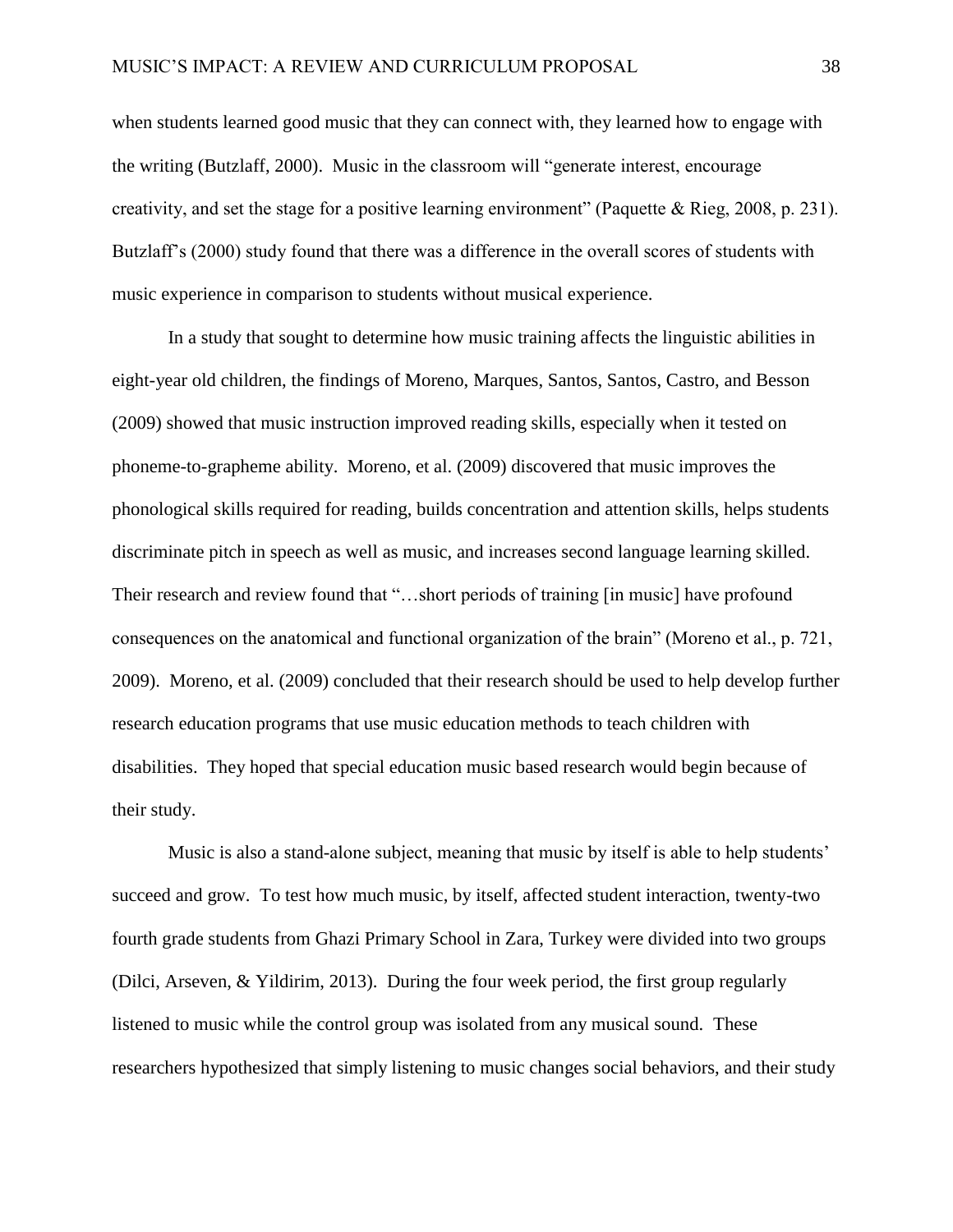resulted in confirmation of their hypothesis (Dilci, Arseven, & Yildirim, 2013). They suggested that early childhood social development relies on music, and that merely listening to good quality music will benefit students in and out of the classroom.

Music is a valuable subject that must stay in today's education system. Music education is a necessity for successful mastery of simple and complex transfers (Peterson & Madsen, 2010). It helps students realize the importance of life-skills, such as teamwork, dedication, and humility while teaching grace, timing, and coordination. Music keeps students away from illegal substances because it teaches responsibility (Petress, 2005). When taught well, music becomes *sticky* because it relates to students in today's society and is relevant to their world (Kratus, 2007). Music effects both body and mind, and therefore, cannot be erased from public education today. Music's impact on education may be the key to helping the success of students with disabilities in today's public school system.

Kirschner and Tomasello (2010) conducted a study involving ninety-six four-year-old children of mixed socioeconomic backgrounds from sixteen different German daycare centers. They tested how music impacted spontaneous cooperative and behavior using musical vs. nonmusical manipulation. The entire session lasted twenty minutes and was split into four phases: experimental manipulation phase, dependent measure one, manipulation phase repeated, and dependent measure two (Kirscher & Tomasello, 2010). The results revealed that in small-scale societies, joint music making helped the social behavior in 4-year-olds (Kirscher & Tomasello, 2010). People have musical experiences and then want to engage with others because of the music and how it affected them.

In a second test, Caltabiano (2010), during her undergraduate honors thesis, conducted a seven-week study on how music therapy both affected and helped the social behaviors of four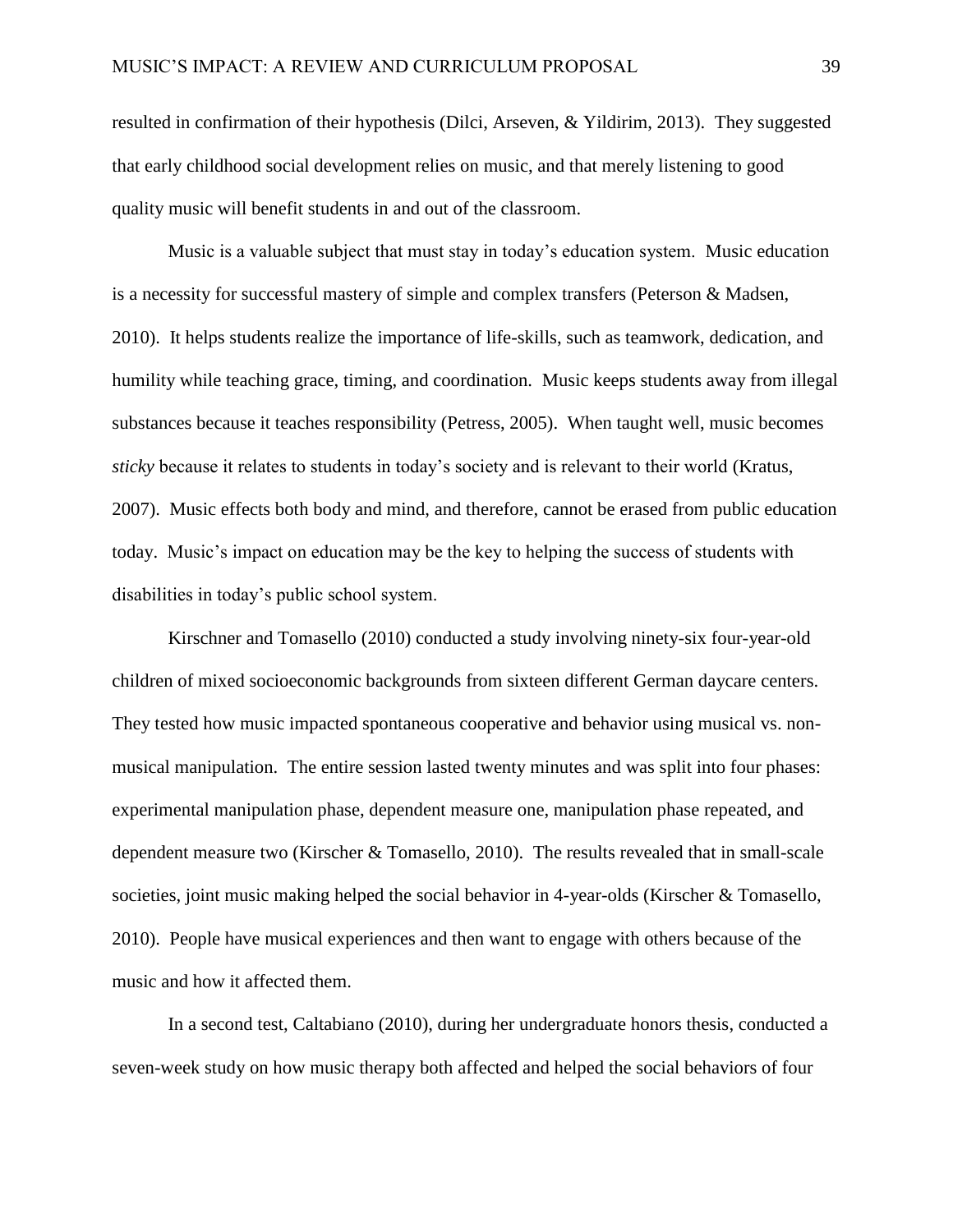children with Autism. She used the Griffin Park Public School system alongside the Grace Music Therapy Centre in Australia to facilitate her study. She also used a mixed methodology (the combining of multiple observable teaching strategies) to collect and analyze data. The data indicated that an increase in music resulted in an increase of positive social behaviors and that a decrease in music resulted in the decrease of positive social behaviors (Caltabiano, 2010). Musical experiences resulted in "a greater tolerance of frustration and more openness to experience, laughter and enjoyment" (Caltabiano, 2010, p. 43). Music gives ESE students an outlet, allowing them the freedom to feel and express emotions that they could not do otherwise.

This review of specific ESE research studies is only the surface of total research that has been completed on ESE and music instruction benefits. Overall, it seems that music does have a positive effect on learning outcomes for ESE students. The focus on this chapter was to find out if language arts skills were strengthened through the use of musical instruction, and based on the research, it was determined that language arts skills can be positively influenced by music instruction. It seems as though music-based literacy and comprehension lessons may be the most engaging for this population of students, because it provides them with a different approach to learning. Because music is inherently engaging, it may be an alternative way to teach literacy to students in ESE populations. More research will continually need to be produced to continue confirming these ideas, but music does seem to have a lasting impact on cross-curriculum teaching.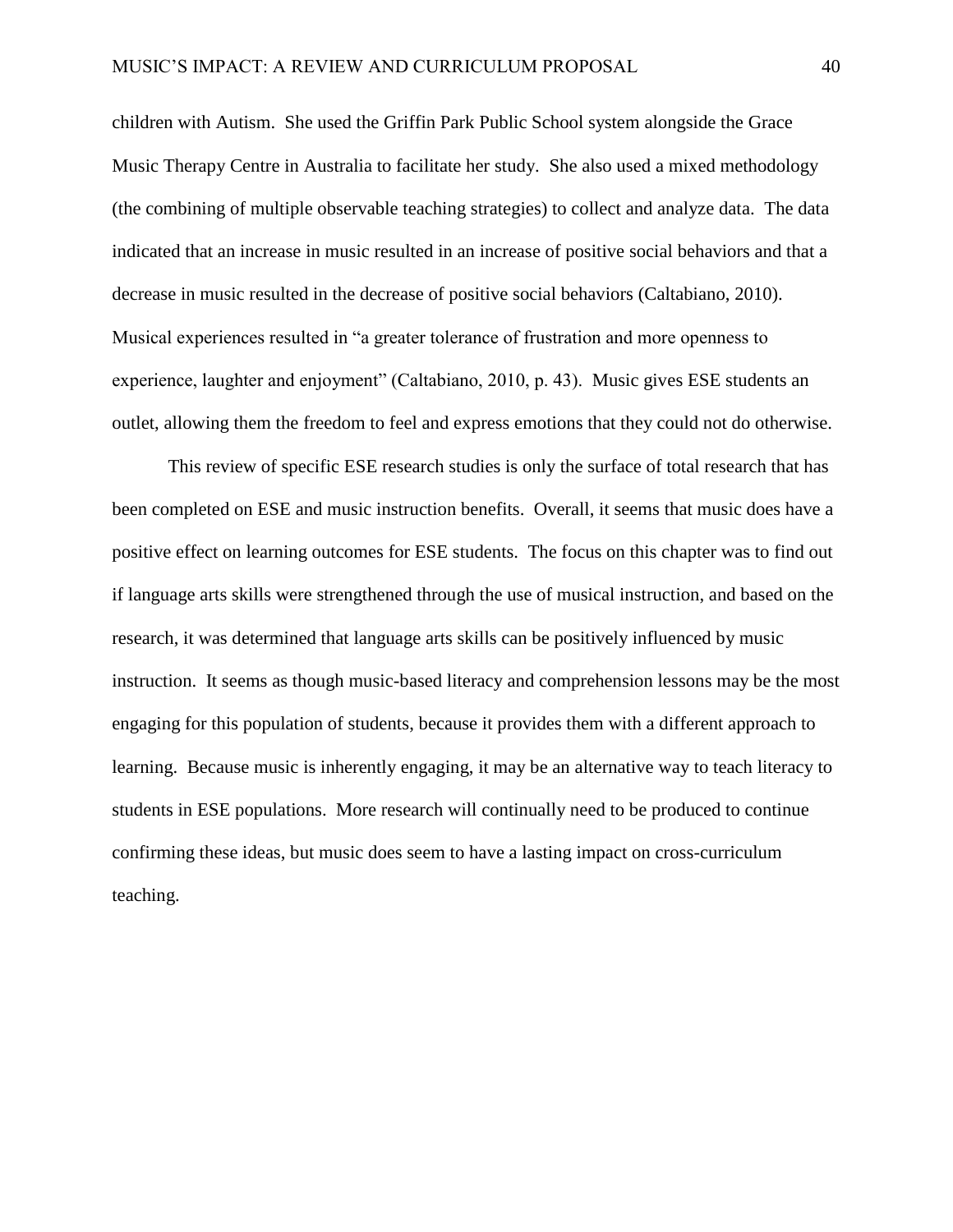#### **Conclusion**

This review sought to demonstrate that music is an effective tool that transfers subjects, affects the body and mind, and furthers education in ways that were once completely unknown. Research studies on music and education have long been popular, and they will continue to be created as technology advances. Along with the research that has already been completed, more music-based education research support is needed to conclude that music is an effective learning tool that engages students in ways that traditional teaching methods may not. I hypothesize that a music-based education study, using a full school year curriculum for third graders who are also struggling readers, could help improve struggling readers' comprehension assessments. Through the previous chapters, I am convinced that such a curriculum may have a lasting impact on overall English grades in students who would complete such a program. However, due to time constraints and resources, I cannot create and complete this study. Therefore, I will now discuss how this curriculum could be created and implemented.

#### **Purpose**

The purpose of the study would be to determine whether music instruction is an effective way through which third grade teachers could teach language skills, focusing on vocabulary, phonemes and graphemes, and decoding skills to struggling readers through a yearlong musicbased curriculum.

#### **Participants**

To begin the study, an elementary school would need to be chosen. The school would need to have a variety of socioeconomic backgrounds and levels of comprehension, as well as a variety of gender. It would also be interesting to see if educational changes varied between male and female participants after the curriculum study was finished. The study would require all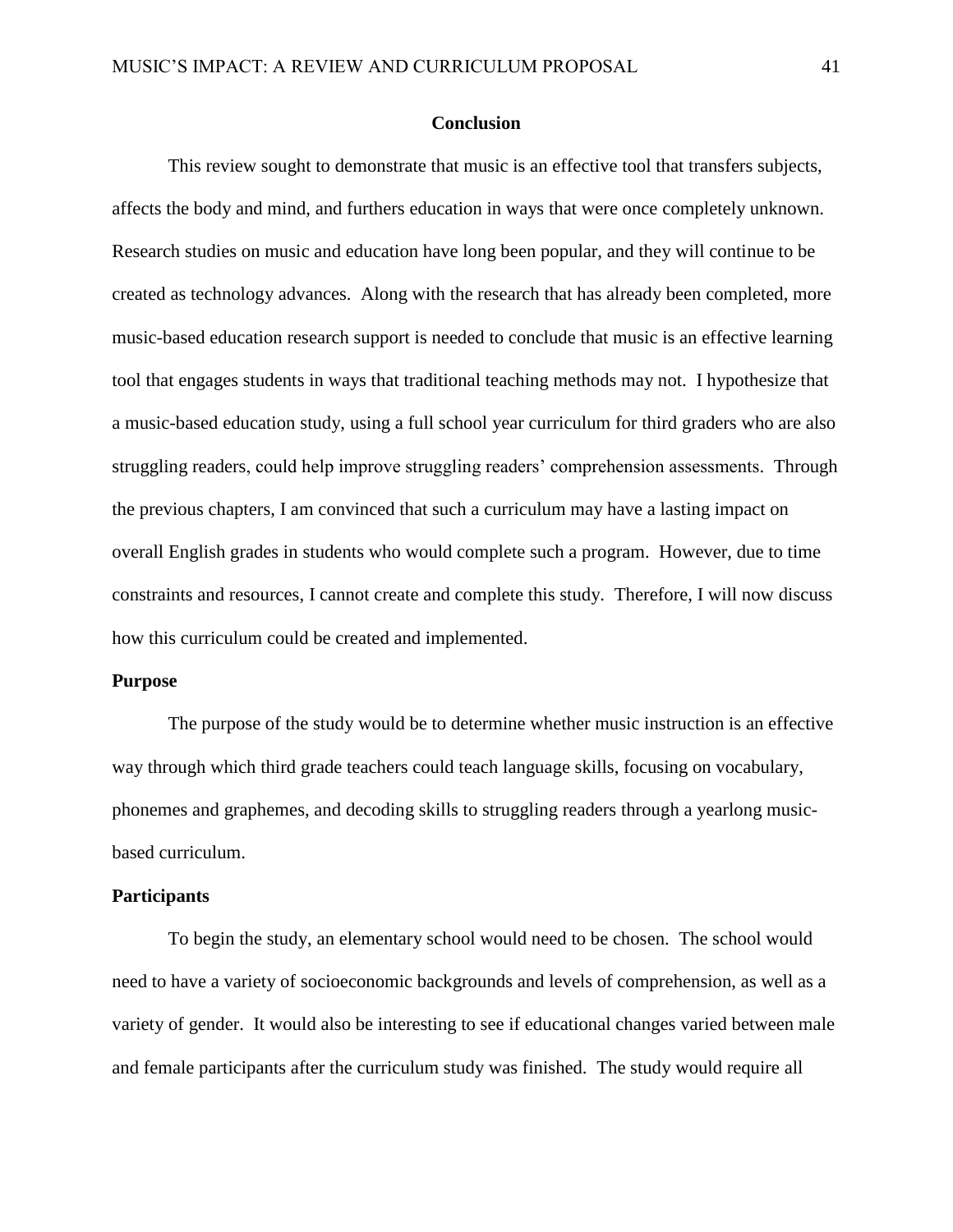third grade struggling readers. The best results will probably be brought about when the participants are in the least restrictive environment so they are able to react naturally to their experience. Therefore it would the study would be most effective if the struggling readers did not know that they were being used in the study, the parents however would have to know. Not allowing the participants to know may isolate any chance of the participants feeling superior or performing better automatically because they were aware of being part of a study.

One of the best ways to inform people about the effects of music is through advocating. To get a school's permission to complete the study, there could be a meeting for all the third grade parents, the administration, and the teachers who would be involved in the study. Based on some of the points from Curtis and Fallin (2014), the meeting would summarize new research findings that connect music to increased learning, dialogue about how the curriculum would still adhere to and follow all standards for the year, and answer any questions or concerns that parents might have. For this type of study to be effective, the teachers and parents who are affected by the study need to be amenable with the study.

For best results, the teacher in the study should either be a music teacher or an elementary teacher trained in the study curriculum. The teachers involved in the study should be trained in the curriculum, before the study began, using concepts from Collins (2014). Collins' article focused on educating pre-service elementary teachers on neuroscience and music education. Collins' approach used two groups of pre-service teachers. One group was given music education instruction while the other was not. The group that was given the music education were told about the neuroscience findings where musically trained people were better at processing information, and had better memory storage and retrieval. They were told how music training builds visual and verbal skills, as well as phonological awareness (Collins, 2014). The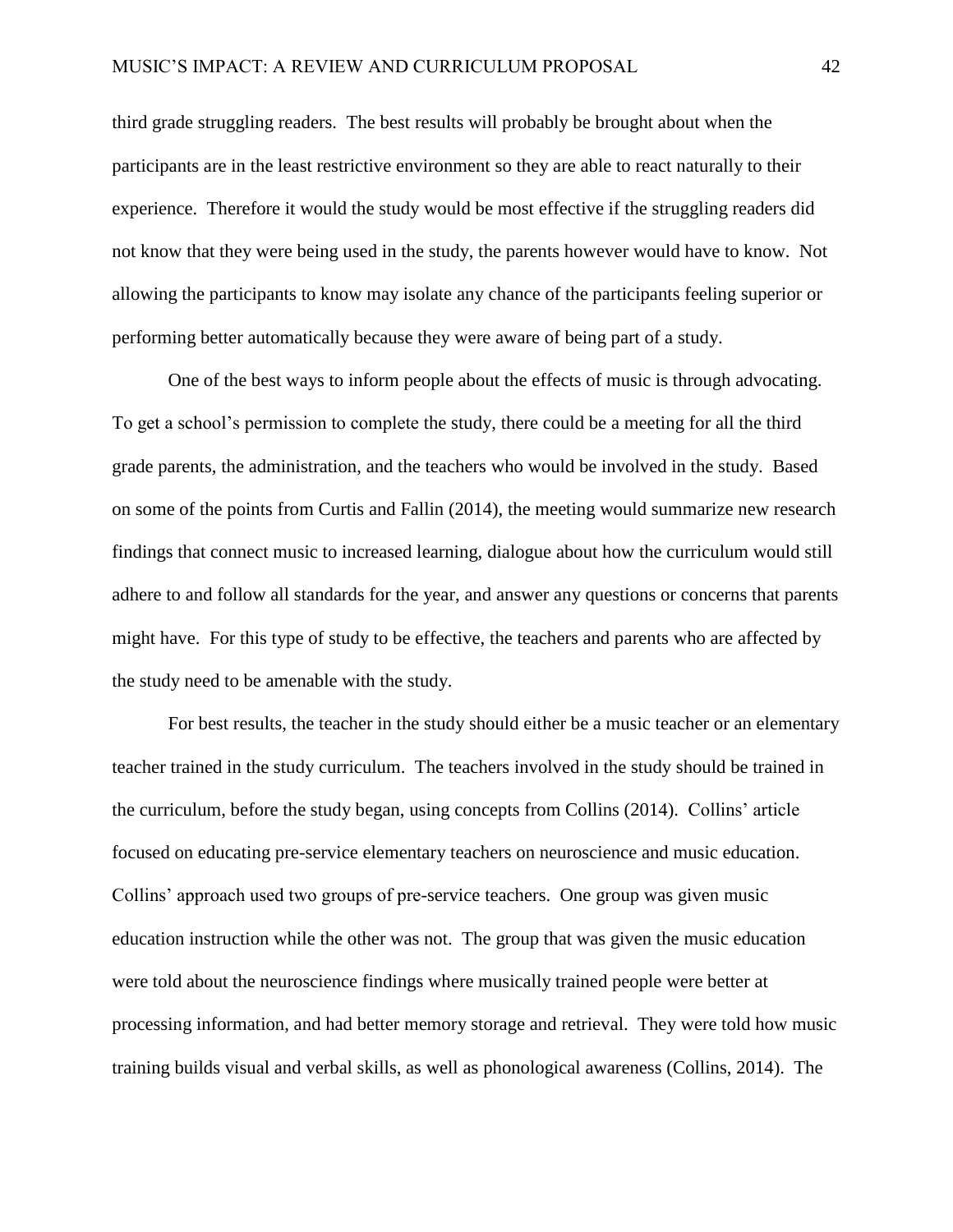pre-service teachers were given fifteen hours of music and dance over a span of ten weeks. For the curriculum training, the teachers should train for five days, training a total of ten hours over those five days. According to the results from Collins' (2014) study, the pre-service teachers who were given the extra music and dance instruction had increased the value that they placed on music instruction. If the teachers in the study are elementary teachers instead of music education teachers, then with this training, they should also have an increased value in music instruction, validating the study.

## **Study**

The next step in this research proposal is the creation of a music-based literacy skill curriculum. For this specific study, one should create a schoolyear's worth of fifteen minute lesson plans for grammar, vocabulary, and decoding. The plans should be based in multimodal teaching techniques and also cover multiple learning styles. To simplify testing, vocabulary would be taught through singing, grammar through rhythm, and decoding processes through connecting story structure to the structure of songs. In this way, the study would test how singing, rhythm, and learning song structure influences literacy skills over the period of a single schoolyear. Since the focus is on struggling readers, the literacy skill lessons should be engaging, keeping the students moving and active. Because music is inherently engaging in its own right, the students should naturally engage with the lessons. Some lesson ideas could come from the studies completed by Register et al., Darrow, and Gromko. Such a variety, when used effectively, could have drastic positive effects on literacy skills. Assessments should be both formal and informal, but formal assessments should not be confined to only paper testing. A series of assessments should be created and implemented where the mediums through which they were taught would be varied to keep the students' attention. To check the base reading level and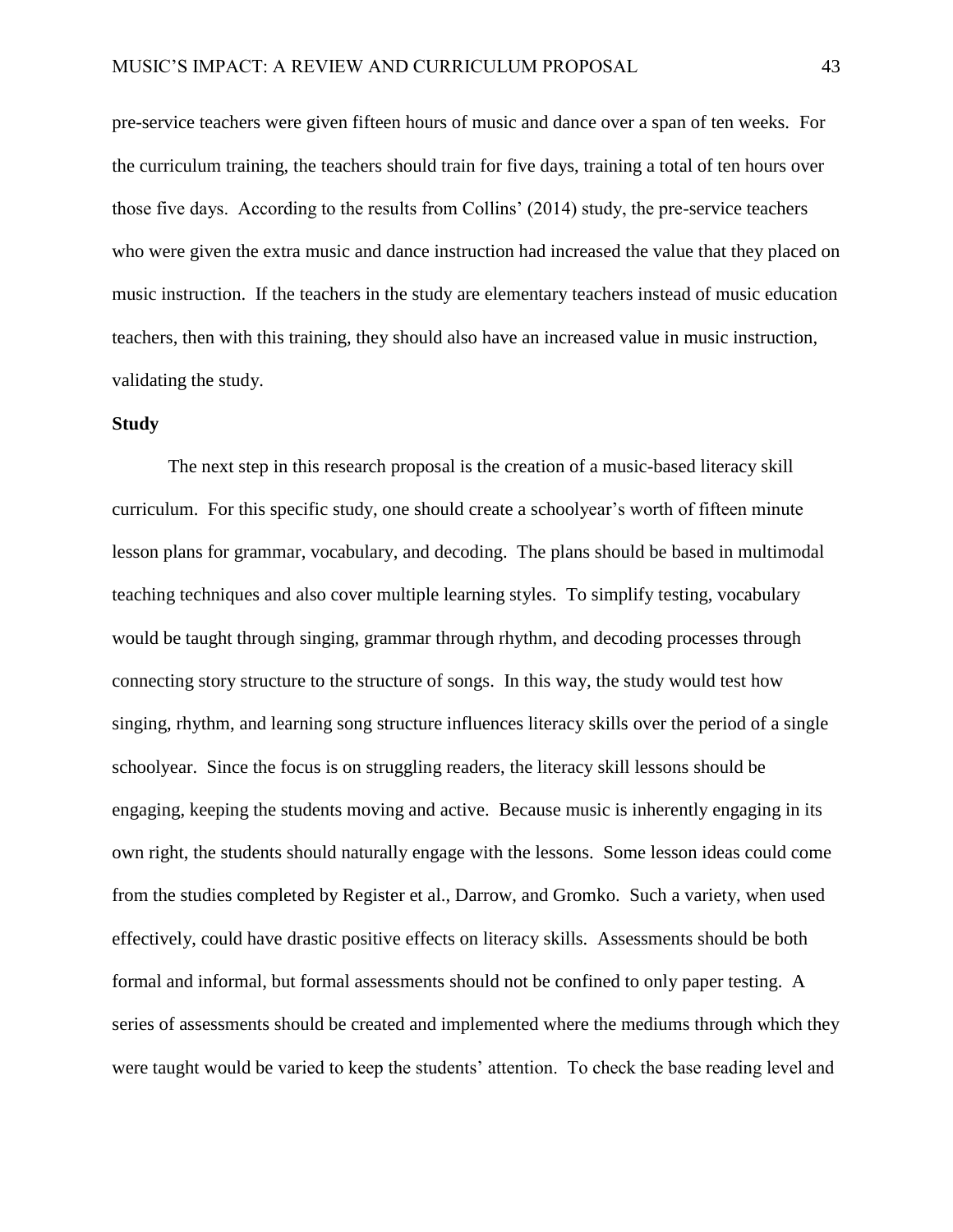the end reading level after the year curriculum, the testers should probably have two pre and post-test resources for grammar, vocabulary, and decoding. After the full curriculum was completed, advertising would have to begin to find an elementary school that would be willing to accept my education-based study.

While the study was being implemented, someone should play an active role in observing the flaws and the positives in the study. Along with the pre and post-tests, a teacher evaluation of the curriculum should also be created and given to the teachers who are implementing the curriculum during the study. It is one thing to create a theoretical curriculum, but it is another to implement that curriculum successfully, and through teacher observations. The best way to learn is to constantly evaluate. If the possibility were to arise, the researchers should also receive feedback from the parents of the participants to see if they too notice changes in the students reading levels as the year progresses because the teachers would only see a portion of their students' lives.

#### **Predictions**

The results of such a study may demonstrate that overall, music was indeed beneficial to the literacy skills in third grade students. Such a study would also affect the classroom in behavioral ways on top of its impact academically. Since music is already engaging itself, I predict that throughout the year, there would also be behavioral and social changes in the students. Music is a community event. Using music to aid educational instruction automatically involves most or the whole of the class body, including the teacher. The study may also help improve physical skills in the students as well, just as the research from chapter two conveyed.

If the results of the study end positively, the implications could change the face of American education today. I predict that the cognitive development of the participants would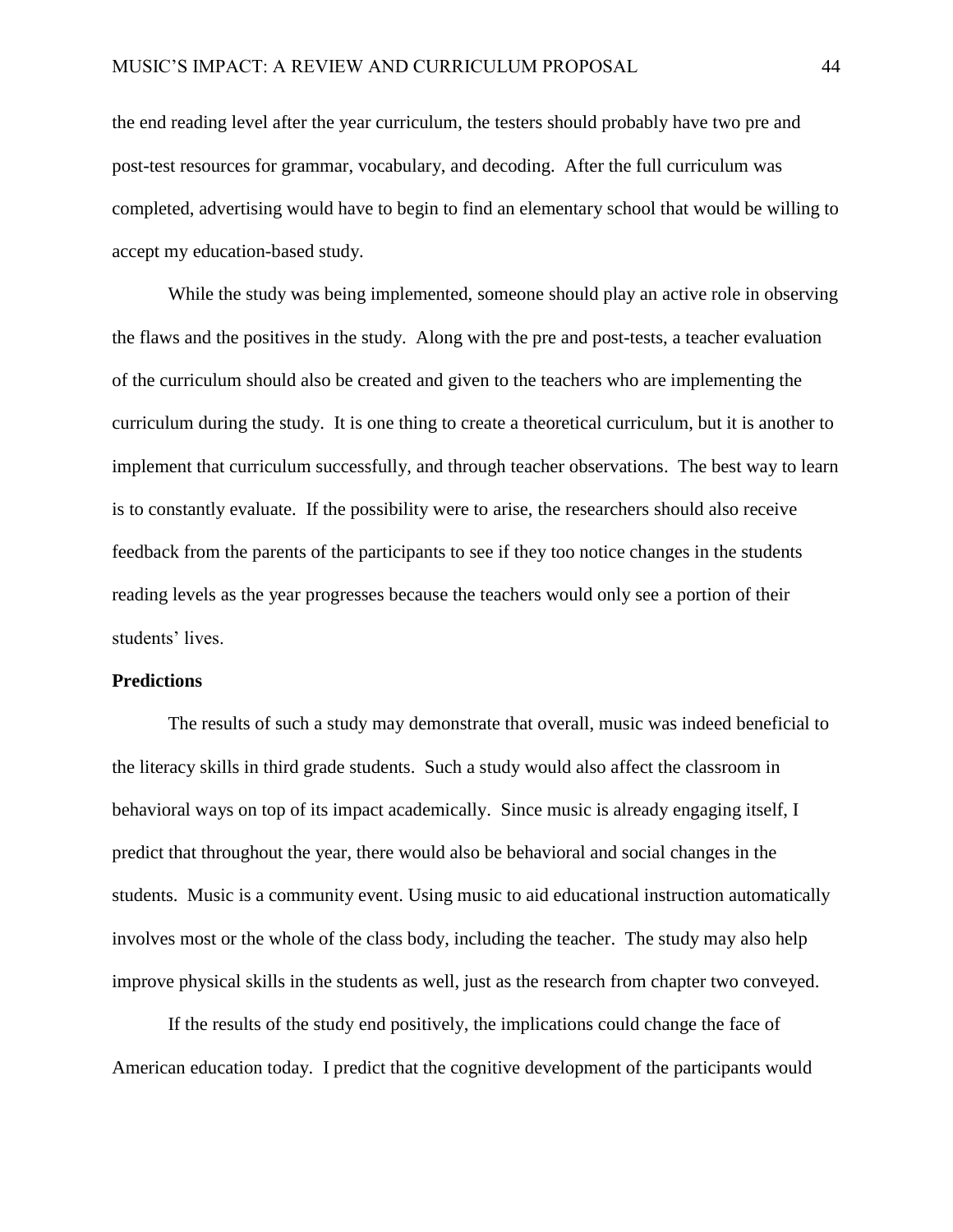increase, as Bolduc's (2008) research states. The act of singing, playing, creating, and responding to and understanding music will help the participants "build up their knowledge using their own and standard music vocabulary to discuss their musical experience" (Bolduc, p.2, 2008). The music-based curriculum may be another way through which students can improve their literary skills. Even though music in this study is complementary, the students may long remember the songs and experiences that they had through the research study, because music experiences stick to the mind, since people use both hemispheres to comprehend music experiences (Curtis & Fallin 2014; Kratus, 2007). The participants should learn that the music tools they use to remember literacy skills can transfer to their other subject areas, such as math and science. Overall, I predict that, even if it is a small amount, there will be an increase in the final post-test scores.

#### **Limitations**

As in most research, there will be some limitations to this study. These limitations may include participant diversity, the size of the study itself, parent participation, research bias, and unforeseen events emerging. If the groups used are too diverse, the ranges of the grades of the pretest and posttest may not be effective. It may be better for a smaller population in a lowperforming school system to be the participants in this study. A yearlong full curriculum is a huge research project that will need to be funded and completed with excellence. The sheer size alone may be a detriment to the study, and it may have to turn into a semester long research study. An alternative could also be building to a yearlong curriculum. This would mean having to create smaller versions of the study, starting with a three month study, then a five month study, and then a full school years' worth curriculum. If the teachers or parents are not committed to the study, they will turn into variables that may become unusable. This is why it is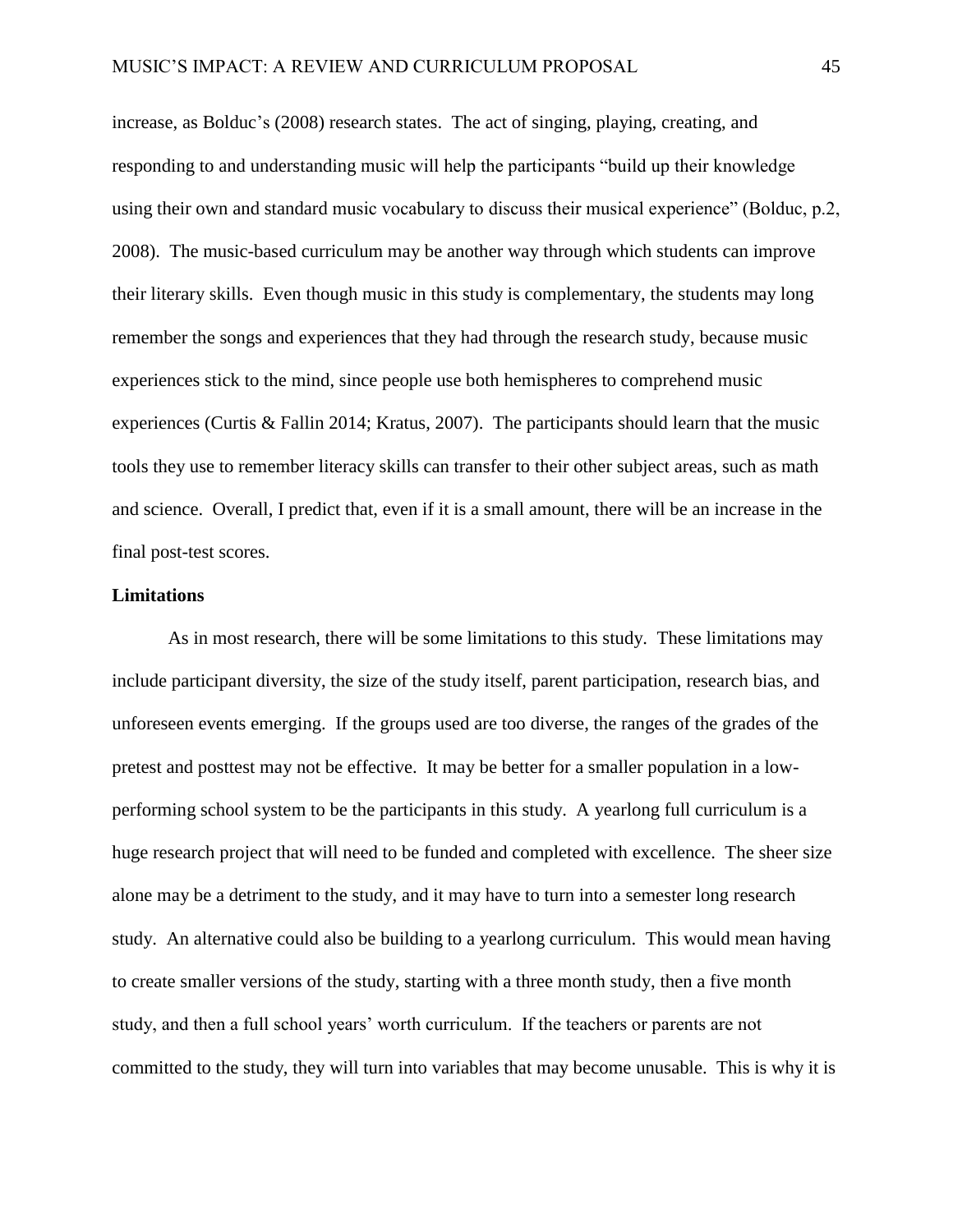so important for the research to be presented to the parents and teachers before the study is finalized, making sure that everyone involved with the study is completely aware of the requirements, benefits, and proposed results of the study.

## **Concluding Statements**

There needs to be continual research on the topic of music education in the classroom and how music affects the human body. There are still many things that researchers will discover about music's full impact on society. This literature review and proposal does not begin to cover all the research, but it is a small beginning. As teaching evolves, teachers need to look to music as a viable complimentary way through which subject matter is taught. Music will undoubtedly have an effect on the classroom and on the behaviors of the students. It naturally makes students move, pay attention, remember, and recall information. The research shows that it has a positive effect on grades when effectively used to teach or compliment teacher instruction. Music's effect on ESE populations is undeniable and music should be used to teach every ESE population at some point. As teaching evolves, and methods change, music being a part of the classroom should remain constant.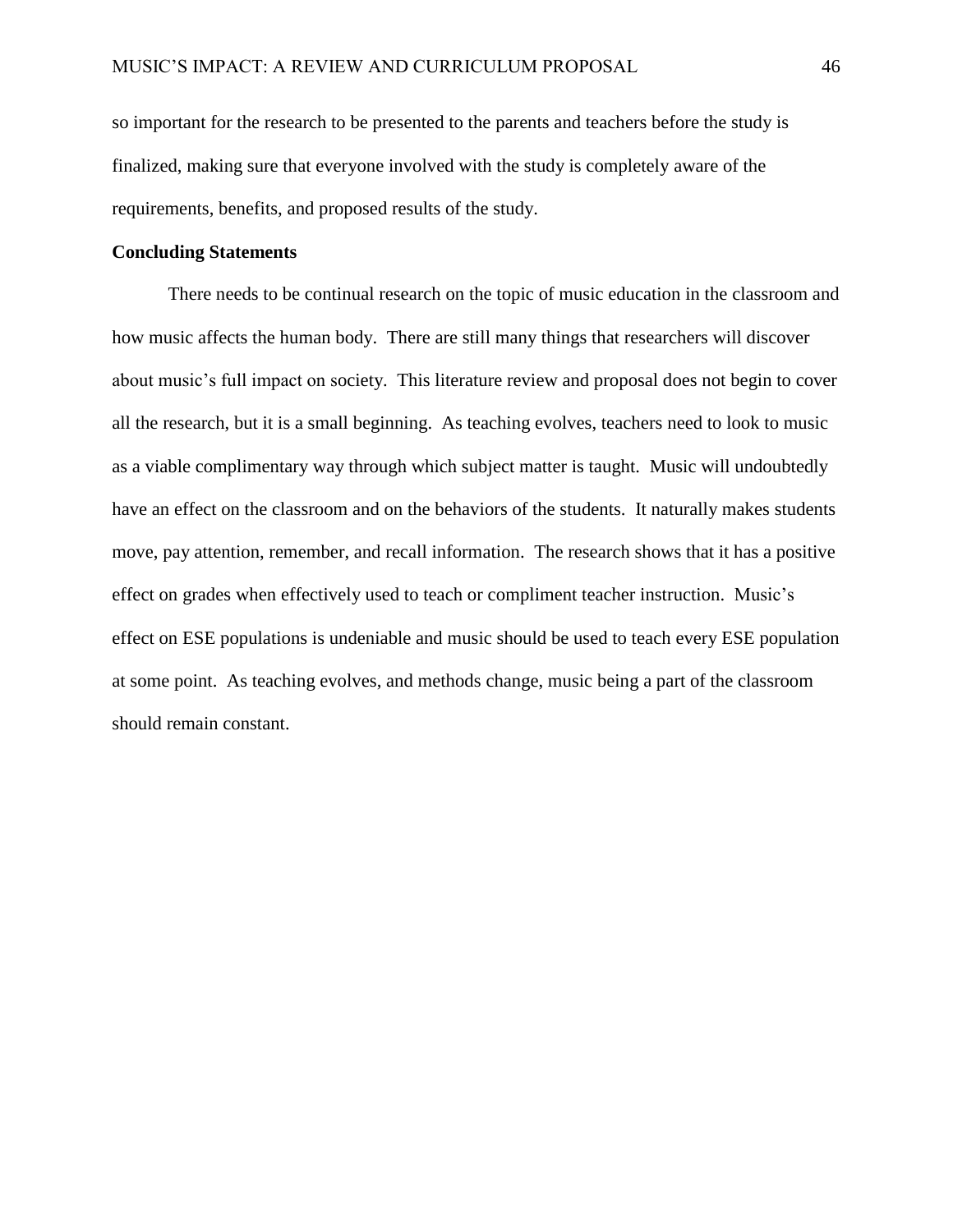#### References

- Abrams, D. A., Ryali, S., Chen, T., Chordia, P., Khouzam, A., Levitin, D. J., & Menon, V. (2013). Inter-subject synchronization of brain responses during natural music listening. *European Journal of Neuroscience*, *37*(9), 1458-1469. doi:10.1111/ejn.12173
- Arbib, M. A. (Eds.). (2013). Language, music and the brain: A mysterious relationship. Cambridge, MA and London: The MIT Press.
- Association, A. (2013). *Diagnostic and Statistical Manual of Mental Disorders, Fifth Edition (DSM-5®)*. Washington, D.C.: American Psychiatric Publishing.
- Balzani, C., Mariaud, A. S., Schön, D., Cermolacce, M. & Vion-Dury, J. (2014). *Psychomusicology*: *Music, Mind, and Brain*. *24*(2), 117-124. doi: 10.1037/pmu0000037
- Bolduc, J. (2008). The effects of music instruction on emergent literacy capacities amoung preschool children: A literature review. *Early Childhood Research & Practice*. *10*. Retrieved from http://ecrp.uiuc.edu/v10n1/bolduc.html
- Butzlaff, R. (2000). Can music be used to teach reading? *Journal of Aesthetic Education*, *34*(3), 167-178. doi10.2307/3333642
- Caltabiano, A. (2010). The impact of music therapy on the social behaviours of children with Autism in a structured outdoor inclusive setting. (Unpublished Thesis) University of Sydney, Australia. http://ses.library.usyd. edu.

au//bitstream/2123/6442/1/Caltabiano%202010.pdf

Collins, A. (2014). Neuroscience, music education and pre-service primary (elementary) generalist teacher. *International Journal of Education & the Arts*. *15*(5), 1-21. Retrieved from http://www.ijea.rg/v15n5/

Curtis, L. & Fallin, J. (2014). Neuroeducation and music: Collaboration for student success.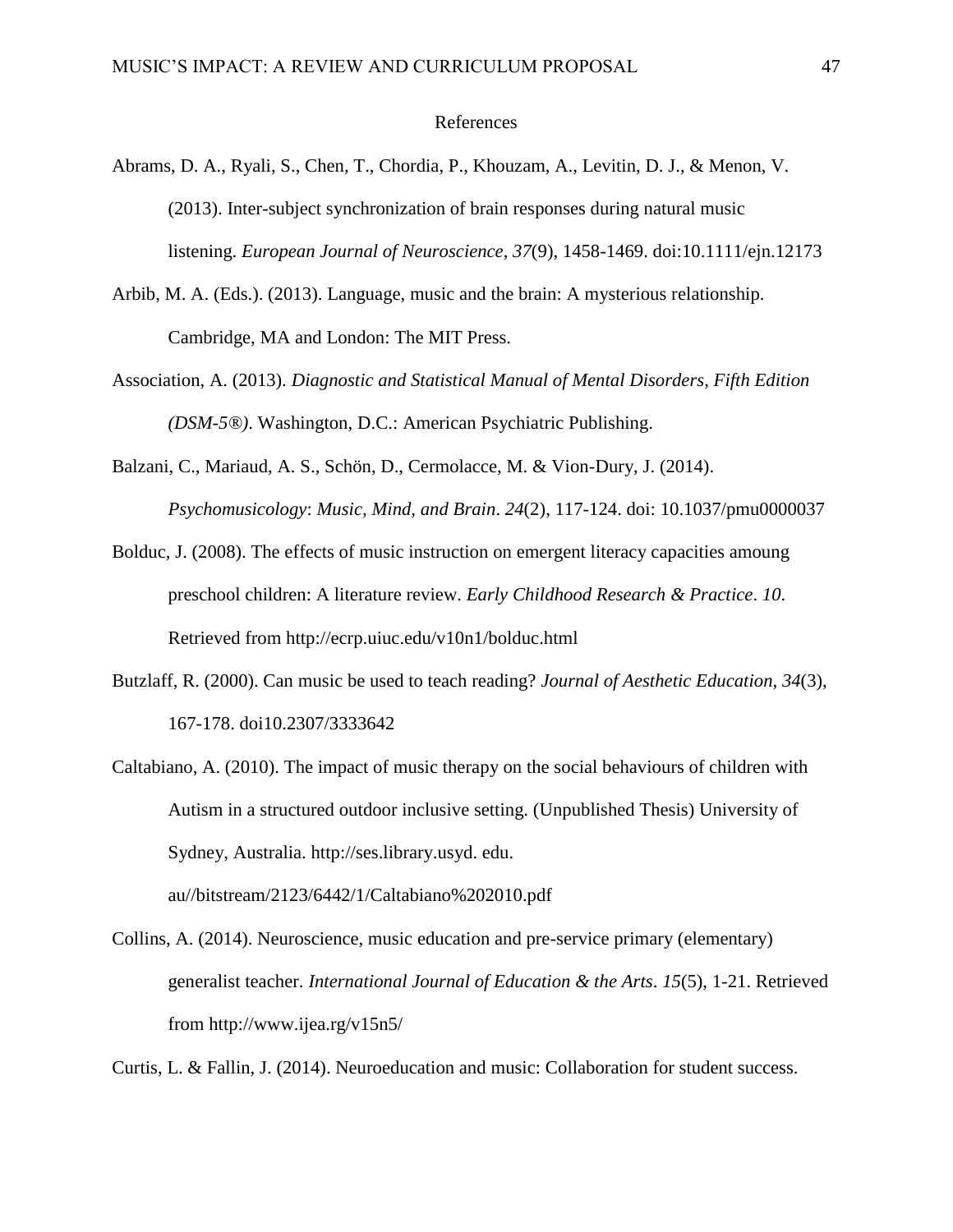*Music Educators Journal*. *101*, 52-56. doi: 0.1177/0027432114553637

- Darrow, A. (2011). Early childhood special music education. *General Music Today*, *24*(2), 28- 30. doi: 10.1177/1048371310385329
- Dilci, T., Arseven, A., & Yıldırım, A. (2013). Effects of regular musical life on social adaption skill of 4th graders: An empirical study. *International Journal of Academic Research*, 5(2), 15-20. doi:10.7813/2075-4124.2013/5-2/B.2
- Forinash, M., & Gonzalez, D. (1989). A phenomenological perspective of music therapy. *Music Therapy*, *8*(1), 35-46. doi:10.1098/rstb.2008.0327
- Forgeard, M., Winner, E., Norton, A., Schlaug, G. (2008). Practicing a musical instrument in childhood is associated with enhanced verbal ability and nonverbal reasoning. *PLoS ONE*, *3*(10), 1-8. doi:10.1371/journal.pone.0003566
- Grob, W., Linden, U., Ostermann, T. (2010). Effects of music therapy in the treatment of children with delayed speech development: Results of a pilot study. *BMC Complementary and Alternative* Medicine, *10*(39), 1-10. doi:10.1186/1472-6882-10-39
- Gromko, J. (2005). The Effect of Music Instruction on Phonemic Awareness in Beginning Readers. *Journal of Research In Music Education*, *53*(3), 199-209. doi:10.1177/002242940505300302
- Habibi, A. & Damasio, A. (2014). *Psychomusicology: Music, Mind, and Brain*. *24*(1), 92-102. doi: 10.1037/pmu0000033
- Heaton, P. (2009). Assessing musical skills in autistic children who are not savants. *Philosophical Transactions of the Royal Society B: Biological Sciences*, *364*(1522), 1443-1447. doi:10.1098/rstb.2008.0327

Hearnsberger, K. A. (2013). The effect of choral music education literacy achievement (Doctoral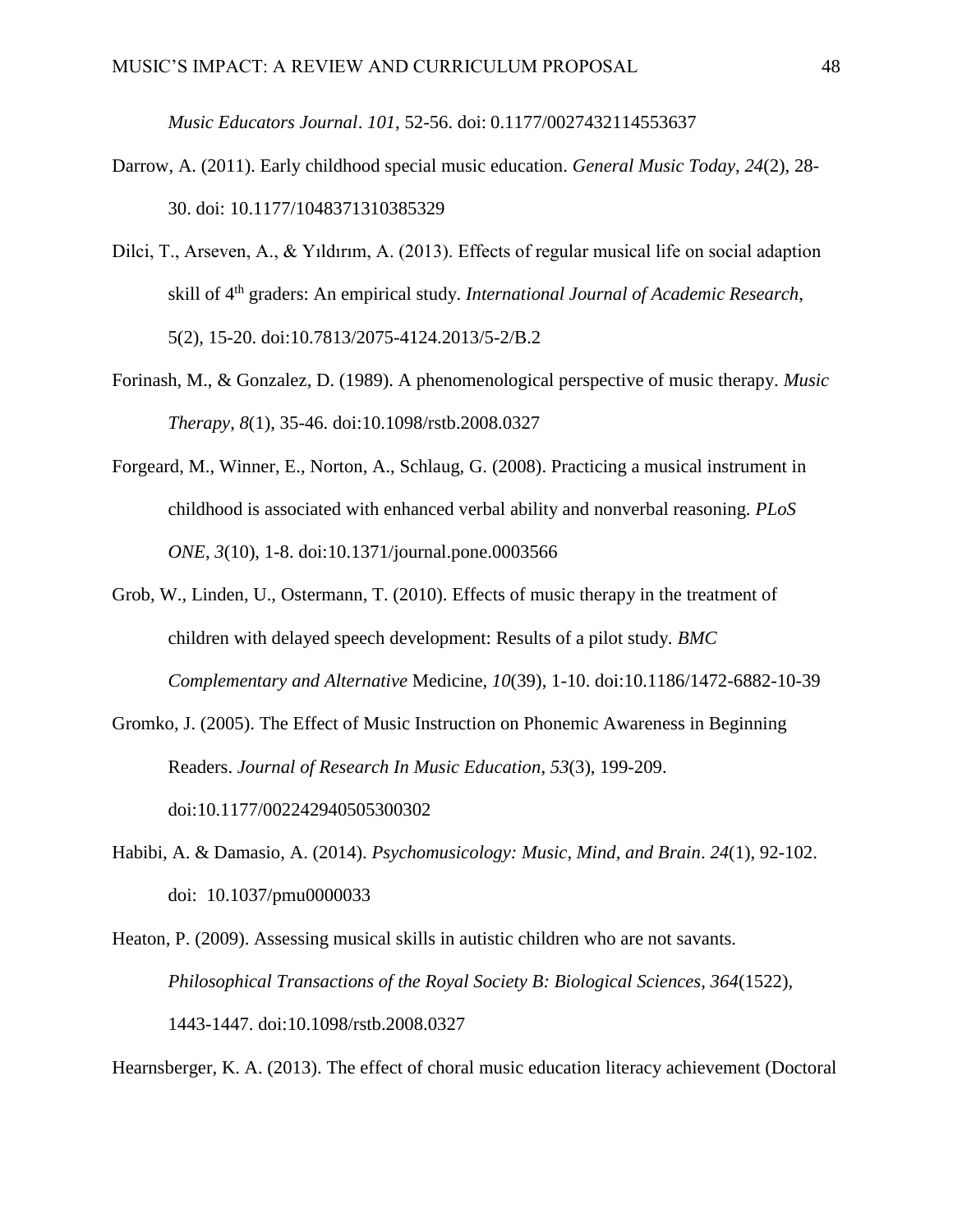dissertation). Retrieved from ProQuest. (3587615)

- Hourigan, R. & Hourigan, A. (2009). Teaching music to children with Autism: Understandings and perspectives. *Music Educators Journal*, *96*(1), 40-45. doi:10.1177/0027432109341370
- Hurkmans, J., de Bruijn, M., Boonstra, A. M., Jonkers, R., Bastiaanse, R., Arendzen, H., & Reinders-Messelink, H. A. (2012). Music in the treatment of neurological language and speech disorders: A systematic review. *Aphasiology*, *26*(1), 1-19. doi:10.1080/02687038.2011.602514
- Kirschner S. & Tomasello M. (2010). Joint music making promotes prosocial behavior in 4-yearold-children. *Evolution & Human Behavior*, *31*, 354-364, doi:10.1016/j.evolhumbehav. 2010.04.004
- Koelsch, S. (2012). Brain & music. Hoboken, New Jersey: Wiley-Blackwell.
- Kratus, J. (2007). Contennial series: Music education at the tipping point. *Music Educators Journal*, 94(2), 42-48. doi:10.1177/002743210709400209
- Kraus, N. & Chandrasekaran, B. (2010). *Nature Reviews: Neuroscience*. *11*, 599-605. doi: 10.1038/nrn28882
- Levinowitz, L. M. (1999). The importance of music in early childhood. *Music Educators Journal*, *86*, 17-18. doi:10.2307/3399571
- Lloyd, D. (2013). The Music of Consciousness: Can Musical Form Harmonize Phenomenology and the Brain?. *Constructivist Foundations*, *8*(3), 324-331.
- Miksza, P., & Gault, B. M. (2014). Classroom music experiences of U.S. elementary school children: An analysis of the early childhood longitudinal study of 1998–1999. *Journal of Research in Music Education*, *62*(1), 4-17. doi:10.1177/0022429413519822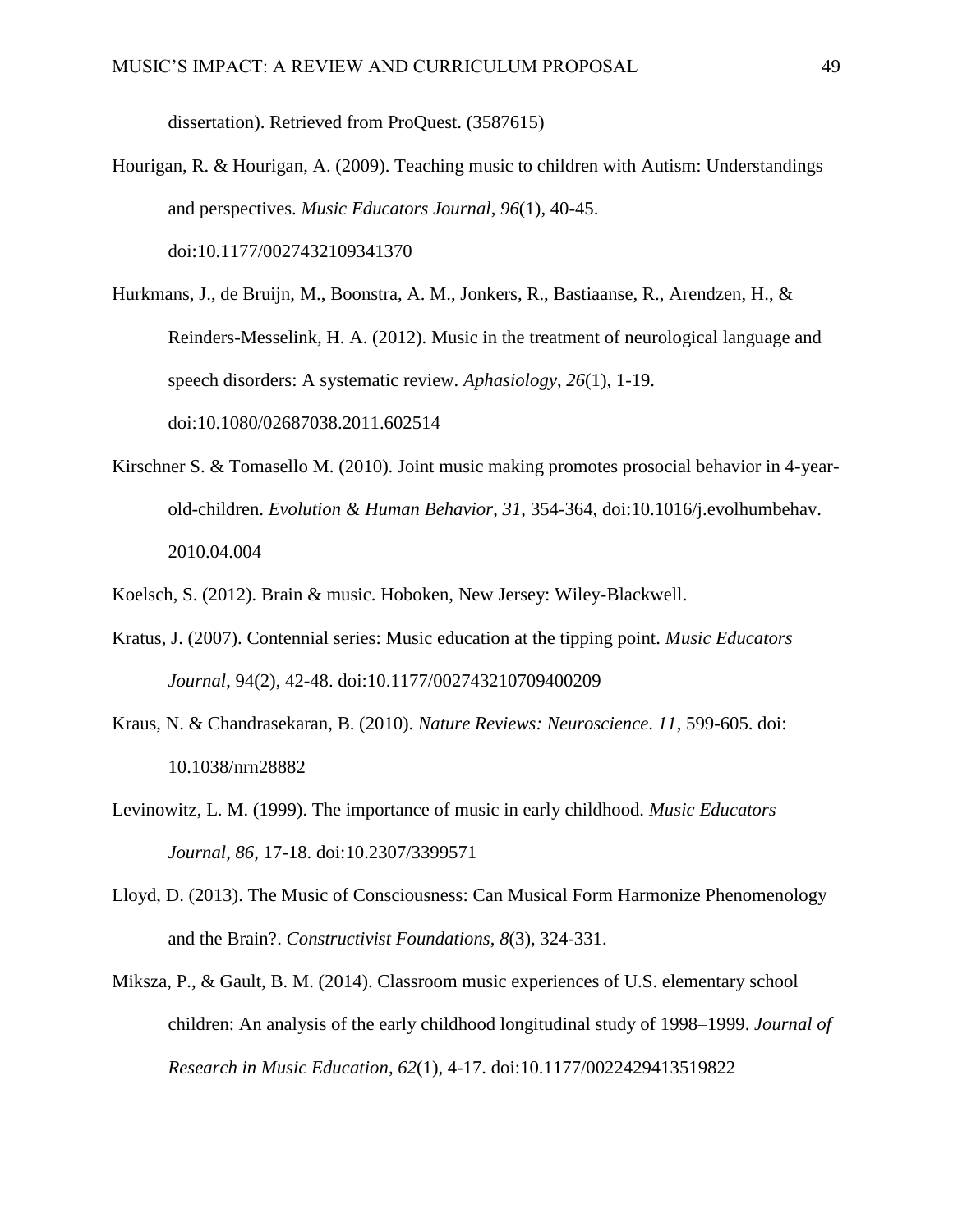- Moreno, S., Marques C., Santos, A., Santos, M., Castro, S., & Besson, M. (2009). Musical training influences linguistic abilities in 8-year-old children: More evidence for brain plasticity. *Cerebral Cortex*, *19*(3), 712-723. doi10.1093/cercor/bhn120
- Paquette, K., & Rieg, S. (2008). Using music to support the literacy development of young English language learners. *Early Childhood Education Journal*, *36*(3), 227-232. doi:10.1007/s10643-008-0277-9
- Peterson, C. W., & Madsen, C. K. (2010). Encouraging cognitive connections and creativity in the music classroom. *Music Educators Journal*, *97*(2), 25-29. doi:10.1177/0027432110386613
- Petress, K. (2005). The importance of music education. *Education*, *126*(1), 112-115. https://seu.idm.oclc.org/login?url=http://search.ebscohost.com/login.aspx?direct=true&d b=a9h&AN=18360663&site=ehost-live&scope=site
- Register, D., Darrow, A., & Standley, J. (2007). The use of music to enhance reading skills of second grade students and students with reading disabilities. *Journal of Music Therapy*, *44*(1), 23-37.https://seu.idm.oclc.org/login?url=http://search.ebscohost.com/ login.aspx ?direct=true&db=ofm&AN=507972750&site=ehost-live&scope=site
- Sacks O. (2006). The power of music. *Brain*, *129*(10), 2528-2532. doi:10.1093/brain/awl234.
- Schön, D., Magne, C. & Besson, M. (2004). The music of speech: Music Training facilitates pitch processing in both music and language. *Psychophysiology*, *41*, 341-349. doi: 10.1111/1469-8986.00172.x
- Strait D. & Kraus, N. (2011) Can you hear me now? Musical training shapes functional brain networks for selective auditory attention and hearing speech in noise. *Frontiers in Psychology*. *113*(2). doi: 10.3389/fpsyg.2011.00113